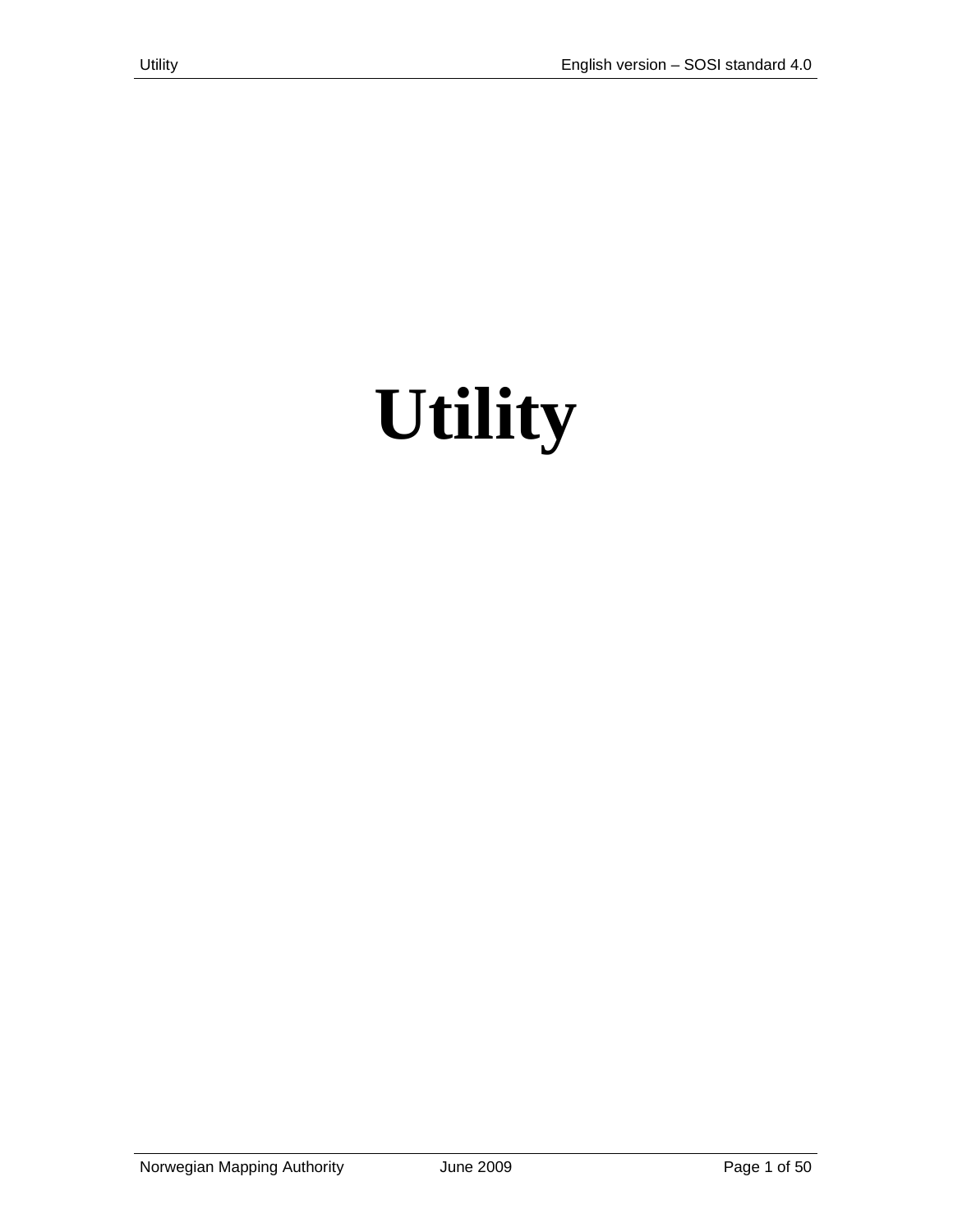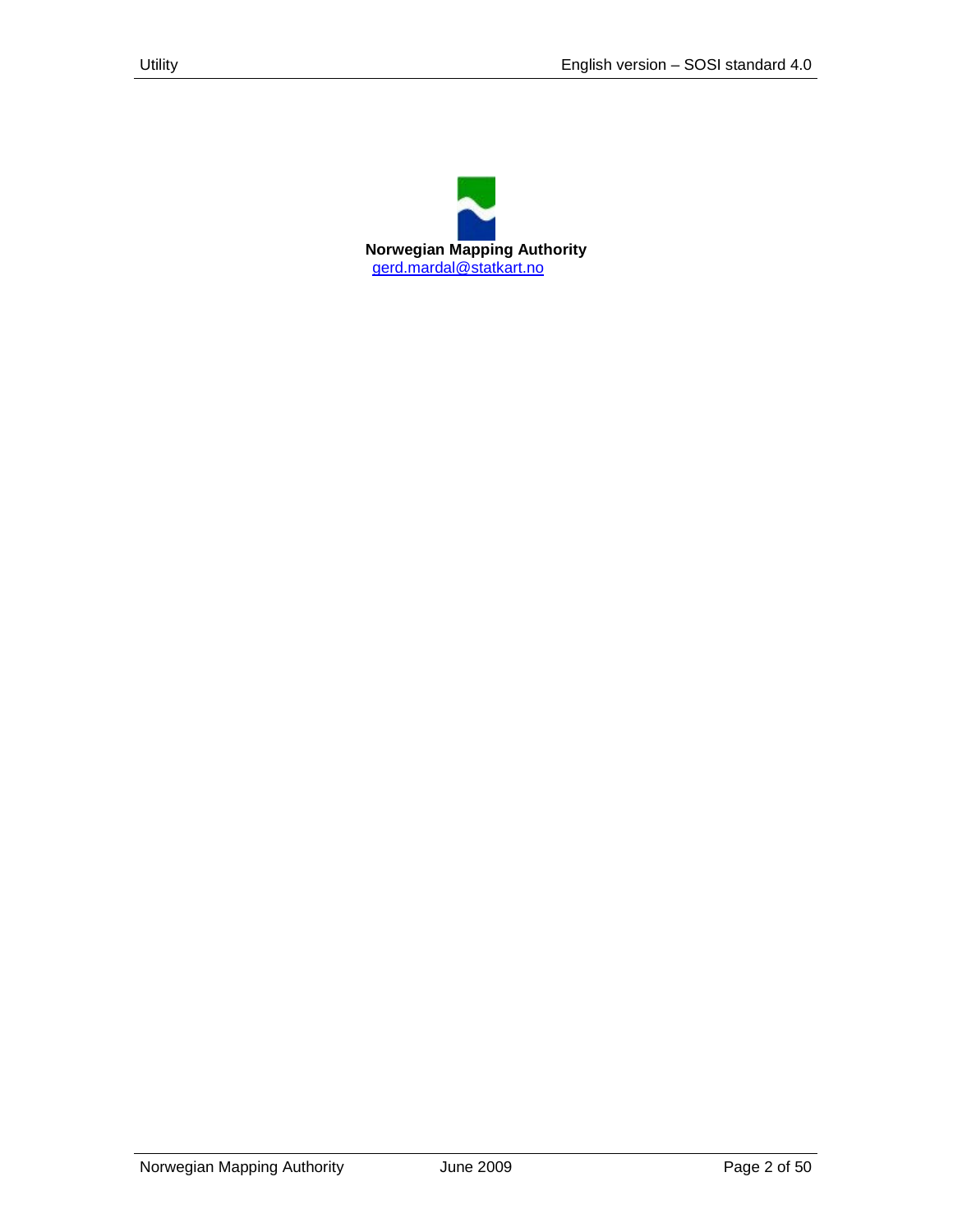# **Table of contents**

| 1.1        |  |
|------------|--|
| 1.1.1      |  |
| 1.1.2      |  |
| 1.1.2.1    |  |
| 1.1.2.2    |  |
| 1.1.2.3    |  |
| 1.1.2.4    |  |
| 1.1.2.5    |  |
| 1.1.2.6    |  |
| 1.1.2.7    |  |
| 1.1.2.8    |  |
| 1.1.2.9    |  |
| 1.1.2.10   |  |
| 1.1.2.11   |  |
| 1.1.2.12   |  |
| 1.1.2.13   |  |
| 1.1.2.14   |  |
| 1.1.2.15   |  |
|            |  |
| 1.1.2.16   |  |
| 1.1.2.17   |  |
| 1.1.2.18   |  |
| 1.1.2.19   |  |
| 1.1.2.20   |  |
|            |  |
| 1.1.3      |  |
| 1.1.3.1.1  |  |
| 1.1.3.1.2  |  |
| 1.1.3.1.3  |  |
| 1.1.3.1.4  |  |
| 1.1.3.1.5  |  |
| 1.1.3.1.6  |  |
| 1.1.3.1.7  |  |
| 1.1.3.1.8  |  |
| 1.1.3.1.9  |  |
| 1.1.3.1.10 |  |
| 1.1.3.1.11 |  |
| 1.1.3.1.12 |  |
| 1.1.3.1.13 |  |
| 1.1.3.1.14 |  |
| 1.2        |  |
| 1.2.1      |  |
| 1.2.2      |  |
| 1.2.2.1    |  |
| 1.2.2.2    |  |
| 1.2.2.3    |  |
| 1.2.2.4    |  |
| 1.3        |  |
|            |  |
| 1.3.1      |  |
| 1.3.1.1    |  |
| 1.3.1.2    |  |
| 1.3.1.3    |  |
| 1.3.1.4    |  |
| 1.3.1.5    |  |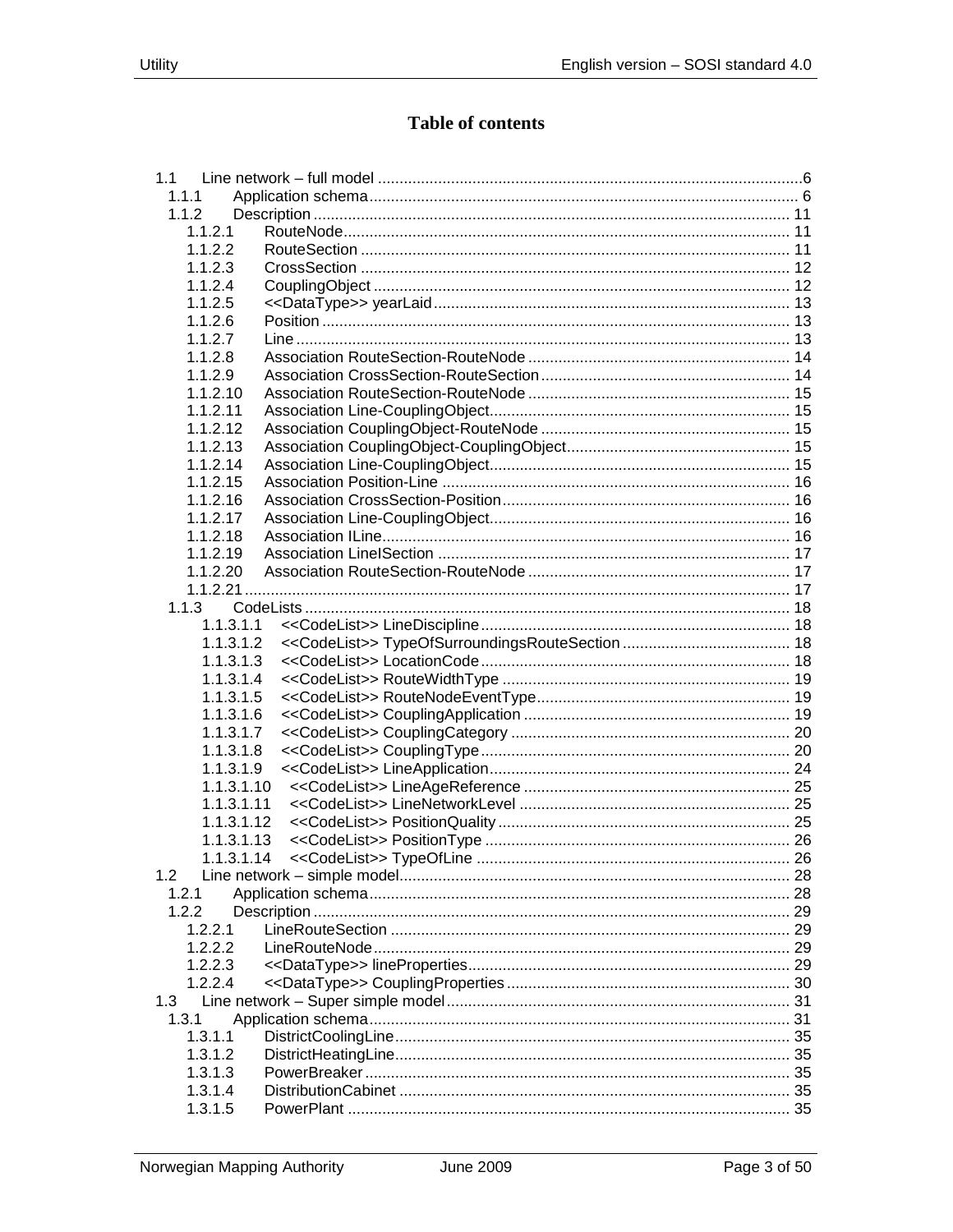| 1.3.1.6  |  |
|----------|--|
| 1.3.1.7  |  |
| 1.3.1.8  |  |
| 1.3.1.9  |  |
| 1.3.1.10 |  |
| 1.3.1.11 |  |
| 1.3.1.12 |  |
| 1.3.1.13 |  |
| 1.3.1.14 |  |
| 1.3.1.15 |  |
| 1.3.1.16 |  |
| 1.3.1.17 |  |
| 1.3.1.18 |  |
| 1.3.1.19 |  |
| 1.3.1.20 |  |
| 1.3.1.21 |  |
| 1.3.1.22 |  |
| 1.3.1.23 |  |
| 1.3.1.24 |  |
| 1.3.1.25 |  |
| 1.3.1.26 |  |
| 1.3.1.27 |  |
| 1.3.1.28 |  |
| 1.3.1.29 |  |
| 1.3.1.30 |  |
| 1.3.1.31 |  |
| 1.3.1.32 |  |
| 1.3.1.33 |  |
| 1.3.1.34 |  |
| 1.3.1.35 |  |
| 1.3.1.36 |  |
| 1.3.1.37 |  |
| 1.3.1.38 |  |
| 1.3.1.39 |  |
| 1.3.1.40 |  |
| 1.3.1.41 |  |
| 1.3.1.42 |  |
| 1.3.1.43 |  |
| 1.3.1.44 |  |
| 1.3.1.45 |  |
| 1.3.1.46 |  |
| 1.3.1.47 |  |
| 1.3.1.48 |  |
| 1.3.1.49 |  |
| 1.3.1.50 |  |
| 1.3.1.51 |  |
| 1.3.1.52 |  |
|          |  |
| 1.3.1.53 |  |
| 1.3.1.54 |  |
| 1.3.1.55 |  |
| 1.3.1.56 |  |
| 1.3.1.57 |  |
| 1.3.1.58 |  |
| 1.3.1.59 |  |
| 1.3.1.60 |  |
| 1.3.1.61 |  |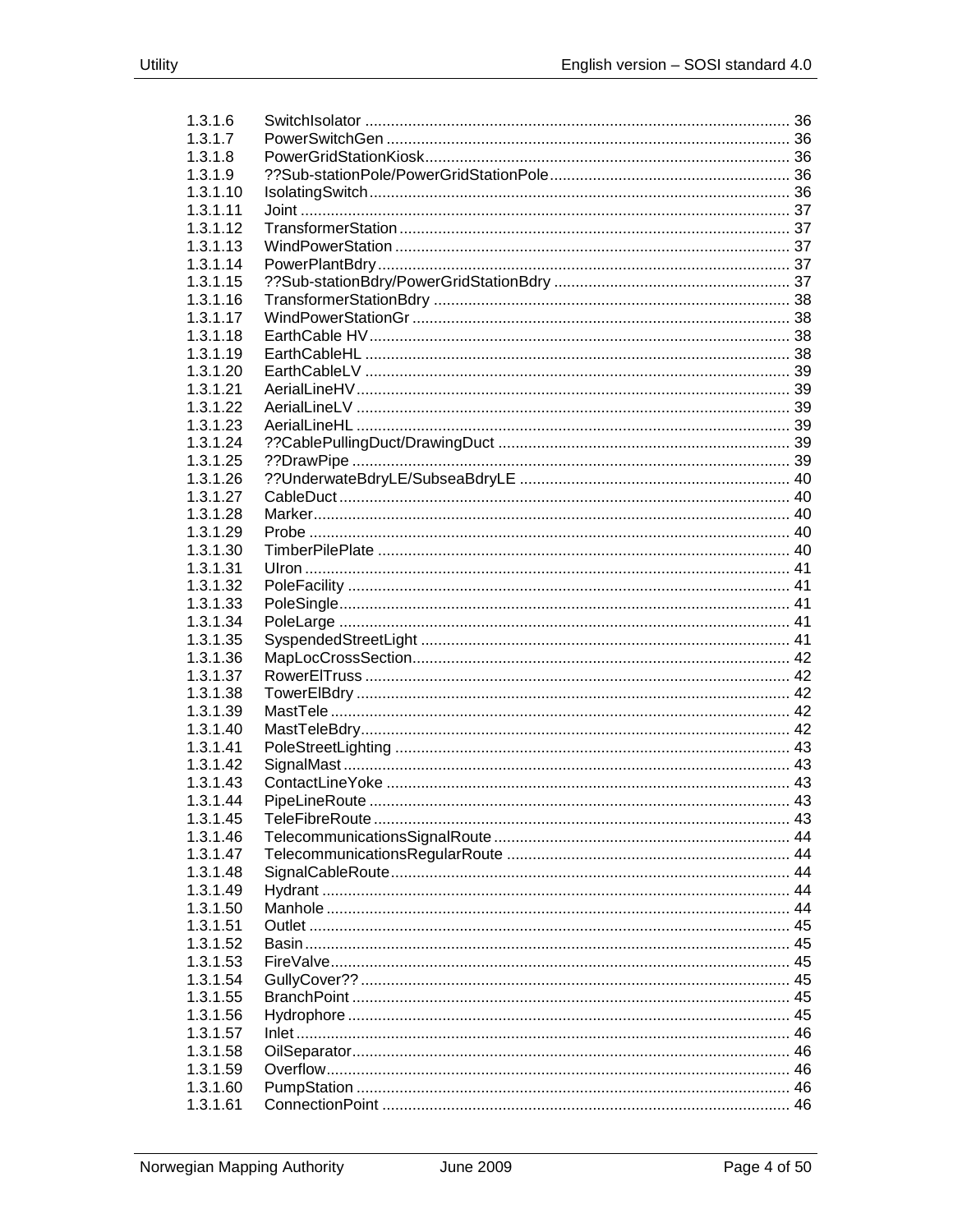| 1.3.1.62  |  |
|-----------|--|
| 1.3.1.63  |  |
| 1.3.1.64  |  |
| 1.3.1.65  |  |
| 1.3.1.66  |  |
| 1.3.1.67  |  |
| 1.3.1.68  |  |
| 1.3.1.69  |  |
| 1.3.1.70  |  |
| 1.3.1.71  |  |
| 1.3.1.72  |  |
| 1.3.1.73  |  |
| 1 3 1 74  |  |
| 1 3 1 7 5 |  |
| 1 3 1 7 6 |  |
| 1 3 1 77  |  |
| 1.3.1.78  |  |
| 1.3.1.79  |  |
| 1.3.1.80  |  |
| 1.3.1.81  |  |
| 1.3.1.82  |  |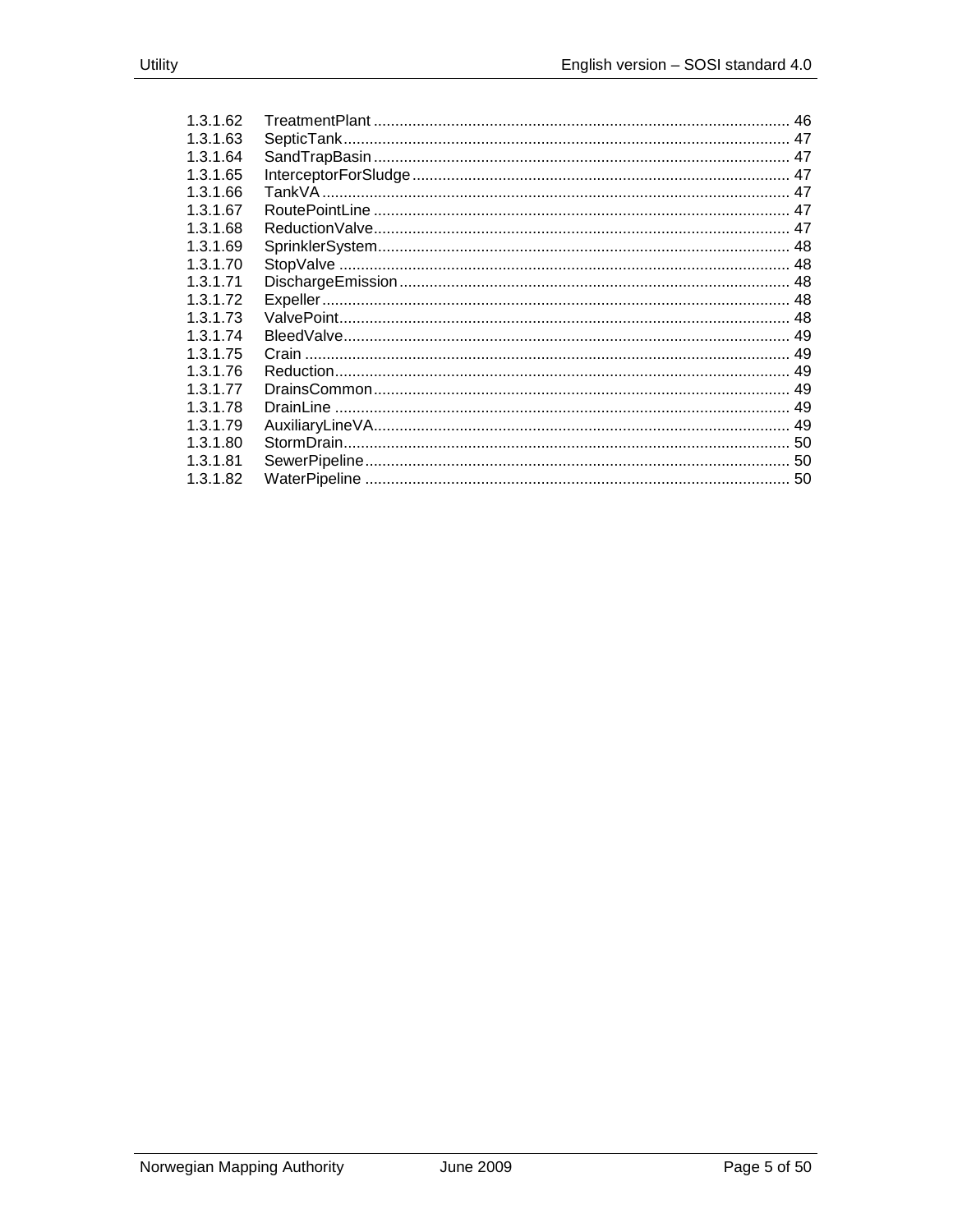#### <span id="page-5-1"></span><span id="page-5-0"></span>**1.1.1 Application schema**

**Main**





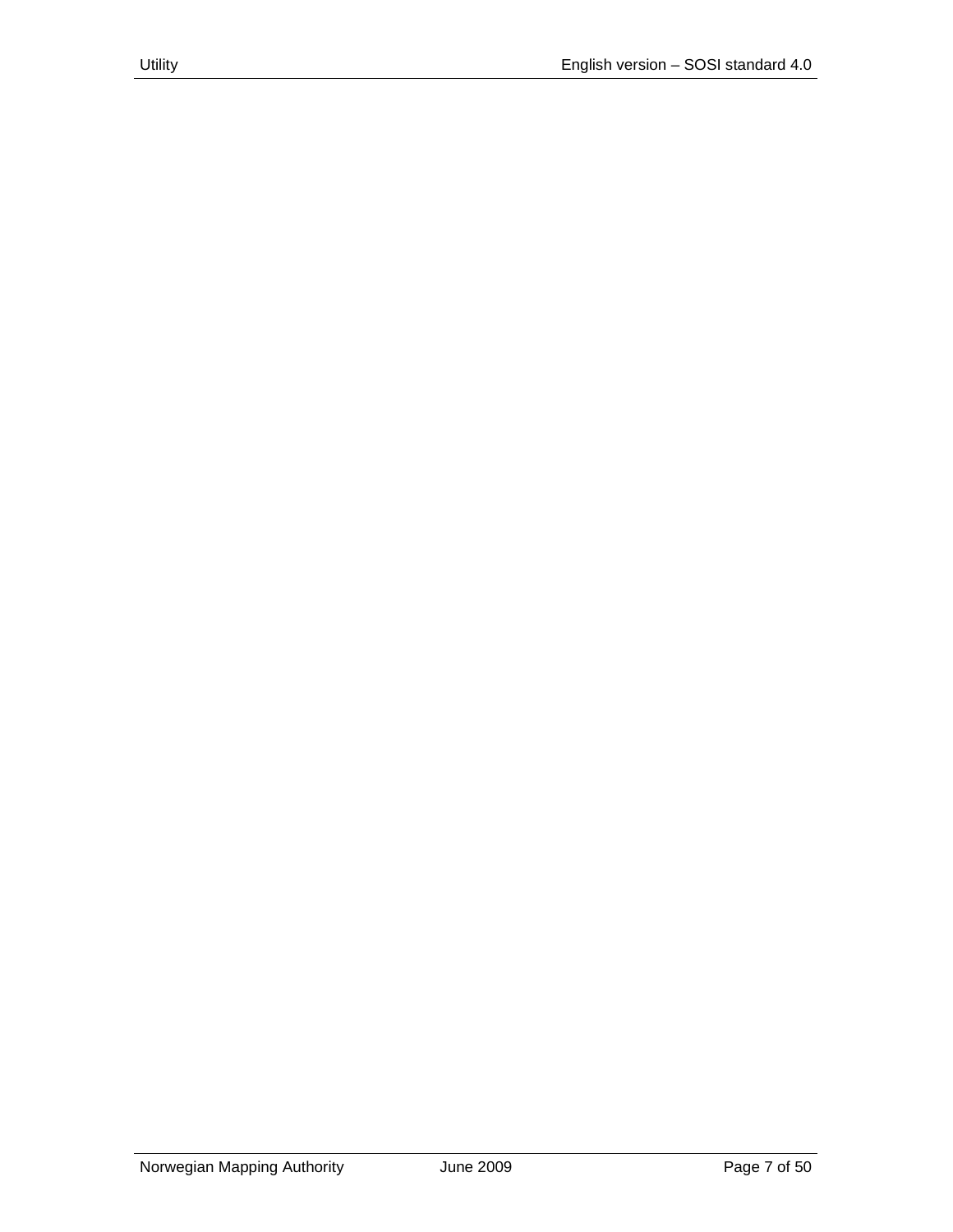

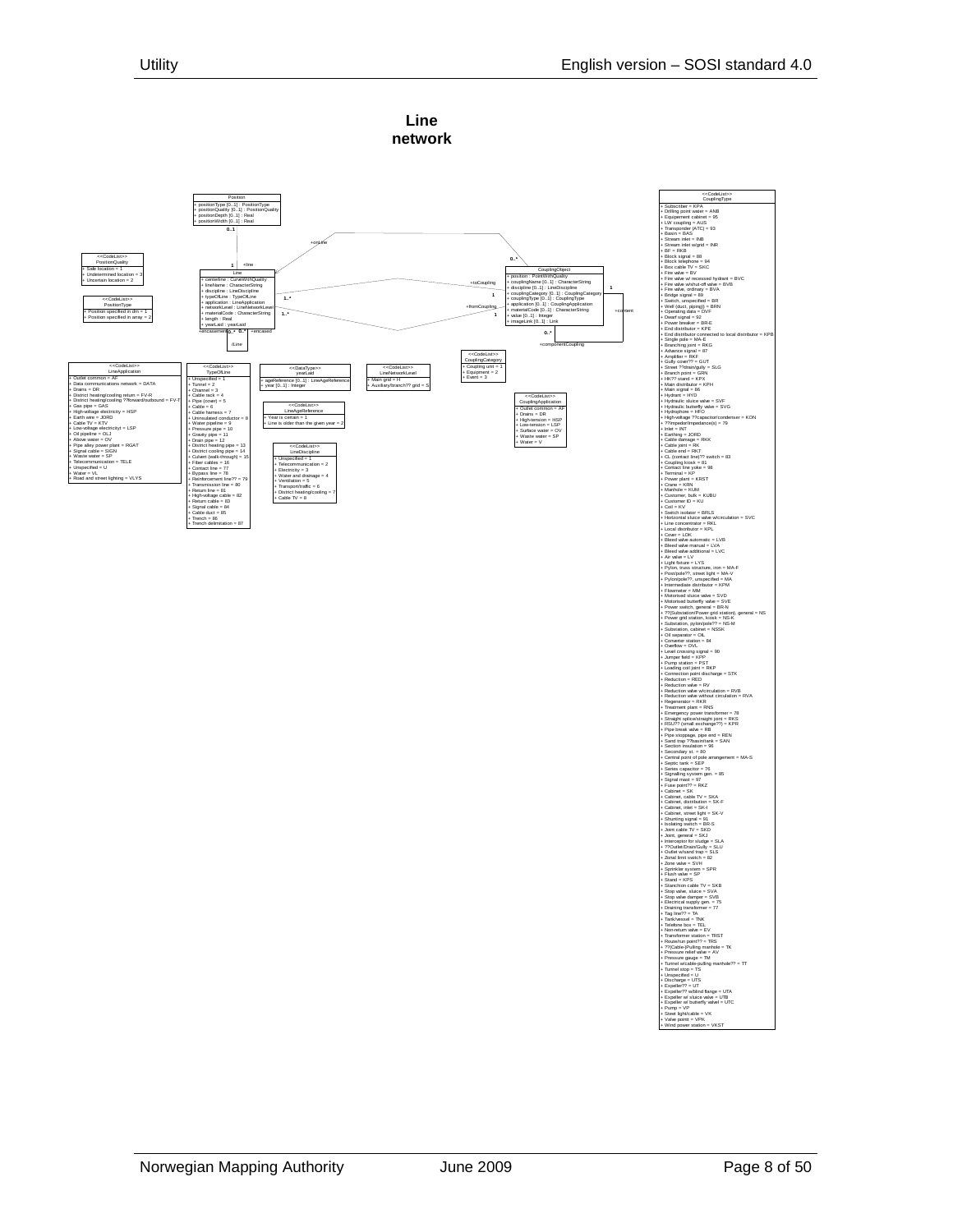**Line network level**



#### **Route network**



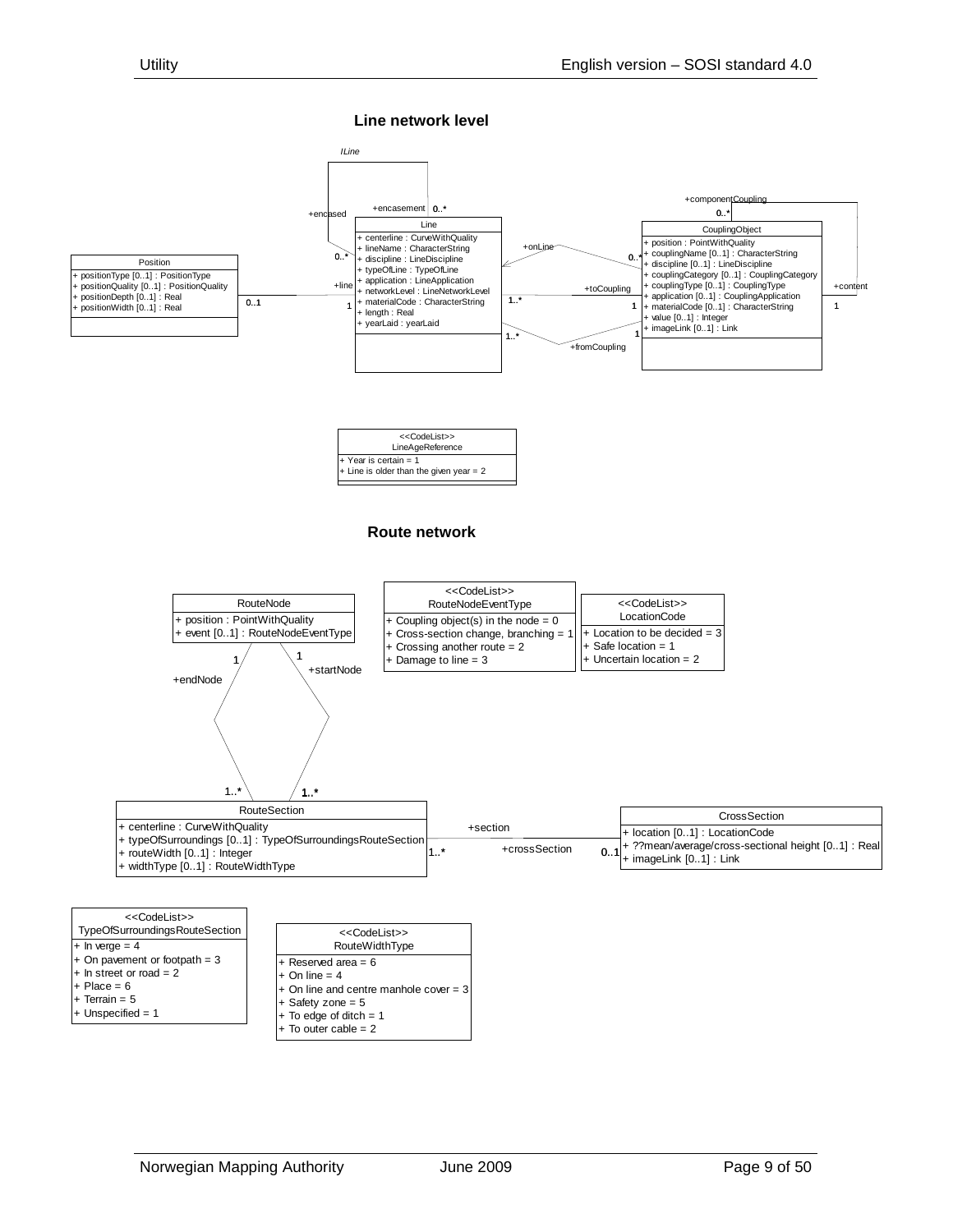#### **Route network model**

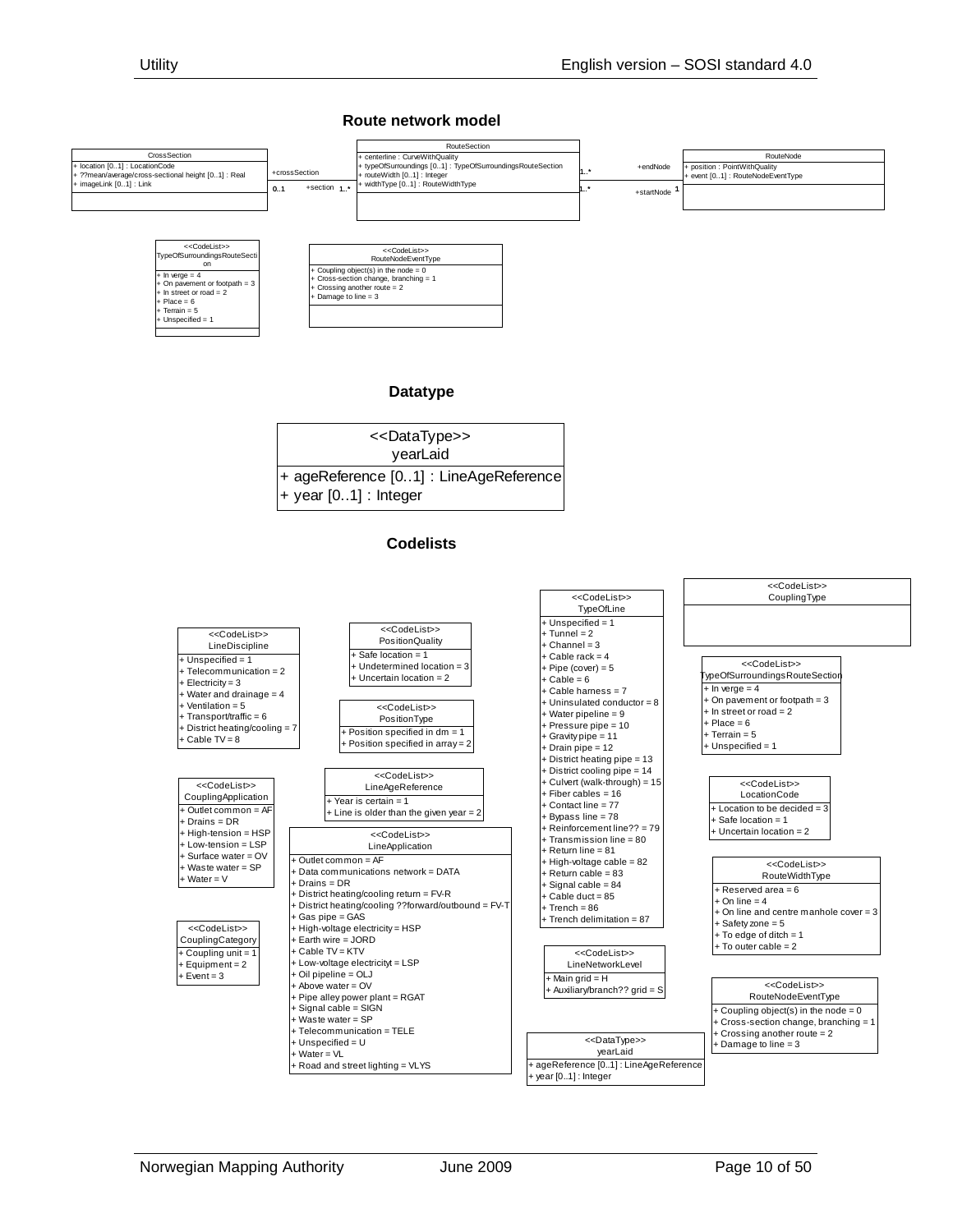# <span id="page-10-0"></span>**1.1.2 Description**

# <span id="page-10-1"></span>**1.1.2.1 RouteNode**

| No  | Name/<br>Role name                       | Description                                                                                                                                                                                                      | Obligation/<br>Condition | Maximum<br>Occurrenc<br>е | <b>Type</b>            | Constraint |
|-----|------------------------------------------|------------------------------------------------------------------------------------------------------------------------------------------------------------------------------------------------------------------|--------------------------|---------------------------|------------------------|------------|
| 1   | <b>Class</b><br>RouteNode                | description of the route<br>networkXzXs nodes<br>(connection points). Must<br>have coincident<br>coordinates with the first or<br>last point in the route<br>sections that are<br>connected to the route<br>node |                          |                           |                        |            |
| 1.1 | position                                 | location where the object<br>exists                                                                                                                                                                              | 1                        | 1                         | PointWithQuali<br>tv   |            |
| 1.2 | event                                    | event at node                                                                                                                                                                                                    | $\overline{0}$           | 1                         | RouteNodeEve<br>ntType |            |
| 1.3 | Role<br>(unnamed)<br><b>RouteSection</b> |                                                                                                                                                                                                                  | 1                        | N                         | <b>RouteSection</b>    |            |
| 1.4 | Role<br>(unnamed)<br>RouteSection        |                                                                                                                                                                                                                  | 1                        | N                         | <b>RouteSection</b>    |            |
| 1.5 | Role<br>content                          |                                                                                                                                                                                                                  | 1                        | N                         | CouplingObjec          |            |
| 1.6 | Role<br>(unnamed)<br><b>RouteSection</b> |                                                                                                                                                                                                                  | 1                        | 1                         | RouteSection           |            |

# <span id="page-10-2"></span>**1.1.2.2 RouteSection**

| <b>No</b> | Name/<br>Role name           | Description                                                                                                                                                                                                                               | Obligation/<br>Condition | Maximum<br>Occurrenc<br>е | <b>Type</b>                                   | Constraint |
|-----------|------------------------------|-------------------------------------------------------------------------------------------------------------------------------------------------------------------------------------------------------------------------------------------|--------------------------|---------------------------|-----------------------------------------------|------------|
| 2         | Class<br><b>RouteSection</b> | description of the route<br>network connection lines,<br>if there is a change or an<br>event along the routes,<br>there will be a transition to<br>a new route. Note: the<br>cross-section is the same<br>along the same route<br>section |                          |                           |                                               |            |
| 2.1       | centerline                   | course followed by the<br>central part of the object                                                                                                                                                                                      | 1                        | 1                         | <b>CurveWithQual</b><br>ity                   |            |
| 2.2       | typeOfSurroundi<br>ngs       | type of surroundings for<br>route section                                                                                                                                                                                                 | $\Omega$                 | 1                         | <b>TypeOfSurrou</b><br>ndingsRouteS<br>ection |            |
| 2.3       | routeWidth                   | width measured in dm                                                                                                                                                                                                                      | 0                        | 1                         | Integer                                       |            |
| 2.4       | widthType                    | what the width of the route<br>is measured between                                                                                                                                                                                        | $\Omega$                 | 1                         | <b>RouteWidthTy</b><br>рe                     |            |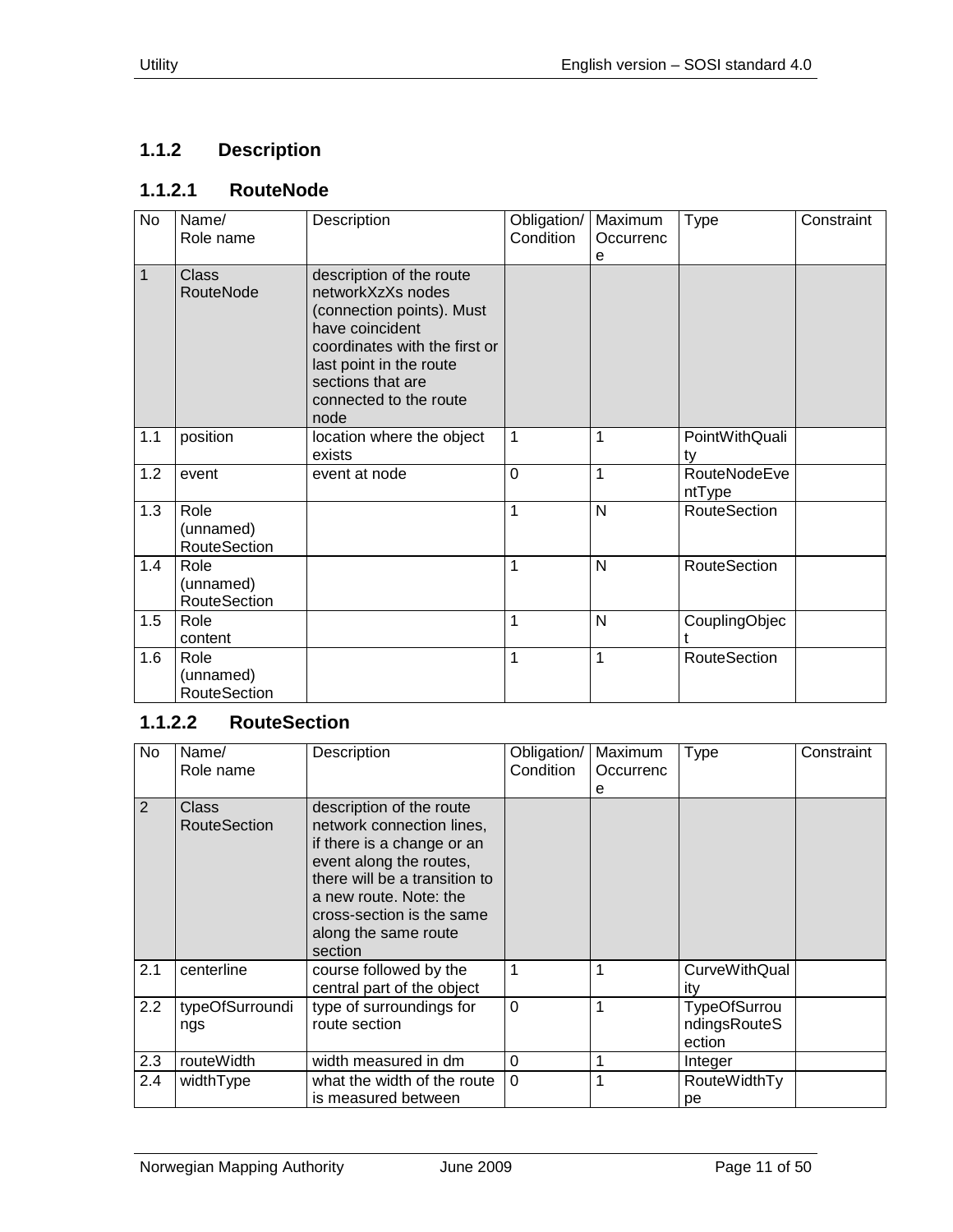| 2.5 | Role         |          |   | RouteNode    |
|-----|--------------|----------|---|--------------|
|     | startNode    |          |   |              |
| 2.6 | Role         | $\Omega$ |   | CrossSection |
|     | crossSection |          |   |              |
| 2.7 | Role         |          |   | RouteNode    |
|     | endNode      |          |   |              |
| 2.8 | Role         |          | N | Line         |
|     | content      |          |   |              |
| 2.9 | Role         |          |   | RouteNode    |
|     | (unnamed)    |          |   |              |
|     | RouteNode    |          |   |              |

# <span id="page-11-0"></span>**1.1.2.3 CrossSection**

| No  | Name/<br>Role name                           | Description                                                                                                            | Obligation/<br>Condition | Maximum<br>Occurrenc<br>е | <b>Type</b>         | Constraint |
|-----|----------------------------------------------|------------------------------------------------------------------------------------------------------------------------|--------------------------|---------------------------|---------------------|------------|
| 3   | <b>Class</b><br>CrossSection                 | cross-section describes<br>the routeXzXs cross-<br>section. The description<br>applies to the entire cross-<br>section |                          |                           |                     |            |
| 3.1 | location                                     | cross-section - type                                                                                                   | 0                        |                           | LocationCode        |            |
| 3.2 | ??mean/average/<br>cross-<br>sectionalheight | the ??mean/average<br>height of the cross-section                                                                      | $\mathbf{0}$             |                           | Real                |            |
| 3.3 | imageLink                                    | link to image                                                                                                          | 0                        |                           | Link                |            |
| 3.4 | Role<br>section                              |                                                                                                                        |                          | N                         | <b>RouteSection</b> |            |
| 3.5 | Role<br>position                             |                                                                                                                        |                          | N                         | Position            |            |

# <span id="page-11-1"></span>**1.1.2.4 CouplingObject**

| No             | Name/<br>Role name             | Description                                                                  | Obligation/<br>Condition | Maximum<br>Occurrenc<br>е | <b>Type</b>             | Constraint |
|----------------|--------------------------------|------------------------------------------------------------------------------|--------------------------|---------------------------|-------------------------|------------|
| $\overline{4}$ | <b>Class</b><br>CouplingObject | includes any physical<br>structure or equipment<br>which is related to lines |                          |                           |                         |            |
| 4.1            | position                       | location where the object<br>exists                                          | $\mathbf{1}$             | 1                         | PointWithQuali<br>ty    |            |
| 4.2            | couplingName                   | name of coupling                                                             | $\overline{0}$           | 1                         | CharacterStrin<br>g     |            |
| 4.3            | discipline                     | description of application<br>area for line                                  | $\mathbf 0$              | 1                         | LineDiscipline          |            |
| 4.4            | couplingCategory               | category of coupling                                                         | $\mathbf 0$              | 1                         | CouplingCateg<br>ory    |            |
| 4.5            | couplingType                   | type of coupling                                                             | $\mathbf 0$              | 1                         | CouplingType            |            |
| 4.6            | application                    | application for coupling                                                     | $\overline{0}$           | 1                         | CouplingApplic<br>ation |            |
| 4.7            | materialCode                   | code for material                                                            | $\overline{0}$           | 1                         | CharacterStrin<br>g     |            |
| 4.8            | value                          | value                                                                        | $\mathbf 0$              | 1                         | Integer                 |            |
| 4.9            | imageLink                      | link to image                                                                | 0                        | 1                         | Link                    |            |
| 4.1            | Role                           |                                                                              | 1                        | N                         | Line                    |            |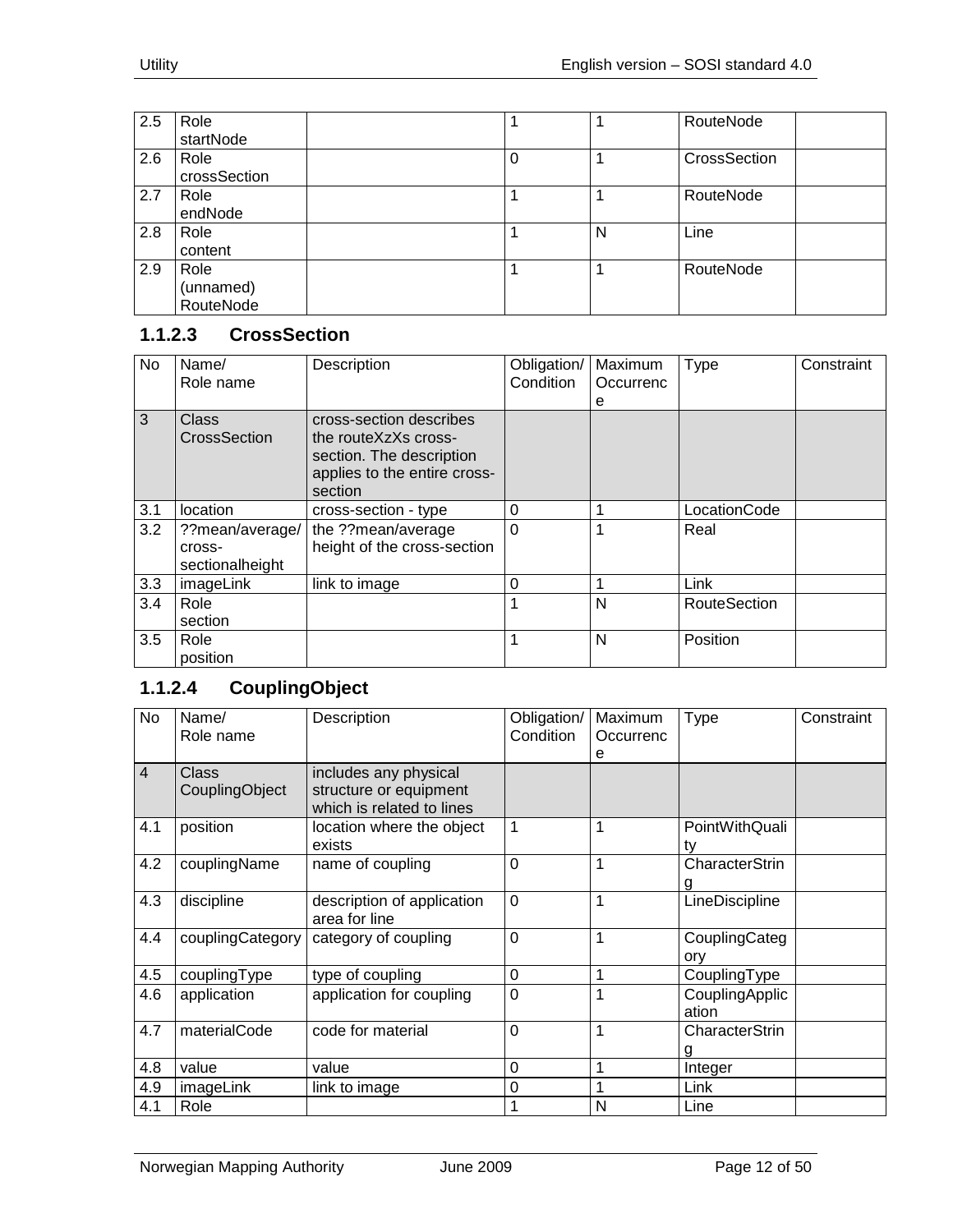| 0              | (unnamed) Line |   |   |               |  |
|----------------|----------------|---|---|---------------|--|
| 4.1            | Role           | υ |   | RouteNode     |  |
|                | position       |   |   |               |  |
| 4.1            | Role           |   |   | CouplingObjec |  |
| 2              | content        |   |   |               |  |
| 4.1            | Role           |   | N | Line          |  |
| 3              | (unnamed) Line |   |   |               |  |
| 4.1            | Role           |   |   | Line          |  |
| $\overline{4}$ | onLine         |   |   |               |  |

## <span id="page-12-0"></span>**1.1.2.5 <<DataType>> yearLaid**

| No  | Name/<br>Role name   | Description                                            | Obligation/   Maximum<br>Condition | <b>Occurrenc</b><br>e | <b>Type</b>          | Constraint |
|-----|----------------------|--------------------------------------------------------|------------------------------------|-----------------------|----------------------|------------|
| 5   | Datatype<br>yearLaid | origin of the line                                     |                                    |                       |                      |            |
| 5.1 | ageReference         |                                                        |                                    |                       | LineAgeRefere<br>nce |            |
| 5.2 | vear                 | number indicating the year<br>- number in the calendar | l O                                |                       | Integer              |            |

# <span id="page-12-1"></span>**1.1.2.6 Position**

| No  | Name/<br>Role name       | Description                                                              | Obligation/<br>Condition | Maximum<br>Occurrenc<br>е | <b>Type</b>     | Constraint |
|-----|--------------------------|--------------------------------------------------------------------------|--------------------------|---------------------------|-----------------|------------|
| 6   | Class<br><b>Position</b> | position describes the<br>position of a line within the<br>cross-section |                          |                           |                 |            |
| 6.1 | positionType             | type of specification of<br>position in cross-section                    | 0                        |                           | PositionType    |            |
| 6.2 | positionQuality          | quality of position report                                               | 0                        |                           | PositionQuality |            |
| 6.3 | positionDepth            | specification of the<br>position in depth                                | 0                        |                           | Real            |            |
| 6.4 | positionWidth            | specification of the<br>positions in width                               | $\mathbf{0}$             |                           | Real            |            |
| 6.5 | Role<br>line             |                                                                          | 1                        |                           | Line            |            |
| 6.6 | Role<br>crossSection     |                                                                          | 1                        |                           | CrossSection    |            |

#### <span id="page-12-2"></span>**1.1.2.7 Line**

| No. | Name/<br>Role name   | Description                                                                                                                                                                                                                                                 | Obligation/<br>Condition | Maximum<br>Occurrenc | <b>Type</b> | Constraint |
|-----|----------------------|-------------------------------------------------------------------------------------------------------------------------------------------------------------------------------------------------------------------------------------------------------------|--------------------------|----------------------|-------------|------------|
|     |                      |                                                                                                                                                                                                                                                             |                          | е                    |             |            |
|     | <b>Class</b><br>Line | in the model, the term line<br>has been generalised to<br>mean all types of<br>longitudinal physical<br>objects in the route. Note:<br>this also includes tunnels,<br>ducts, pipes and other<br>objects used as<br>encasing?? structures for<br>other lines |                          |                      |             |            |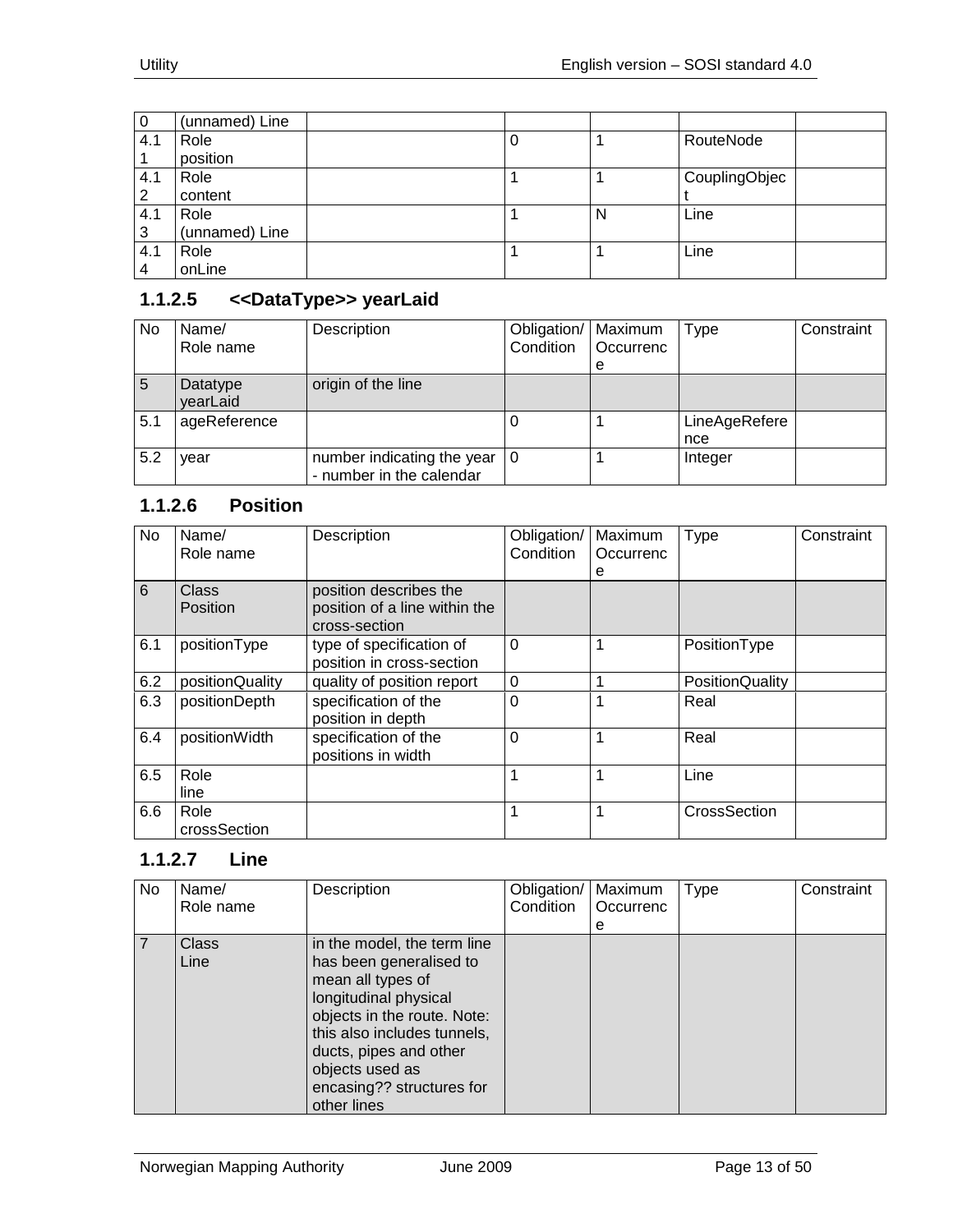| 7.1                   | centerline                          | course followed by the<br>central part of the object | $\mathbf{1}$ | 1              | <b>CurveWithQual</b><br>ity |
|-----------------------|-------------------------------------|------------------------------------------------------|--------------|----------------|-----------------------------|
| 7.2                   | lineName                            | name of line                                         | 1            | 1              | <b>CharacterStrin</b><br>g  |
| 7.3                   | discipline                          | description of application<br>area for line          | $\mathbf{1}$ | 1              | LineDiscipline              |
| 7.4                   | typeOfLine                          | specification of the type of<br>line                 | $\mathbf{1}$ | 1              | <b>TypeOfLine</b>           |
| 7.5                   | application                         | application for line                                 | 1            | 1              | LineApplication             |
| 7.6                   | networkLevel                        | level of line                                        | 1            | 1              | LineNetworkLe<br>vel        |
| 7.7                   | materialCode                        | code for material                                    | 1            | 1              | CharacterStrin<br>g         |
| 7.8                   | length                              | length in metres                                     | 1            | $\overline{1}$ | Real                        |
| 7.9                   | yearLaid                            | origin of the line                                   | 1            | 1              | yearLaid                    |
| 7.1<br>0              | Role<br>toCoupling                  |                                                      | 1            | 1              | CouplingObjec               |
| 7.1<br>1              | Role<br>fromCoupling                |                                                      | 1            | 1              | CouplingObjec               |
| $\overline{7.1}$<br>2 | Role<br>(unnamed)<br>Position       |                                                      | 0            | 1              | Position                    |
| 7.1<br>3              | Role<br>(unnamed)<br>CouplingObject |                                                      | $\mathbf 0$  | N              | CouplingObjec               |
| 7.1<br>4              | Role<br>encasement                  |                                                      | $\mathbf 0$  | N              | Line                        |
| 7.1<br>5              | Role<br>position                    |                                                      | $\mathbf 0$  | N              | <b>RouteSection</b>         |

## <span id="page-13-0"></span>**1.1.2.8 Association RouteSection-RouteNode**

| No  | Name/<br>Role name                        | Description | Obligation/<br>Condition | Maximum<br>Occurrenc<br>е | <b>Type</b>         | Constraint |
|-----|-------------------------------------------|-------------|--------------------------|---------------------------|---------------------|------------|
| 8   | Association<br>RouteSection-<br>RouteNode |             |                          |                           |                     |            |
| 8.1 | Role<br>startNode                         |             |                          |                           | RouteNode           |            |
| 8.2 | Role<br>(unnamed)<br><b>RouteSection</b>  |             |                          | N                         | <b>RouteSection</b> |            |

# <span id="page-13-1"></span>**1.1.2.9 Association CrossSection-RouteSection**

| No  | Name/<br>Role name                                  | Description | Obligation/   Maximum<br>Condition | Occurrenc<br>e | <b>Type</b>         | Constraint |
|-----|-----------------------------------------------------|-------------|------------------------------------|----------------|---------------------|------------|
| 9   | Association<br>CrossSection-<br><b>RouteSection</b> |             |                                    |                |                     |            |
| 9.1 | Role<br>section                                     |             |                                    | N              | <b>RouteSection</b> |            |
| 9.2 | Role<br>crossSection                                |             | $\Omega$                           |                | CrossSection        |            |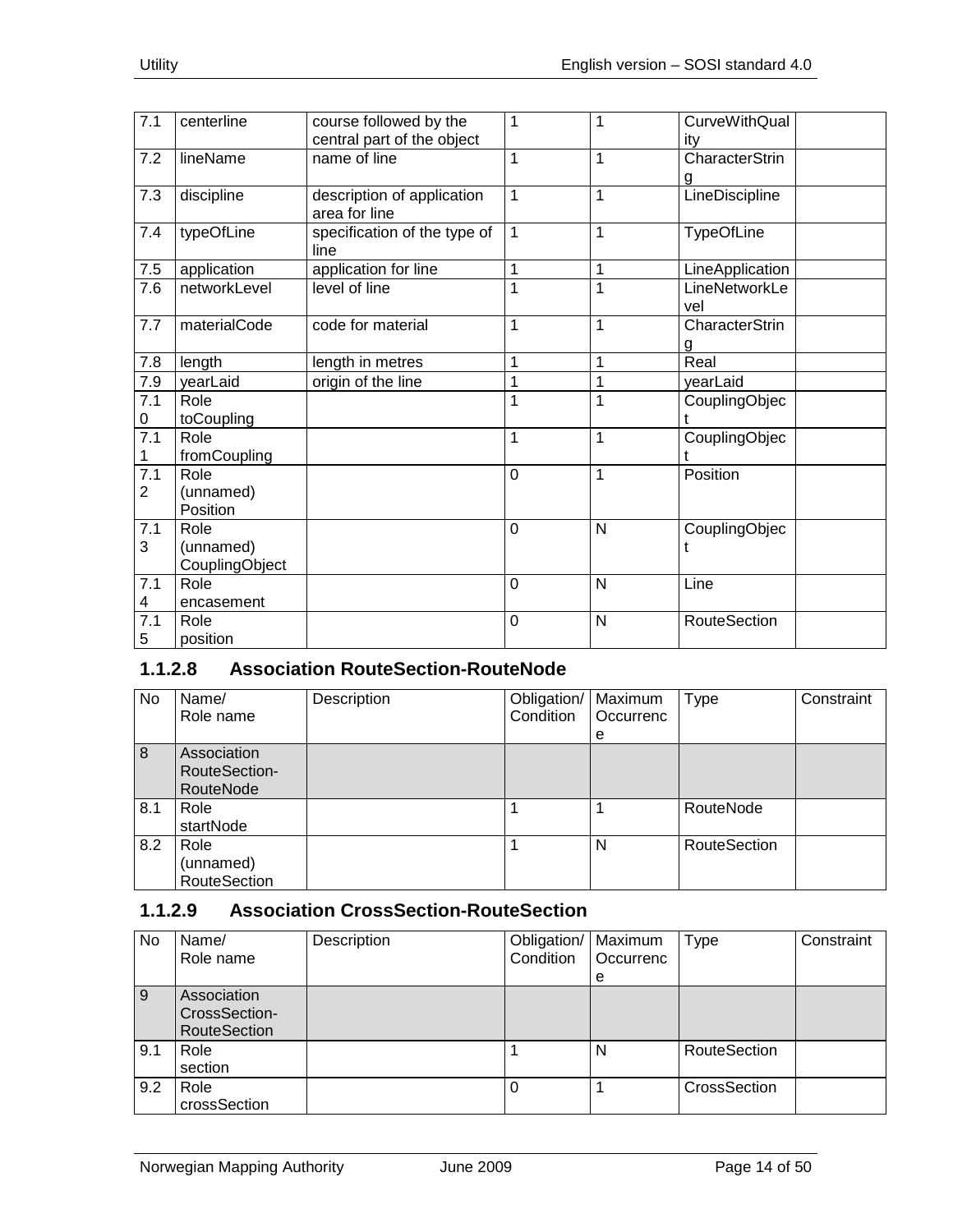| <b>No</b> | Name/<br>Role name                        | Description | Obligation/<br>Condition | Maximum<br>Occurrenc<br>е | Type                | Constraint |
|-----------|-------------------------------------------|-------------|--------------------------|---------------------------|---------------------|------------|
| 10        | Association<br>RouteSection-<br>RouteNode |             |                          |                           |                     |            |
| 10.       | Role<br>endNode                           |             |                          |                           | RouteNode           |            |
| 10.<br>2  | Role<br>(unnamed)<br><b>RouteSection</b>  |             |                          | N                         | <b>RouteSection</b> |            |

# <span id="page-14-0"></span>**1.1.2.10 Association RouteSection-RouteNode**

## <span id="page-14-1"></span>**1.1.2.11 Association Line-CouplingObject**

| No                   | Name/<br>Role name                     | Description | Obligation/   Maximum<br>Condition | Occurrenc<br>e | Type          | Constraint |
|----------------------|----------------------------------------|-------------|------------------------------------|----------------|---------------|------------|
| 11                   | Association<br>Line-<br>CouplingObject |             |                                    |                |               |            |
| 11.                  | Role<br>toCoupling                     |             |                                    |                | CouplingObjec |            |
| 11.<br>$\mathcal{P}$ | Role<br>(unnamed) Line                 |             |                                    | N              | Line          |            |

#### <span id="page-14-2"></span>**1.1.2.12 Association CouplingObject-RouteNode**

| No       | Name/<br>Role name                          | Description | Obligation/<br>Condition | Maximum<br>Occurrenc<br>e | <b>Type</b>   | Constraint |
|----------|---------------------------------------------|-------------|--------------------------|---------------------------|---------------|------------|
| 12       | Association<br>CouplingObject-<br>RouteNode |             |                          |                           |               |            |
| 12.      | Role<br>position                            |             |                          |                           | RouteNode     |            |
| 12.<br>2 | Role<br>content                             |             |                          | N                         | CouplingObjec |            |

#### <span id="page-14-3"></span>**1.1.2.13 Association CouplingObject-CouplingObject**

| No       | Name/<br>Role name                               | Description | Obligation/<br>Condition | Maximum<br>Occurrenc<br>е | <b>Type</b>   | Constraint |
|----------|--------------------------------------------------|-------------|--------------------------|---------------------------|---------------|------------|
| 13       | Association<br>CouplingObject-<br>CouplingObject |             |                          |                           |               |            |
| 13.      | Role<br>componentCoupli<br>ng                    |             | 0                        | N                         | CouplingObjec |            |
| 13.<br>2 | Role<br>content                                  |             |                          |                           | CouplingObjec |            |

## <span id="page-14-4"></span>**1.1.2.14 Association Line-CouplingObject**

| No | Name <sub></sub> | Description | )blic<br>dation/ | Maximum   | --<br><b>vpe</b> | ∶∩nstraint |
|----|------------------|-------------|------------------|-----------|------------------|------------|
|    | name<br>Role     |             | .<br>Condition   | Jccurrenc |                  |            |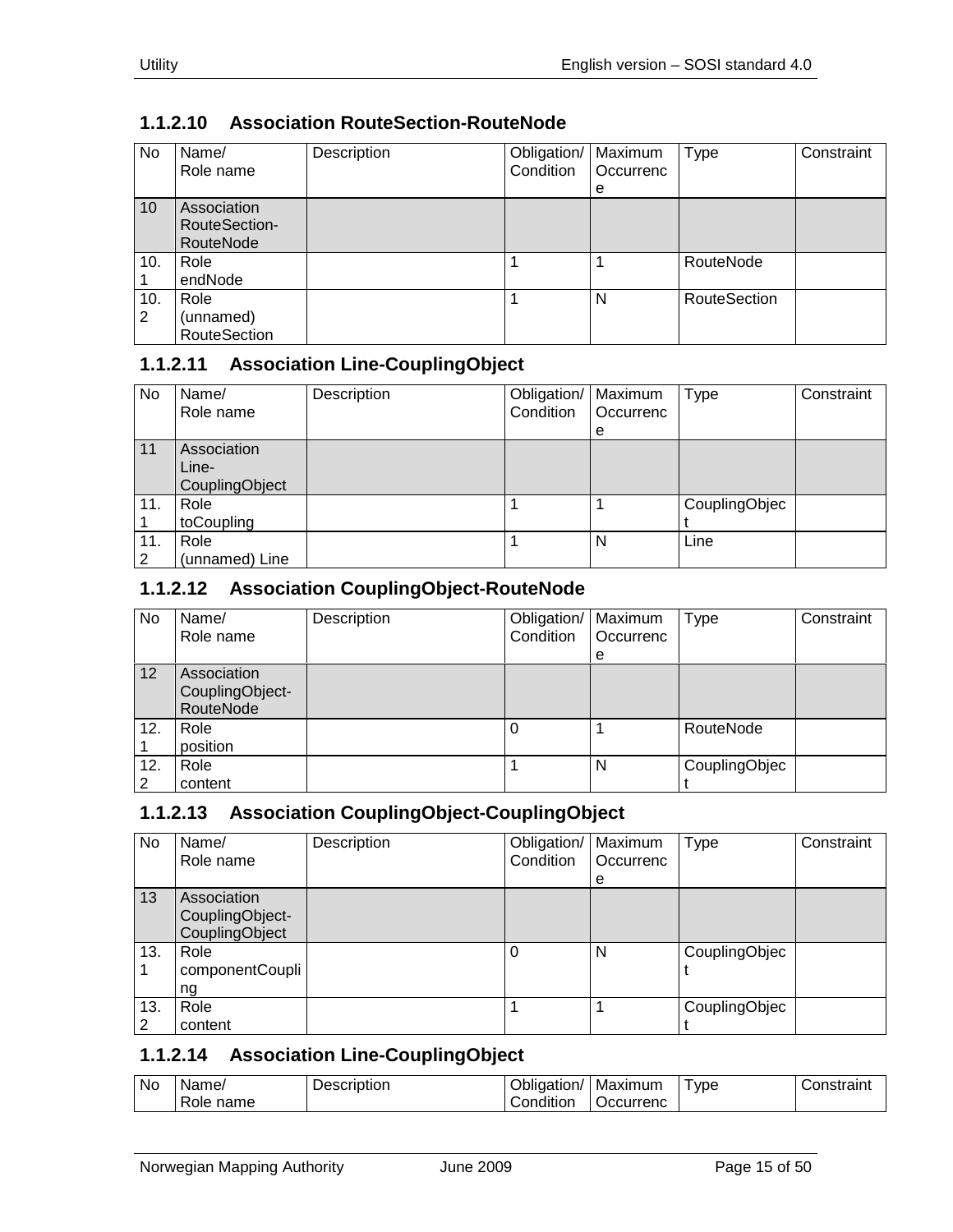|     |                                        |  | e |               |  |
|-----|----------------------------------------|--|---|---------------|--|
| 14  | Association<br>Line-<br>CouplingObject |  |   |               |  |
| 14. | Role                                   |  |   | CouplingObjec |  |
|     | fromCoupling                           |  |   |               |  |
| 14. | Role                                   |  | N | Line          |  |
| າ   | (unnamed) Line                         |  |   |               |  |

## <span id="page-15-0"></span>**1.1.2.15 Association Position-Line**

| No       | Name/<br>Role name            | Description | Obligation/   Maximum<br>Condition | <b>Occurrenc</b><br>е | Type     | Constraint |
|----------|-------------------------------|-------------|------------------------------------|-----------------------|----------|------------|
| 15       | Association<br>Position-Line  |             |                                    |                       |          |            |
| 15.      | Role<br>line                  |             |                                    |                       | Line     |            |
| 15.<br>2 | Role<br>(unnamed)<br>Position |             |                                    |                       | Position |            |

# <span id="page-15-1"></span>**1.1.2.16 Association CrossSection-Position**

| No       | Name/<br>Role name                              | Description | Obligation/   Maximum<br>Condition | Occurrenc<br>е | Type         | Constraint |
|----------|-------------------------------------------------|-------------|------------------------------------|----------------|--------------|------------|
| 16       | Association<br>CrossSection-<br><b>Position</b> |             |                                    |                |              |            |
| 16.      | Role<br>position                                |             |                                    | N              | Position     |            |
| 16.<br>2 | Role<br>crossSection                            |             |                                    |                | CrossSection |            |

#### <span id="page-15-2"></span>**1.1.2.17 Association Line-CouplingObject**

| No       | Name/<br>Role name                     | Description | Obligation/<br>Condition | Maximum<br>Occurrenc<br>e | <b>Type</b>   | Constraint |
|----------|----------------------------------------|-------------|--------------------------|---------------------------|---------------|------------|
| 17       | Association<br>Line-<br>CouplingObject |             |                          |                           |               |            |
| 17.      | Role<br>(unnamed)<br>CouplingObject    |             | 0                        | N                         | CouplingObjec |            |
| 17.<br>2 | Role<br>onLine                         |             |                          |                           | Line          |            |

#### <span id="page-15-3"></span>**1.1.2.18 Association ILine**

| No  | Name/<br>Role name          | Description | Obligation/   Maximum<br>Condition   Occurrenc |   | Type | Constraint |
|-----|-----------------------------|-------------|------------------------------------------------|---|------|------------|
| 18  | Association<br><b>ILine</b> |             |                                                | е |      |            |
| 18. | Role<br>encased             |             |                                                | N | Line |            |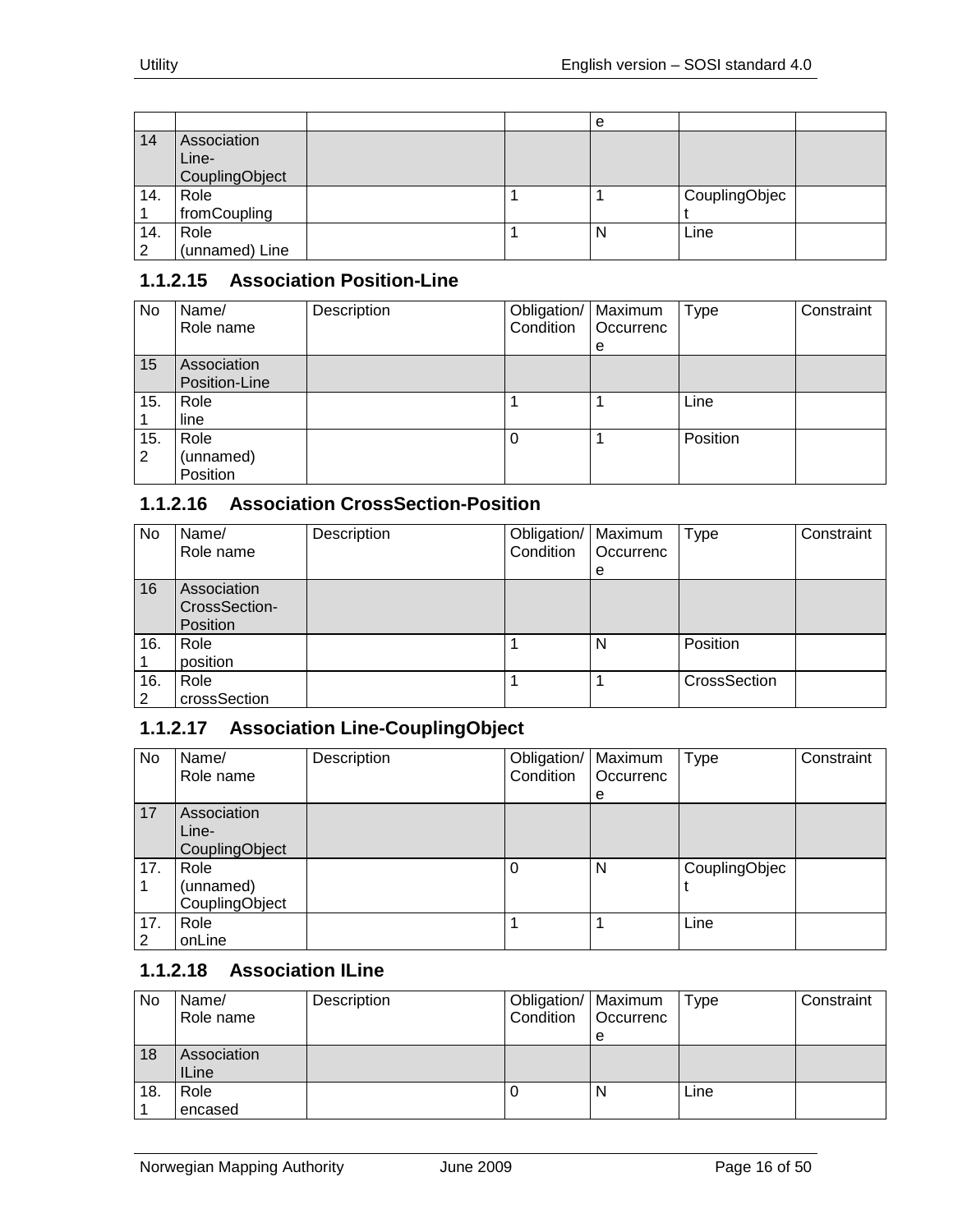| 10<br>О.    | Role                   |  | N | Line |  |
|-------------|------------------------|--|---|------|--|
| $\sim$<br>- | $        -$<br>Λn<br>" |  |   |      |  |

# <span id="page-16-0"></span>**1.1.2.19 Association LineISection**

| No       | Name/<br>Role name          | Description | Obligation/   Maximum<br>Condition | Occurrenc<br>е | <b>Type</b>  | Constraint |
|----------|-----------------------------|-------------|------------------------------------|----------------|--------------|------------|
| 19       | Association<br>LinelSection |             |                                    |                |              |            |
| 19.      | Role<br>position            |             |                                    | N              | RouteSection |            |
| 19.<br>2 | Role<br>content             |             |                                    | N              | Line         |            |

# <span id="page-16-1"></span>**1.1.2.20 Association RouteSection-RouteNode**

| No       | Name/<br>Role name                               | Description | Obligation/<br>Condition | Maximum<br>Occurrenc<br>е | <b>Type</b>         | Constraint |
|----------|--------------------------------------------------|-------------|--------------------------|---------------------------|---------------------|------------|
| 20       | Association<br><b>RouteSection-</b><br>RouteNode |             |                          |                           |                     |            |
| 20.      | Role<br>(unnamed)<br>RouteNode                   |             |                          |                           | RouteNode           |            |
| 20.<br>2 | Role<br>(unnamed)<br><b>RouteSection</b>         |             |                          |                           | <b>RouteSection</b> |            |

<span id="page-16-2"></span>**1.1.2.21**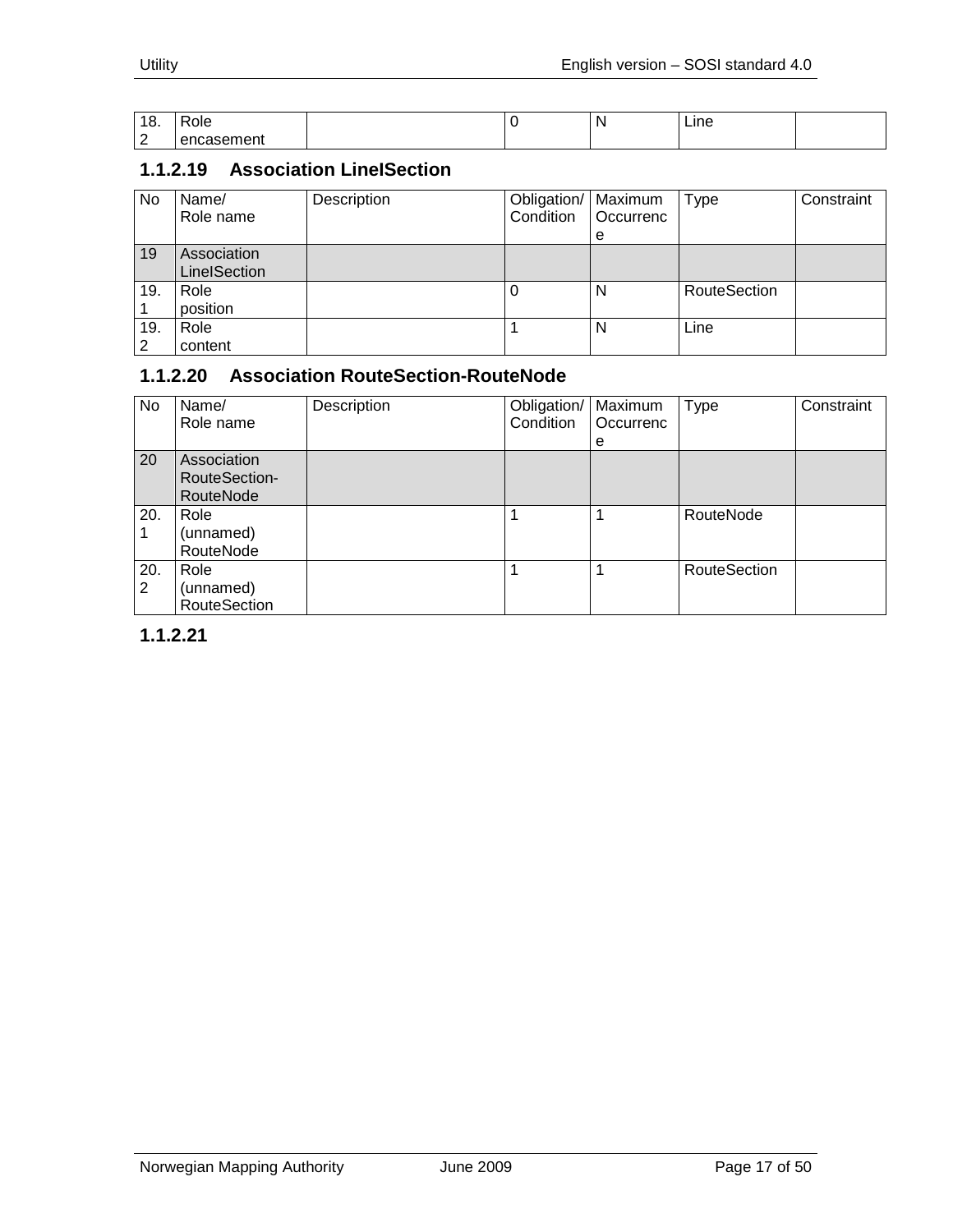#### **1.1.3 CodeLists**

#### **1.1.3.1.1 <<CodeList>> LineDiscipline**

| Nr        | Code name                | Definition/Description                   | Code |
|-----------|--------------------------|------------------------------------------|------|
| $\vert$ 1 | CodeList                 | description of application area for line |      |
|           | LineDiscipline           |                                          |      |
| 1.1       | Unspecified              |                                          |      |
| 1.2       | Telecommunication        |                                          |      |
| 1.3       | Electricity              |                                          |      |
| 1.4       | Water and drainage       |                                          | 4    |
| 1.5       | Ventilation              |                                          | 5    |
| 1.6       | Transport/traffic        |                                          |      |
| 1.7       | District heating/cooling |                                          |      |
| 1.8       | Cable TV                 |                                          | 8    |

#### <span id="page-17-0"></span>**1.1.3.1.2 <<CodeList>> TypeOfSurroundingsRouteSection**

<span id="page-17-1"></span>

| Nr             | Code name                      | Definition/Description          | Code |
|----------------|--------------------------------|---------------------------------|------|
| $\overline{2}$ | CodeList                       | omgivelsestype for traséseksjon |      |
|                | TypeOfSurroundingsRouteSection |                                 |      |
| 2.1            | In verge                       |                                 |      |
| 2.2            | On pavement or footpath        |                                 |      |
| 2.3            | In street or road              |                                 |      |
| 2.4            | Place                          |                                 |      |
| 2.5            | Terrain                        |                                 |      |
| 2.6            | Unspecified                    |                                 |      |

#### **1.1.3.1.3 <<CodeList>> LocationCode**

<span id="page-17-3"></span><span id="page-17-2"></span>

| Nr             | Code name              | Definition/Description | Code |
|----------------|------------------------|------------------------|------|
| $\overline{3}$ | CodeList               |                        |      |
|                | LocationCode           |                        |      |
| 3.1            | Location to be decided |                        |      |
| 3.2            | Safe location          |                        |      |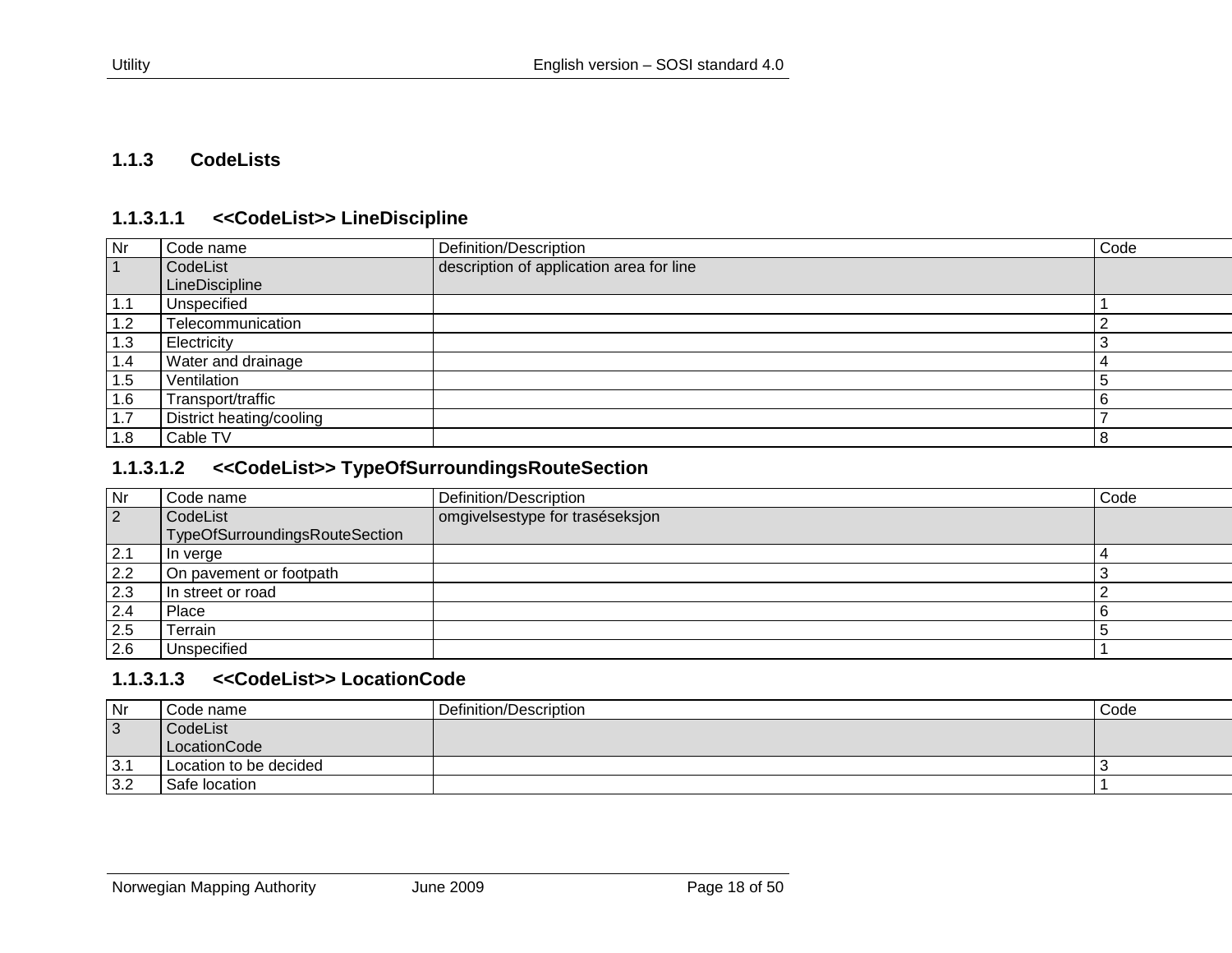| $\sim$<br>ັບ.ບ | location<br>Uncertain<br>iucatiui. |  |
|----------------|------------------------------------|--|

#### **1.1.3.1.4 <<CodeList>> RouteWidthType**

| Nr             | Code name                        | Definition/Description                          | Code |
|----------------|----------------------------------|-------------------------------------------------|------|
| $\overline{4}$ | CodeList                         | what the width of the route is measured between |      |
|                | <b>RouteWidthType</b>            |                                                 |      |
| i 4.1          | Reserved area                    |                                                 |      |
| 4.2            | On line                          |                                                 |      |
| 4.3            | On line and centre manhole cover |                                                 |      |
| 4.4            | Safety zone                      |                                                 |      |
| 4.5            | To edge of ditch                 |                                                 |      |
| -4.6           | To outer cable                   |                                                 |      |

#### **1.1.3.1.5 <<CodeList>> RouteNodeEventType**

<span id="page-18-0"></span>

| <b>Nr</b>       | Code name                       | Definition/Description | Code |
|-----------------|---------------------------------|------------------------|------|
| $5\overline{5}$ | CodeList                        |                        |      |
|                 | RouteNodeEventType              |                        |      |
| 5.1             | Coupling object(s) in the node  |                        |      |
| 5.2             | Cross-section change, branching |                        |      |
| 5.3             | Crossing another route          |                        |      |
| 5.4             | Damage to line                  |                        |      |

## **1.1.3.1.6 <<CodeList>> CouplingApplication**

<span id="page-18-2"></span><span id="page-18-1"></span>

| Nr  | Code name                       | Definition/Description   | Code       |
|-----|---------------------------------|--------------------------|------------|
| 6   | CodeList<br>CouplingApplication | application for coupling |            |
| 6.1 | Outlet common                   |                          | AF         |
| 6.2 | <b>Drains</b>                   |                          | <b>DR</b>  |
| 6.3 | High-tension                    |                          | <b>HSP</b> |
| 6.4 | Low-tension                     |                          | <b>LSP</b> |
| 6.5 | Surface water                   |                          | OV         |
| 6.6 | <b>Waste water</b>              |                          | <b>SP</b>  |
| 6.7 | Water                           |                          |            |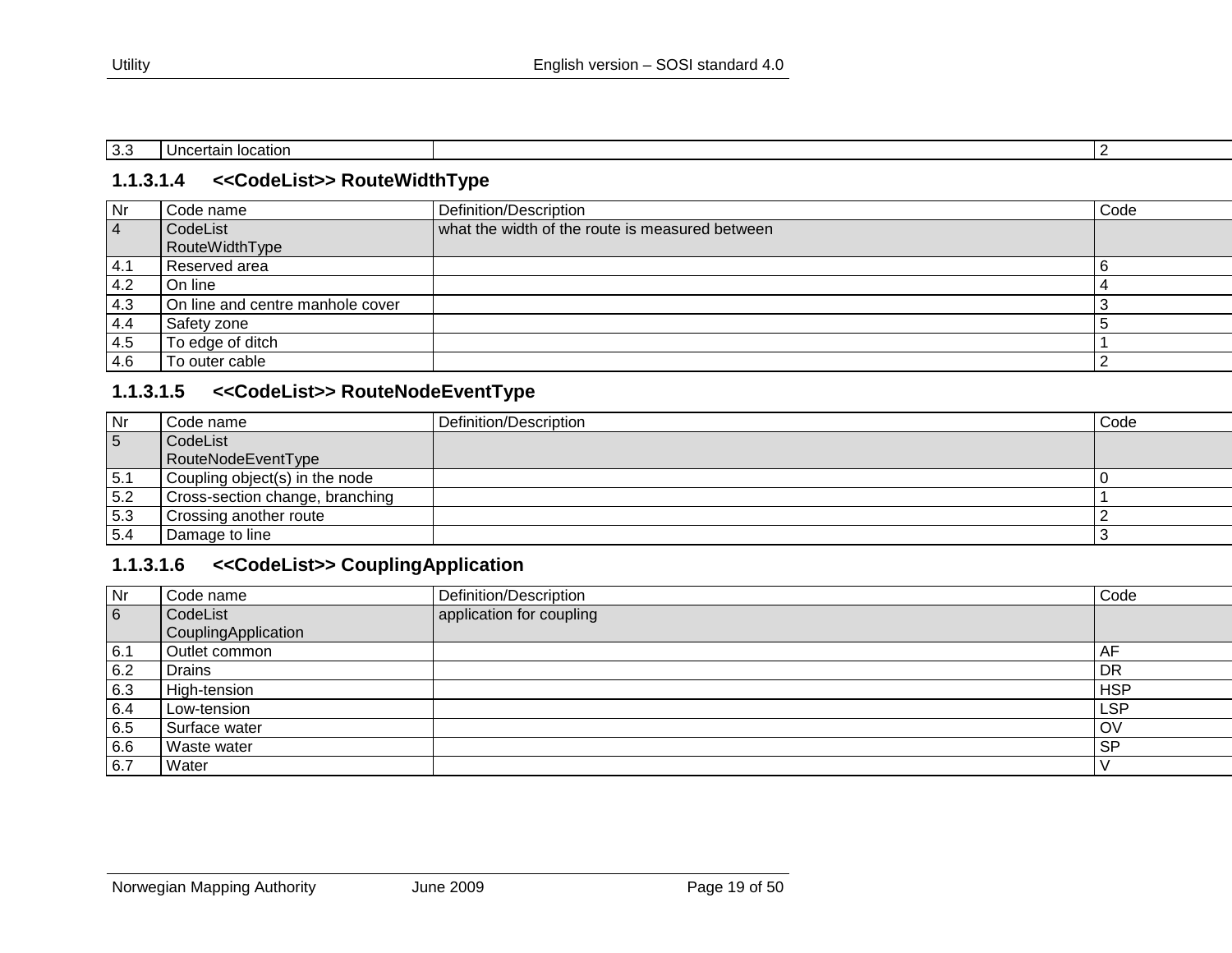# **1.1.3.1.7 <<CodeList>> CouplingCategory**

| Nr                               | Code name        | Definition/Description | Code |
|----------------------------------|------------------|------------------------|------|
| $\overline{\phantom{a}}$         | CodeList         | category of coupling   |      |
|                                  | CouplingCategory |                        |      |
| 7.1                              | Coupling unit    |                        |      |
| 7.2                              | Equipment        |                        |      |
| $\overline{\phantom{a}}$<br>ن. ا | Event            |                        |      |

# **1.1.3.1.8 <<CodeList>> CouplingType**

<span id="page-19-1"></span><span id="page-19-0"></span>

| Nr             | Code name                      | Definition/Description | Code       |
|----------------|--------------------------------|------------------------|------------|
| $\overline{8}$ | CodeList                       | type of coupling       |            |
|                | CouplingType                   |                        |            |
| 8.1            | Subscriber                     |                        | <b>KPA</b> |
| 8.2            | Drilling point water           |                        | <b>ANB</b> |
| 8.3            | Equipement cabinet             |                        | 95         |
| 8.4            | LW coupling                    |                        | <b>AUS</b> |
| 8.5            | Transponder (ATC)              |                        | 93         |
| 8.6            | <b>Basin</b>                   |                        | <b>BAS</b> |
| 8.7            | Stream inlet                   |                        | <b>INB</b> |
| 8.8            | Stream inlet w/grid            |                        | <b>INR</b> |
| 8.9            | <b>BF</b>                      |                        | <b>RKB</b> |
| 8.10           | <b>Block signal</b>            |                        | 88         |
| 8.11           | <b>Block telephone</b>         |                        | 94         |
| 8.12           | Box cable TV                   |                        | <b>SKC</b> |
| 8.13           | Fire valve                     |                        | <b>BV</b>  |
| 8.14           | Fire valve w/ recessed hydrant |                        | <b>BVC</b> |
| 8.15           | Fire valve w/shut-off valve    |                        | <b>BVB</b> |
| 8.16           | Fire valve, ordinary           |                        | <b>BVA</b> |
| 8.17           | Bridge signal                  |                        | 89         |
| 8.18           | Switch, unspecified            |                        | <b>BR</b>  |
| 8.19           | Well (duct, piping))           |                        | <b>BRN</b> |
| 8.20           | Operating data                 |                        | <b>DVF</b> |
| 8.21           | Dwarf signal                   |                        | 92         |
| 8.22           | Power breaker                  |                        | BR-E       |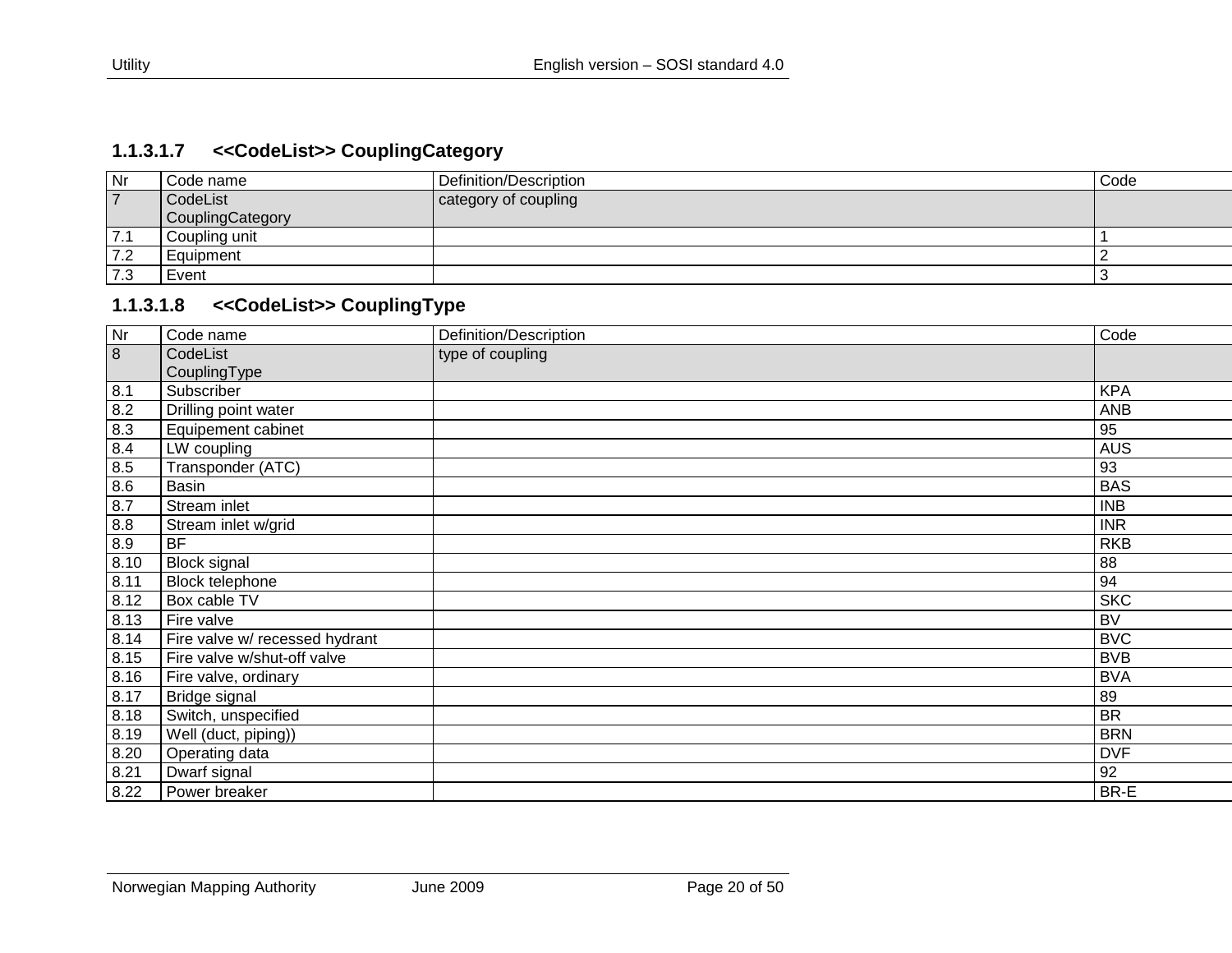| 8.23 | End distributor                     | <b>KPE</b>       |
|------|-------------------------------------|------------------|
| 8.24 | End distributor connected to local  | <b>KPB</b>       |
|      | distributor                         |                  |
| 8.25 | Single pole                         | MA-E             |
| 8.26 | <b>Branching joint</b>              | RKG              |
| 8.27 | Advance signal                      | $\overline{87}$  |
| 8.28 | Amplifier                           | <b>RKF</b>       |
| 8.29 | Gully cover??                       | <b>GUT</b>       |
| 8.30 | Street ??drain/gully                | <b>SLG</b>       |
| 8.31 | Branch point                        | <b>GRN</b>       |
| 8.32 | HK?? stand                          | <b>KPX</b>       |
| 8.33 | Main distributor                    | KPH              |
| 8.34 | Main signal                         | 86               |
| 8.35 | Hydrant                             | <b>HYD</b>       |
| 8.36 | Hydraulic sluice valve              | <b>SVF</b>       |
| 8.37 | Hydraulic butterfly valve           | <b>SVG</b>       |
| 8.38 | Hydrophore                          | <b>HFO</b>       |
| 8.39 | High-voltage ?? capacitor/condenser | KON              |
| 8.40 | ??Impedor/Impedance(s)              | 79               |
| 8.41 | Inlet                               | $\overline{INT}$ |
| 8.42 | Earthing                            | <b>JORD</b>      |
| 8.43 | Cable damage                        | <b>RKK</b>       |
| 8.44 | Cable joint                         | <b>RK</b>        |
| 8.45 | Cable end                           | <b>RKT</b>       |
| 8.46 | CL (contact line)?? switch          | 83               |
| 8.47 | Coupling kiosk                      | $\overline{81}$  |
| 8.48 | Contact line yoke                   | 98               |
| 8.49 | Terminal                            | KP               |
| 8.50 | Power plant                         | <b>KRST</b>      |
| 8.51 | Crane                               | <b>KRN</b>       |
| 8.52 | Manhole                             | <b>KUM</b>       |
| 8.53 | Customer, bulk                      | <b>KUBU</b>      |
| 8.54 | <b>Customer ID</b>                  | $\overline{KU}$  |
| 8.55 | Coil                                | $\overline{KV}$  |
| 8.56 | Switch isolator                     | <b>BRLS</b>      |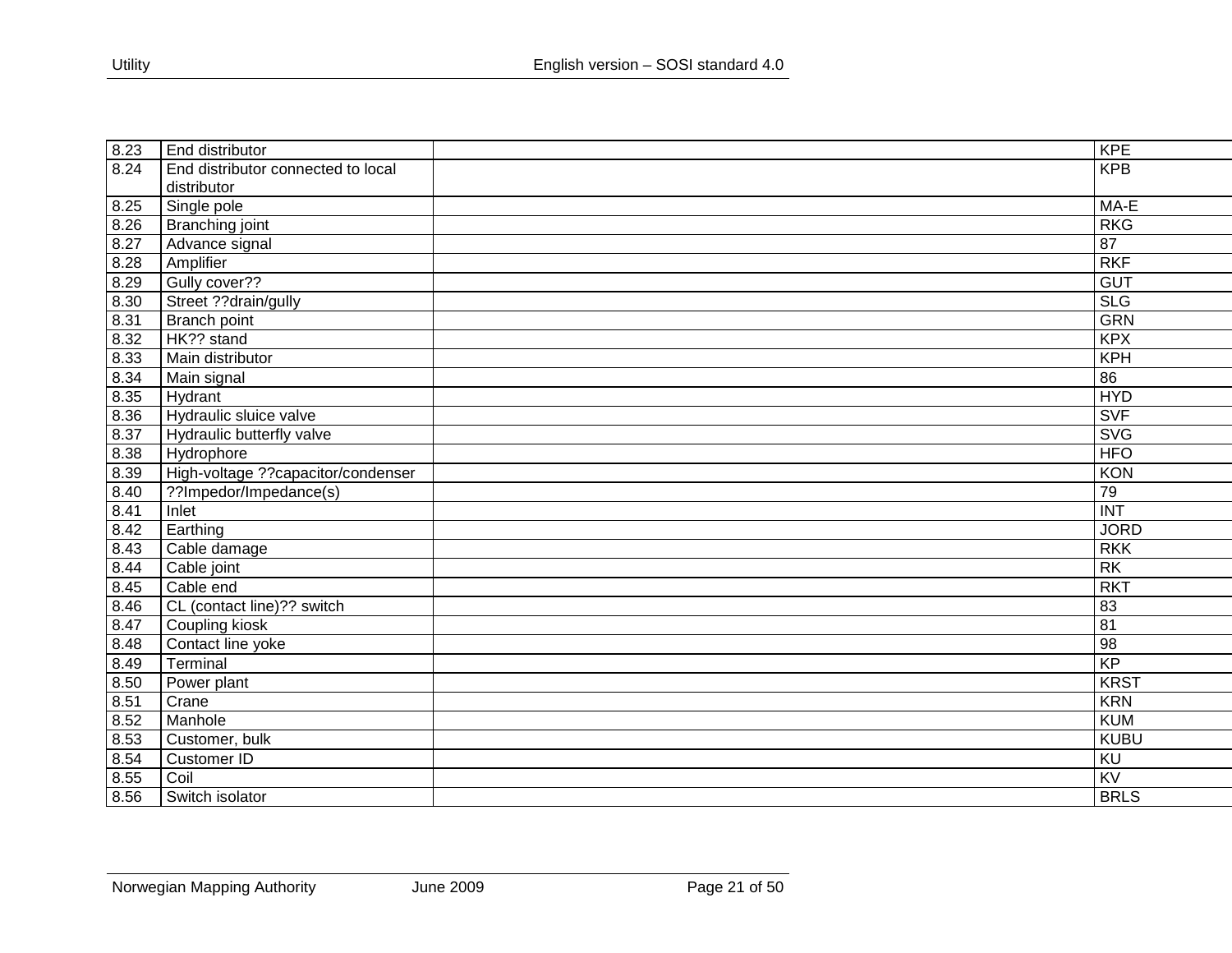| 8.57 | Horizontal sluice valve w/circulation | <b>SVC</b>             |
|------|---------------------------------------|------------------------|
| 8.58 | Line concentrator                     | <b>RKL</b>             |
| 8.59 | Local distributor                     | KPL                    |
| 8.60 | Cover                                 | <b>TOK</b>             |
| 8.61 | Bleed valve automatic                 | <b>LVB</b>             |
| 8.62 | Bleed valve manual                    | <b>LVA</b>             |
| 8.63 | Bleed valve additional                | <b>LVC</b>             |
| 8.64 | Air valve                             | $\overline{LV}$        |
| 8.65 | Light fixture                         | <b>LYS</b>             |
| 8.66 | Pylon, truss structure, iron          | MA-F                   |
| 8.67 | Post/pole??, street light             | MA-V                   |
| 8.68 | Pylon/pole??, unspecified             | MA                     |
| 8.69 | Intermediate distributor              | <b>KPM</b>             |
| 8.70 | Flowmeter                             | <b>MM</b>              |
| 8.71 | Motorised sluice valve                | <b>SVD</b>             |
| 8.72 | Motorised butterfly valve             | <b>SVE</b>             |
| 8.73 | Power switch, general                 | BR-N                   |
| 8.74 | ??(Substation/Power grid station),    | $\overline{\text{NS}}$ |
|      | general                               |                        |
| 8.75 | Power grid station, kiosk             | NS-K                   |
| 8.76 | Substation, pylon/pole??              | $NS-M$                 |
| 8.77 | Substation, cabinet                   | <b>NSSK</b>            |
| 8.78 | Oil separator                         | $\overline{OIL}$       |
| 8.79 | Converter station                     | $\overline{84}$        |
| 8.80 | Overflow                              | OVL                    |
| 8.81 | Level crossing signal                 | $\overline{90}$        |
| 8.82 | Jumper field                          | <b>KPP</b>             |
| 8.83 | Pump station                          | <b>PST</b>             |
| 8.84 | Loading coil joint                    | RKP                    |
| 8.85 | Connection point discharge            | <b>STK</b>             |
| 8.86 | Reduction                             | <b>RED</b>             |
| 8.87 | Reduction valve                       | $\overline{RV}$        |
| 8.88 | Reduction valve w/circulation         | RVB                    |
| 8.89 | Reduction valve without circulation   | <b>RVA</b>             |
| 8.90 | Regenerator                           | <b>RKR</b>             |
|      |                                       |                        |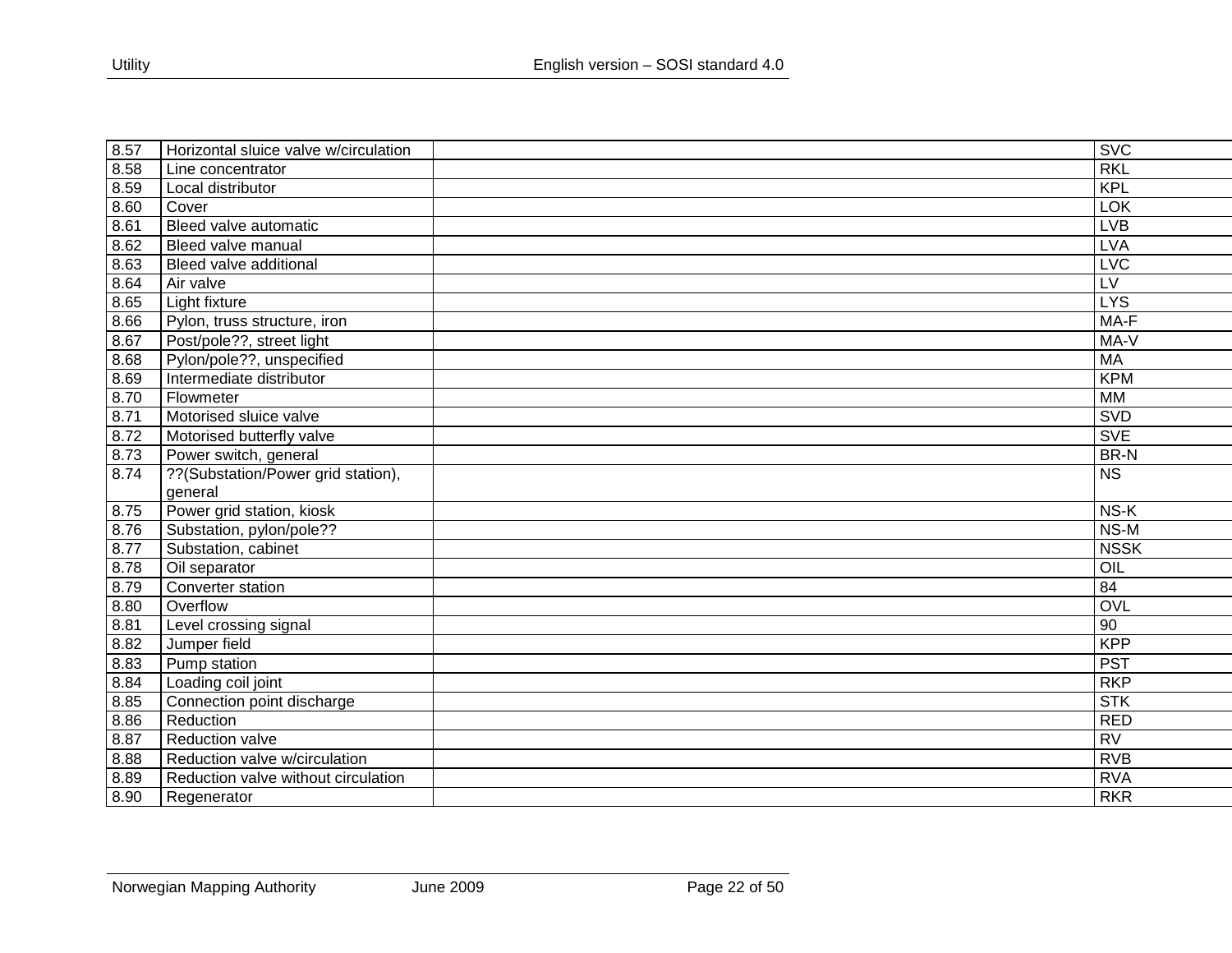| 8.91  | Treatment plant                   | <b>RNS</b>              |
|-------|-----------------------------------|-------------------------|
| 8.92  | Emergency power transformer       | 78                      |
| 8.93  | Straight splice/straight joint    | <b>RKS</b>              |
| 8.94  | RSU?? (small exchange??)          | <b>KPR</b>              |
| 8.95  | Pipe break valve                  | <b>RB</b>               |
| 8.96  | Pipe stoppage, pipe end           | <b>REN</b>              |
| 8.97  | Sand trap ??basin/tank            | <b>SAN</b>              |
| 8.98  | Section insulation                | 96                      |
| 8.99  | Secondary st.                     | $\overline{80}$         |
| 8.100 | Central point of pole arrangement | MA-S                    |
| 8.101 | Septic tank                       | <b>SEP</b>              |
| 8.102 | Series capacitor                  | $\overline{76}$         |
| 8.103 | Signalling system gen.            | 85                      |
| 8.104 | Signal mast                       | $\overline{97}$         |
| 8.105 | Fuse point??                      | <b>RKZ</b>              |
| 8.106 | Cabinet                           | $\overline{\text{SK}}$  |
| 8.107 | Cabinet, cable TV                 | <b>SKA</b>              |
| 8.108 | Cabinet, distribution             | SK-F                    |
| 8.109 | Cabinet, inlet                    | $SK-I$                  |
| 8.110 | Cabinet, street light             | $SK-V$                  |
| 8.111 | Shunting signal                   | 91                      |
| 8.112 | Isolating switch                  | BR-S                    |
| 8.113 | Joint cable TV                    | <b>SKD</b>              |
| 8.114 | Joint, general                    | <b>SKJ</b>              |
| 8.115 | Interceptor for sludge            | <b>SLA</b>              |
| 8.116 | ??Outlet/Drain/Gully              | <b>SLU</b>              |
| 8.117 | Outlet w/sand trap                | $\overline{\text{SLS}}$ |
| 8.118 | Zonal limit switch                | 82                      |
| 8.119 | Zone valve                        | <b>SVH</b>              |
| 8.120 | Sprinkler system                  | <b>SPR</b>              |
| 8.121 | Flush valve                       | SP                      |
| 8.122 | Stand                             | <b>KPS</b>              |
| 8.123 | Stanchion cable TV                | <b>SKB</b>              |
| 8.124 | Stop valve, sluice                | <b>SVA</b>              |
|       | 8.125 Stop valve damper           | <b>SVB</b>              |
|       |                                   |                         |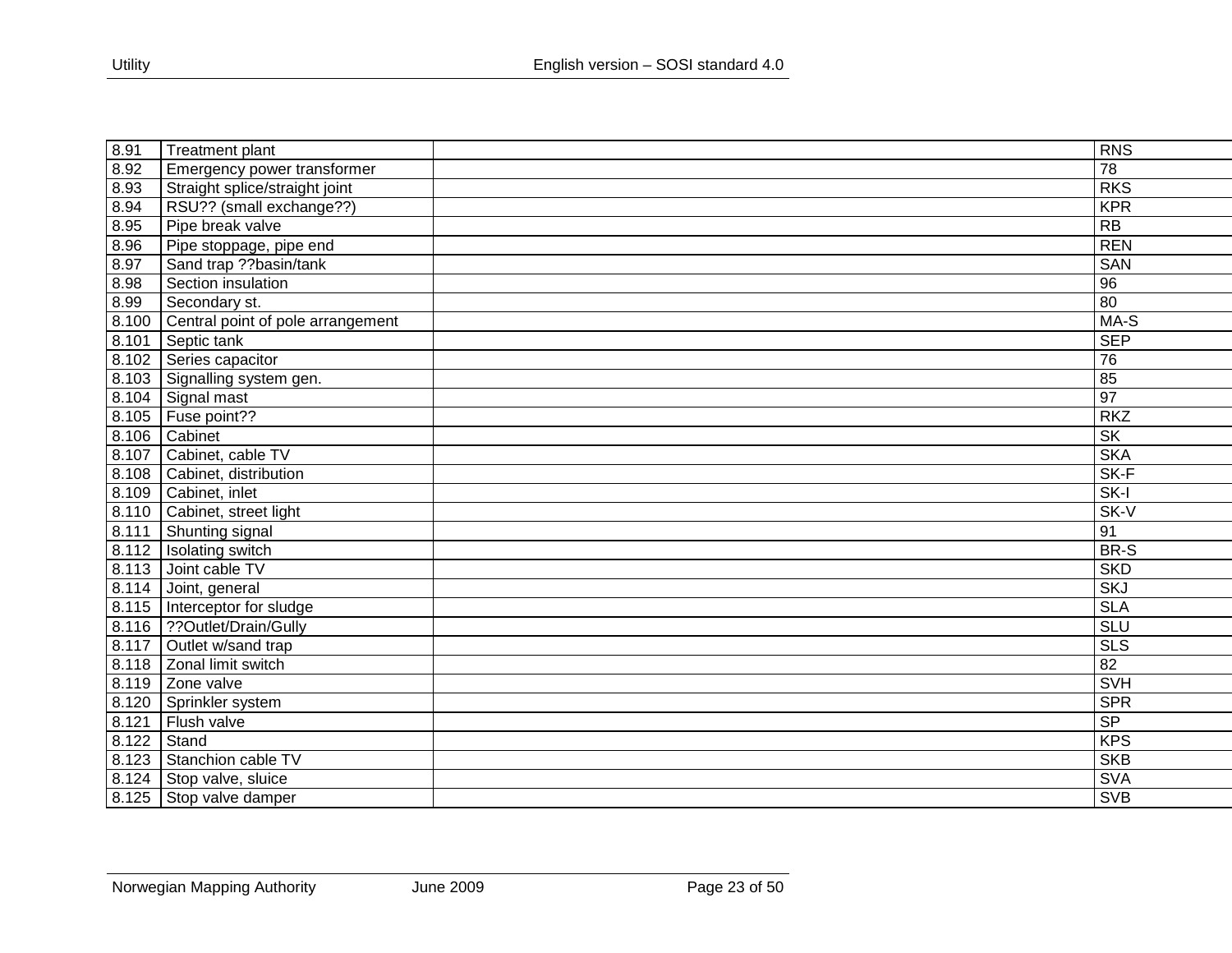| 8.126 | Electrical supply gen.           | 75          |
|-------|----------------------------------|-------------|
| 8.127 | Draining transformer             | 77          |
| 8.128 | Tag line??                       | <b>TA</b>   |
| 8.129 | Tank/vessel                      | <b>TNK</b>  |
| 8.130 | Telefone box                     | <b>TEL</b>  |
| 8.131 | Non-return valve                 | EV          |
| 8.132 | <b>Transformer station</b>       | <b>TRST</b> |
| 8.133 | Route/run point??                | <b>TRS</b>  |
| 8.134 | ??(Cable-)Pulling manhole        | <b>TK</b>   |
| 8.135 | Pressure relief valve            | AV          |
| 8.136 | Pressure gauge                   | <b>TM</b>   |
| 8.137 | Tunnel w/cable-pulling manhole?? | TT          |
| 8.138 | Tunnel stop                      | <b>TS</b>   |
| 8.139 | Unspecified                      | U           |
| 8.140 | Discharge                        | <b>UTS</b>  |
| 8.141 | Expeller??                       | UT          |
| 8.142 | Expeller?? w/blind flange        | <b>UTA</b>  |
| 8.143 | Expeller w/ sluice valve         | <b>UTB</b>  |
| 8.144 | Expeller w/ butterfly valvel     | <b>UTC</b>  |
| 8.145 | Pump                             | <b>VP</b>   |
| 8.146 | Steet light/cable                | <b>VK</b>   |
| 8.147 | Valve pointt                     | <b>VPK</b>  |
| 8.148 | Wind power station               | <b>VKST</b> |

# **1.1.3.1.9 <<CodeList>> LineApplication**

<span id="page-23-0"></span>

| Nr  | Code name                       | Definition/Description | Code        |
|-----|---------------------------------|------------------------|-------------|
| 9   | CodeList                        | application for line   |             |
|     | LineApplication                 |                        |             |
| 9.1 | Outlet common                   |                        | ΑF          |
| 9.2 | Data communications network     |                        | <b>DATA</b> |
| 9.3 | Drains                          |                        | <b>DR</b>   |
| 9.4 | District heating/cooling return |                        | FV-R        |
| 9.5 | District heating/cooling        |                        | FV-T        |
|     | ??forward/outbound              |                        |             |
| 9.6 | Gas pipe                        |                        | GAS         |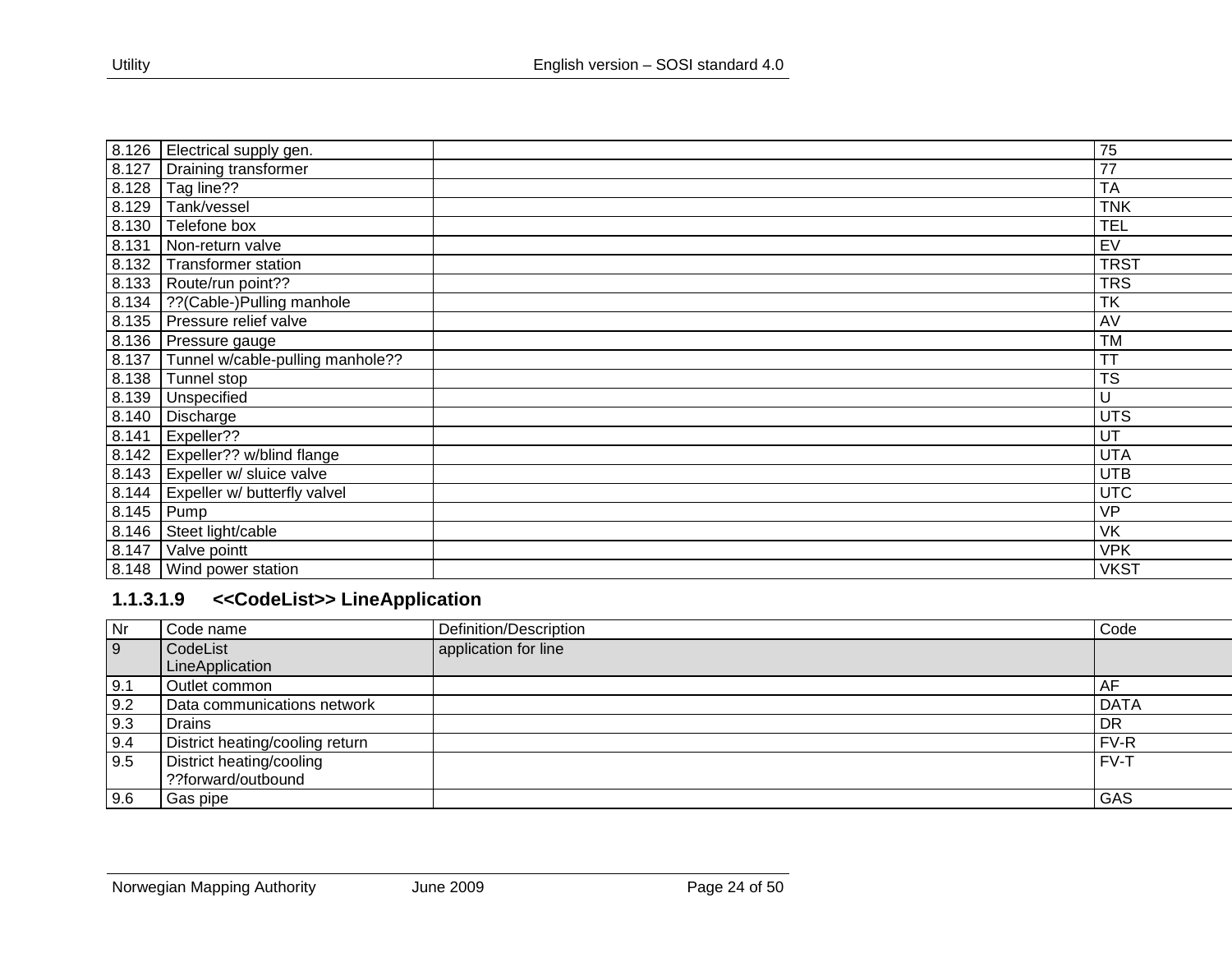| 9.7  | High-voltage electricity |           | <b>HSP</b>  |
|------|--------------------------|-----------|-------------|
|      |                          |           |             |
| 9.8  | Earth wire               |           | <b>JORD</b> |
| 9.9  | Cable TV                 |           | <b>KTV</b>  |
| 9.10 | Low-voltage electricityt |           | LSP         |
| 9.11 | Oil pipeline             |           | OLJ         |
| 9.12 | Above water              |           | OV          |
| 9.13 | Pipe alley power plant   |           | <b>RGAT</b> |
| 9.14 | Signal cable             |           | <b>SIGN</b> |
| 9.15 | Waste water              | <b>SP</b> |             |
| 9.16 | Telecommunication        |           | <b>TELE</b> |
| 9.17 | Unspecified              | υ         |             |
| 9.18 | Water                    | VL        |             |
| 9.19 | Road and street lighting |           | <b>VLYS</b> |

#### **1.1.3.1.10 <<CodeList>> LineAgeReference**

| <b>Nr</b>       | Code name                         | Definition/Description                  | Code |
|-----------------|-----------------------------------|-----------------------------------------|------|
| $\overline{10}$ | CodeList                          | reference for age specification on line |      |
|                 | LineAgeReference                  |                                         |      |
| 10.1            | Year is certain                   |                                         |      |
| 10.2            | Line is older than the given year |                                         |      |

# **1.1.3.1.11 <<CodeList>> LineNetworkLevel**

| Nr   | Code name               | Definition/Description | Code |
|------|-------------------------|------------------------|------|
| 11   | CodeList                | level of line network  |      |
|      | LineNetworkLevel        |                        |      |
| 11.1 | Main grid               |                        |      |
| 11.2 | Auxiliary/branch?? grid |                        |      |

## <span id="page-24-0"></span>**1.1.3.1.12 <<CodeList>> PositionQuality**

<span id="page-24-2"></span><span id="page-24-1"></span>

| Nr   | Code name             | Definition/Description                         | Code |
|------|-----------------------|------------------------------------------------|------|
| 12   | CodeList              | description of the quality of the localization |      |
|      | PositionQuality       |                                                |      |
| 12.1 | Safe location         |                                                |      |
| 12.2 | Undetermined location |                                                |      |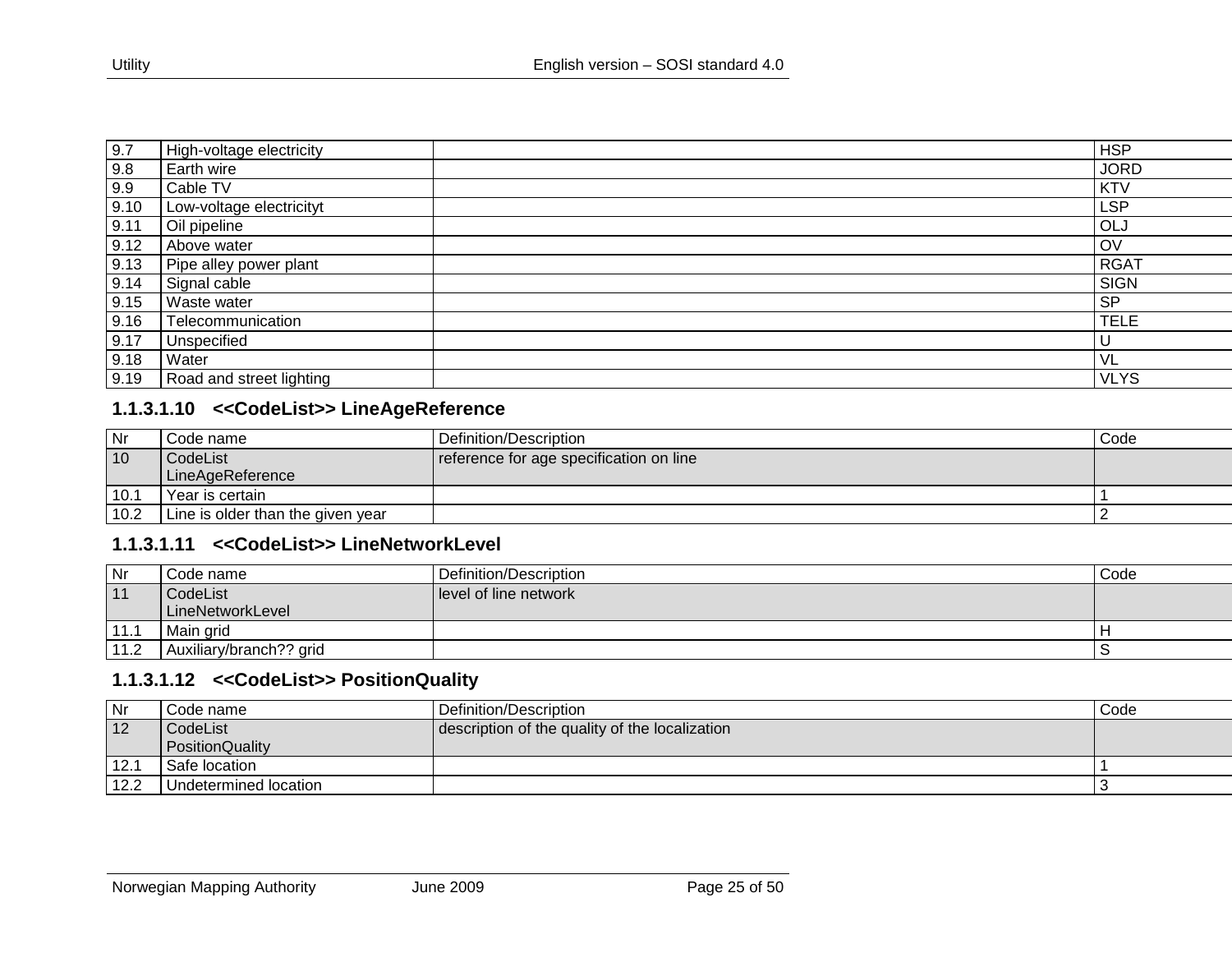| $\sqrt{2}$<br>---<br>. . | location<br>10000000000<br>чин. |  |
|--------------------------|---------------------------------|--|
|                          |                                 |  |

#### **1.1.3.1.13 <<CodeList>> PositionType**

| Nr              | Code name                   | Definition/Description                       | Code |
|-----------------|-----------------------------|----------------------------------------------|------|
| $\overline{13}$ | CodeList                    | type of specification of position in section |      |
|                 | PositionType                |                                              |      |
| 13.1            | Position specified in dm    |                                              |      |
| 13.2            | Position specified in array |                                              |      |

#### **1.1.3.1.14 <<CodeList>> TypeOfLine**

<span id="page-25-1"></span><span id="page-25-0"></span>

| Nr    | Code name                | Definition/Description            | Code            |
|-------|--------------------------|-----------------------------------|-----------------|
| 14    | CodeList                 | specification of the type of line |                 |
|       | <b>TypeOfLine</b>        |                                   |                 |
| 14.1  | Unspecified              |                                   |                 |
| 14.2  | Tunnel                   |                                   | $\overline{2}$  |
| 14.3  | Channel                  |                                   | 3               |
| 14.4  | Cable rack               |                                   | 4               |
| 14.5  | Pipe (cover)             |                                   | 5               |
| 14.6  | Cable                    |                                   | $\,6\,$         |
| 14.7  | Cable harness            |                                   | $\overline{7}$  |
| 14.8  | Uninsulated conductor    |                                   | 8               |
| 14.9  | Water pipeline           |                                   | 9               |
| 14.10 | Pressure pipe            |                                   | 10              |
| 14.11 | <b>Gravity pipe</b>      |                                   | 11              |
| 14.12 | Drain pipe               |                                   | 12              |
| 14.13 | District heating pipe    |                                   | 13              |
| 14.14 | District cooling pipe    |                                   | 14              |
| 14.15 | Culvert (walk-through)   |                                   | 15              |
| 14.16 | Fiber cables             |                                   | 16              |
| 14.17 | Contact line             |                                   | $\overline{77}$ |
|       | 14.18   Bypass line      |                                   | 78              |
| 14.19 | Reinforcement line??     |                                   | 79              |
| 14.20 | Transmission line        |                                   | 80              |
| 14.21 | Return line              |                                   | 81              |
|       | 14.22 High-voltage cable |                                   | 82              |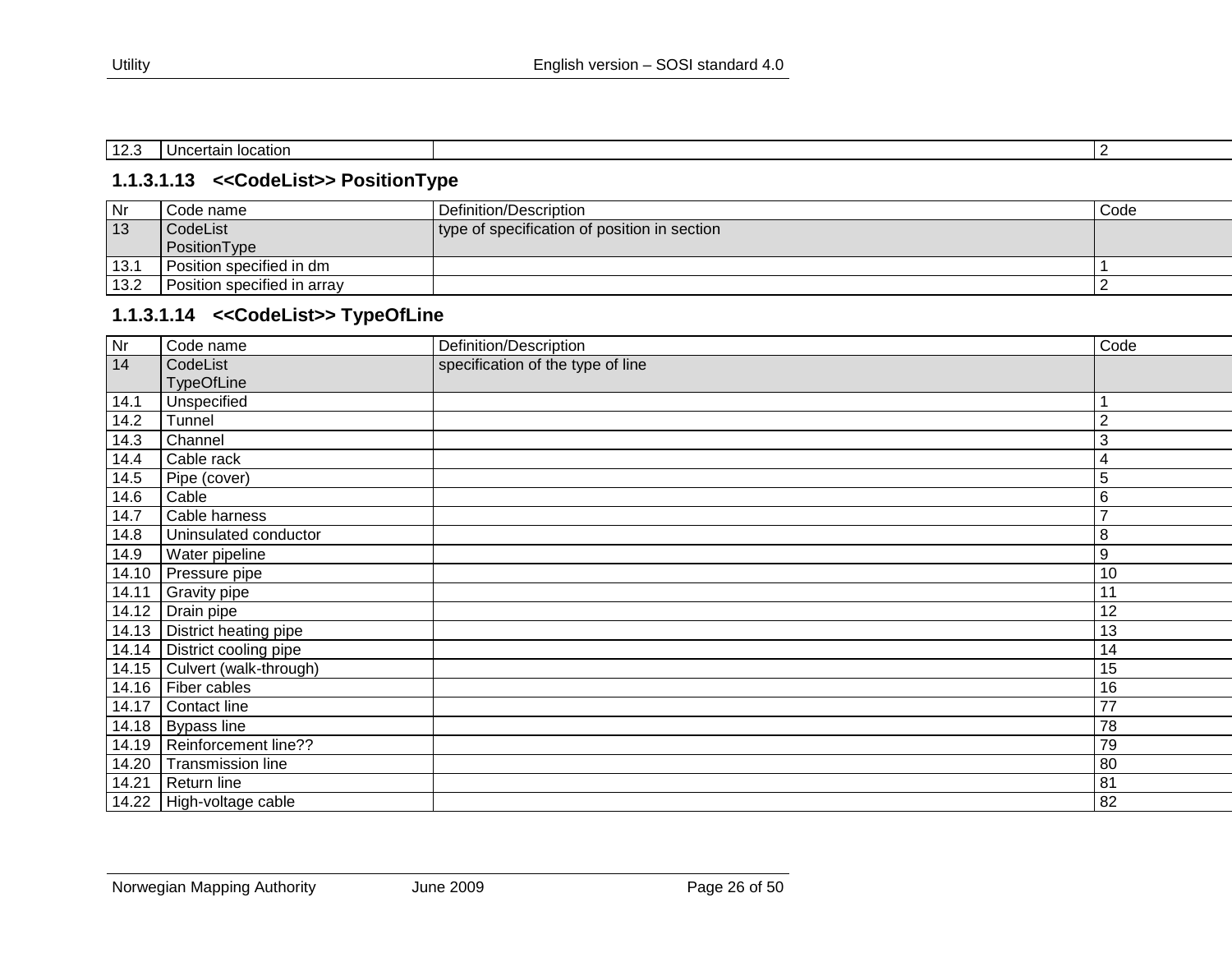| 14.23 | Return cable        | l 83 |
|-------|---------------------|------|
| 14.24 | Signal cable        | -84  |
| 14.25 | Cable duct          | 85   |
| 14.26 | Trench              | 86   |
| 14.27 | Trench delimitation | - 87 |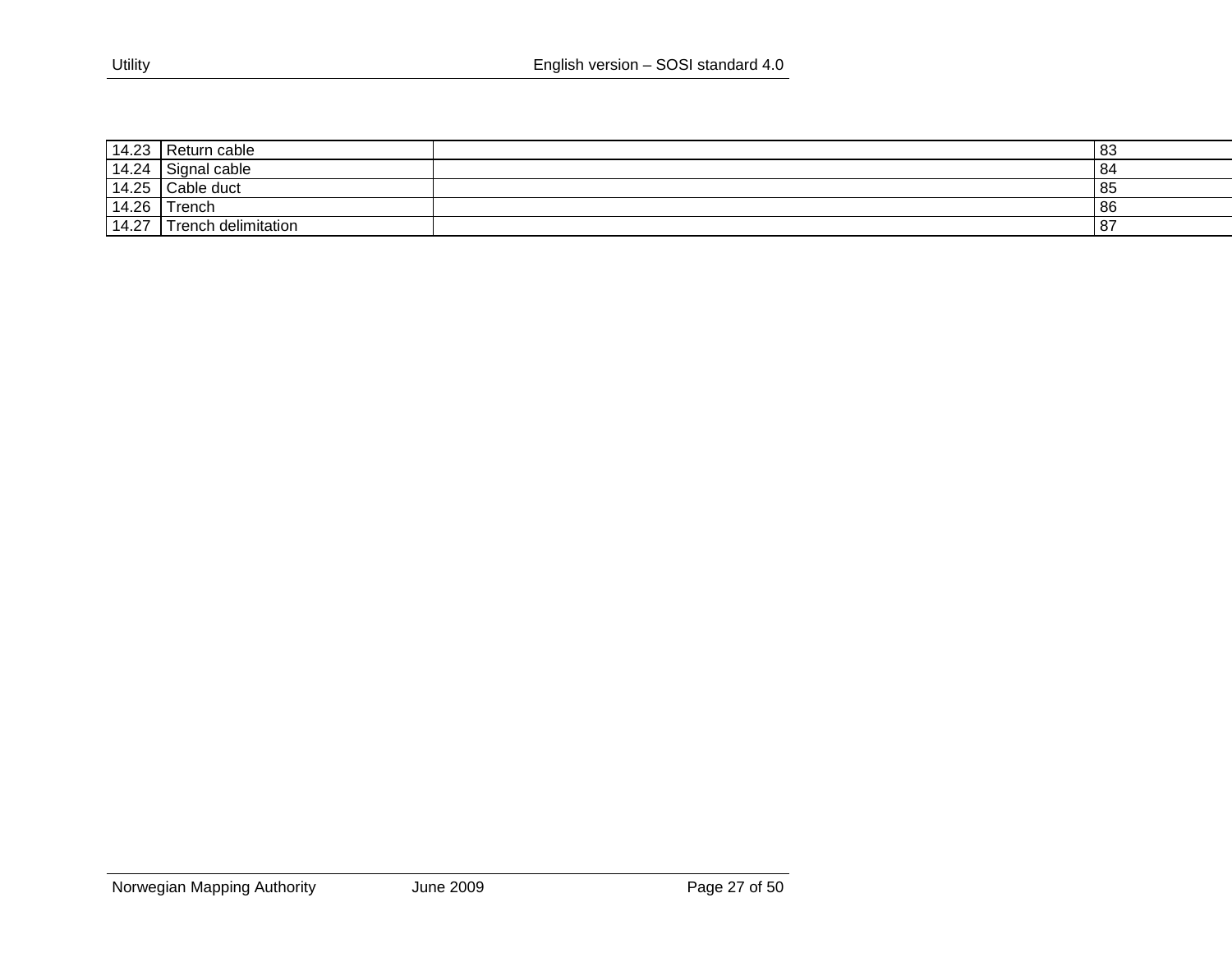#### <span id="page-27-0"></span>**1.2 Line network – simple model**

#### <span id="page-27-1"></span>**1.2.1 Application schema**

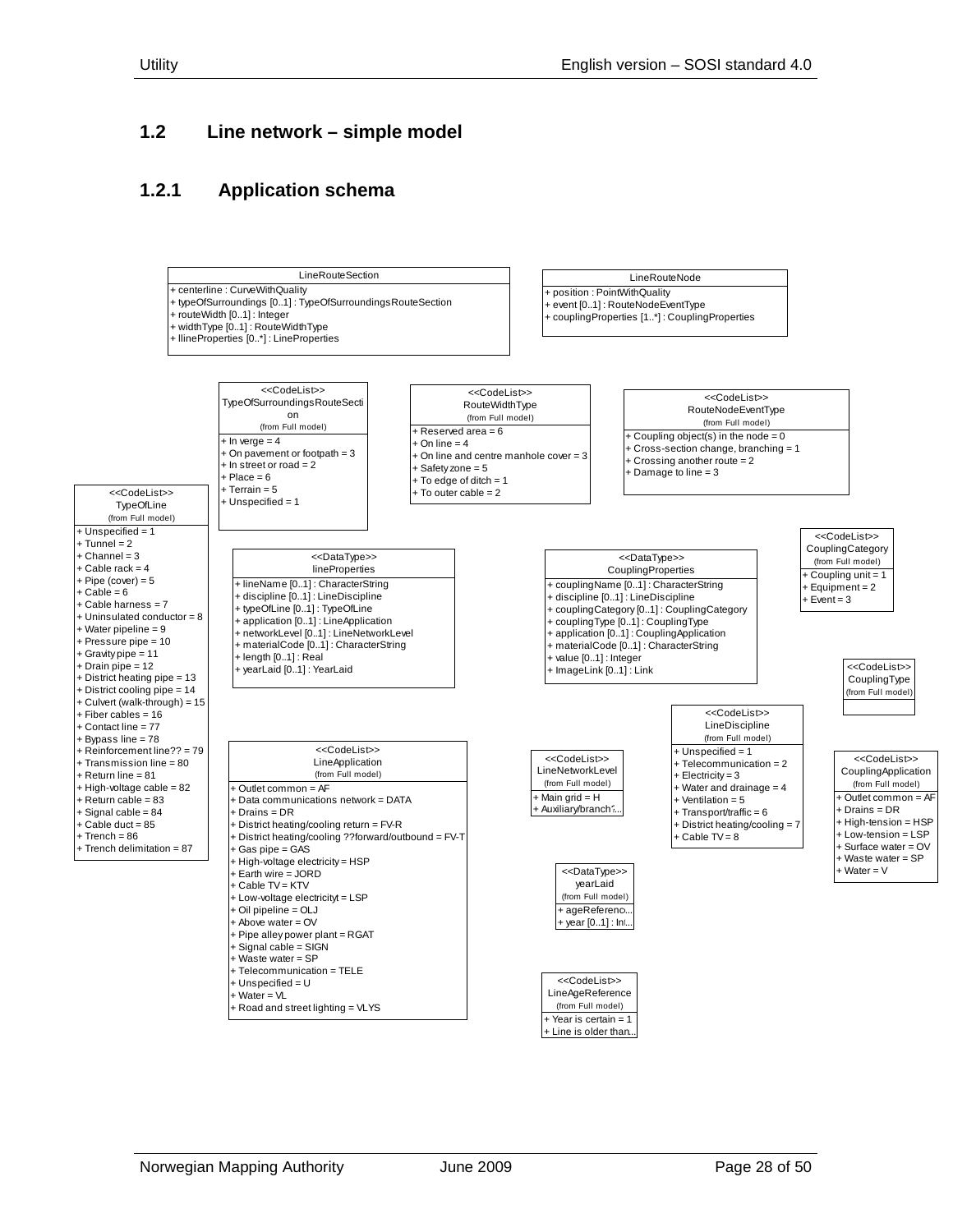# <span id="page-28-0"></span>**1.2.2 Description**

# <span id="page-28-1"></span>**1.2.2.1 LineRouteSection**

| No  | Name/<br>Role name            | Description                                          | Obligation/<br>Condition | Maximum<br>Occurrenc<br>е | Type                                          | Constraint |
|-----|-------------------------------|------------------------------------------------------|--------------------------|---------------------------|-----------------------------------------------|------------|
|     | Class<br>LineRouteSectio<br>n | LINE with route section<br>and line properties       |                          |                           |                                               |            |
| 1.1 | centerline                    | course followed by the<br>central part of the object |                          |                           | <b>CurveWithQual</b><br>itv                   |            |
| 1.2 | typeOfSurroundi<br>ngs        | type of surroundings for<br>the route section        | $\Omega$                 |                           | <b>TypeOfSurrou</b><br>ndingsRouteS<br>ection |            |
| 1.3 | routeWidth                    | width measured in dm                                 | $\Omega$                 |                           | Integer                                       |            |
| 1.4 | widthType                     | what the width of the route                          | $\Omega$                 |                           | RouteWidthTy                                  |            |
|     |                               | is measured between                                  |                          |                           | рe                                            |            |
| 1.5 | <b>IlineProperties</b>        | properties of the line                               | $\Omega$                 | N                         | <b>LineProperties</b>                         |            |

#### <span id="page-28-2"></span>**1.2.2.2 LineRouteNode**

| No  | Name/<br>Role name            | Description                                                  | Obligation/<br>Condition | Maximum<br>Occurrenc | Type                   | Constraint |
|-----|-------------------------------|--------------------------------------------------------------|--------------------------|----------------------|------------------------|------------|
|     |                               |                                                              |                          | е                    |                        |            |
| 2   | <b>Class</b><br>LineRouteNode | point with connection<br>object and route node<br>properties |                          |                      |                        |            |
| 2.1 | position                      | location where the object<br>exists                          |                          |                      | PointWithQuali         |            |
| 2.2 | event                         | event at node                                                |                          |                      | RouteNodeEve<br>ntType |            |
| 2.3 | couplingPropertie             | coupling properties                                          |                          | N                    | CouplingPrope<br>rties |            |

# <span id="page-28-3"></span>**1.2.2.3 <<DataType>> lineProperties**

| No  | Name/<br>Role name                | Description                                    | Obligation/<br>Condition | Maximum<br>Occurrenc<br>е | <b>Type</b>          | Constraint |
|-----|-----------------------------------|------------------------------------------------|--------------------------|---------------------------|----------------------|------------|
| 3   | Datatype<br><b>lineProperties</b> | properties of the line                         |                          |                           |                      |            |
| 3.1 | lineName                          | name of line                                   | $\Omega$                 | 1                         | CharacterStrin       |            |
| 3.2 | discipline                        | description of specific<br>discipline for line | $\mathbf 0$              | 1                         | LineDiscipline       |            |
| 3.3 | typeOfLine                        | specification of the type of<br>line           | $\Omega$                 |                           | <b>TypeOfLine</b>    |            |
| 3.4 | application                       | application for line                           | $\overline{0}$           | 1                         | LineApplication      |            |
| 3.5 | networkLevel                      | level of network                               | $\Omega$                 | 1                         | LineNetworkLe<br>vel |            |
| 3.6 | materialCode                      | code for materials                             | $\overline{0}$           | 1                         | CharacterStrin<br>g  |            |
| 3.7 | length                            | length of line in metres                       | $\Omega$                 | 1                         | Real                 |            |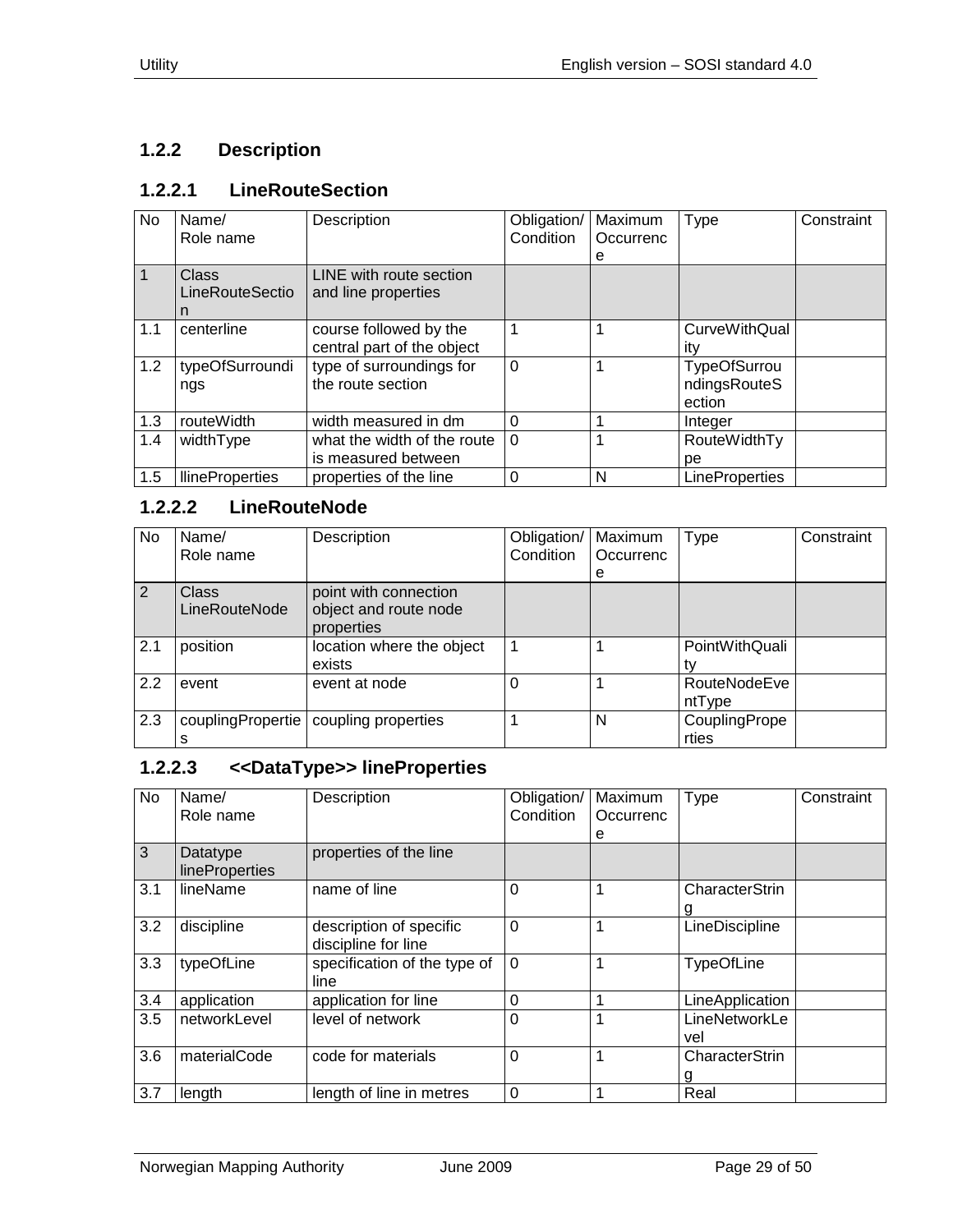| 3.8 | vearLaid | origin<br>. ot<br>the<br><b>line</b> |  | earLaid |  |
|-----|----------|--------------------------------------|--|---------|--|

# <span id="page-29-0"></span>**1.2.2.4 <<DataType>> CouplingProperties**

| No             | Name/<br>Role name                 | Description                                    | Obligation/<br>Condition | Maximum<br>Occurrenc<br>е | <b>Type</b>             | Constraint |
|----------------|------------------------------------|------------------------------------------------|--------------------------|---------------------------|-------------------------|------------|
| $\overline{4}$ | Datatype<br>CouplingProperti<br>es | properties for coupling                        |                          |                           |                         |            |
| 4.1            | couplingName                       | name of coupling                               | $\mathbf 0$              | 1                         | CharacterStrin<br>g     |            |
| 4.2            | discipline                         | description of specific<br>discipline for line | $\overline{0}$           | 1                         | LineDiscipline          |            |
| 4.3            | couplingCategory                   | category of coupling                           | $\overline{0}$           | 1                         | CouplingCateg<br>ory    |            |
| 4.4            | couplingType                       | type of coupling                               | $\mathbf 0$              | 1                         | CouplingType            |            |
| 4.5            | application                        | application for coupling                       | $\mathbf 0$              | $\mathbf 1$               | CouplingApplic<br>ation |            |
| 4.6            | materialCode                       | code for materials                             | $\overline{0}$           | 1                         | CharacterStrin<br>g     |            |
| 4.7            | value                              | value                                          | $\Omega$                 | 1                         | Integer                 |            |
| 4.8            | ImageLink                          | link to image                                  | 0                        | 1                         | Link                    |            |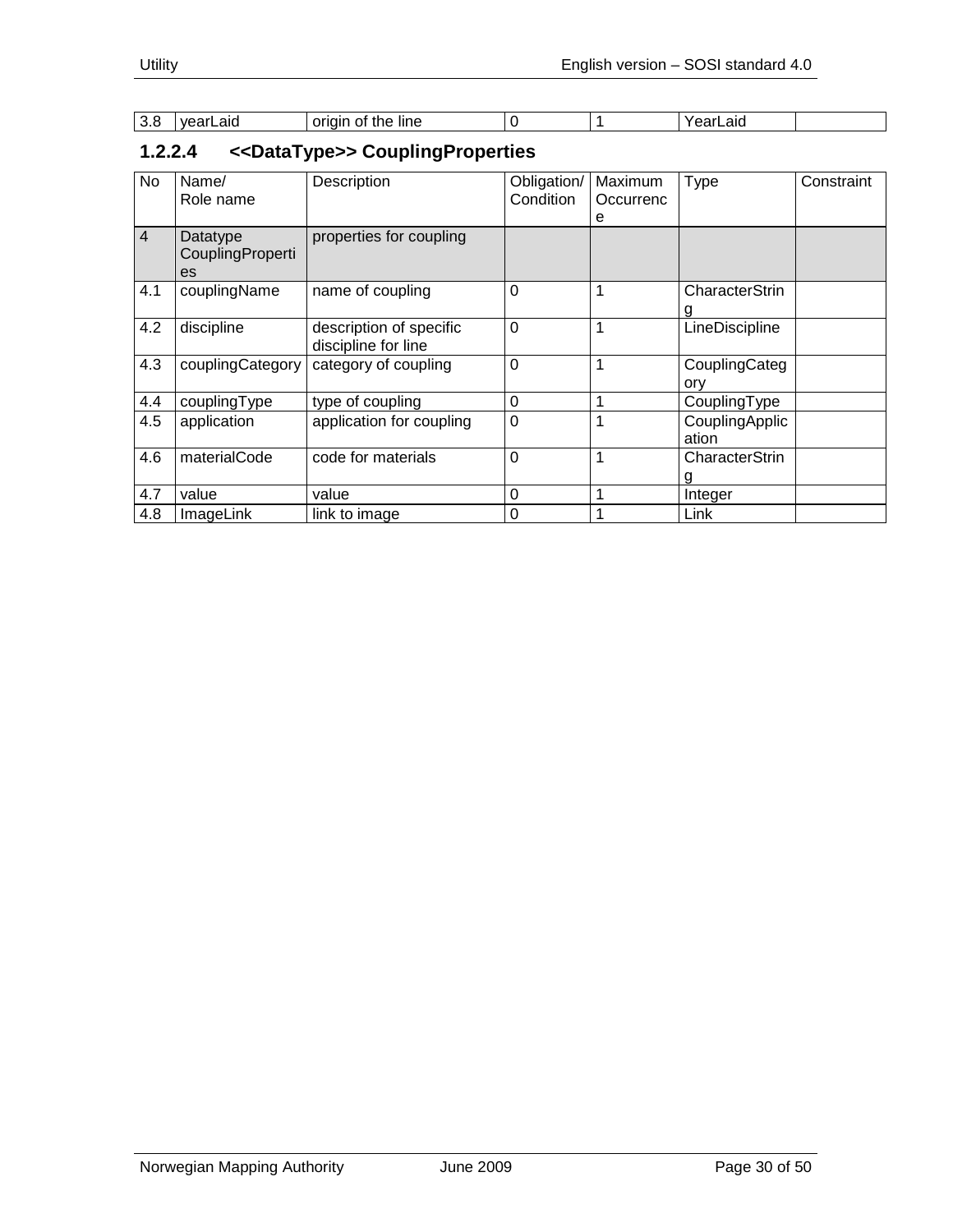## <span id="page-30-0"></span>**1.3 Line network – Super simple model**

#### <span id="page-30-1"></span>**1.3.1 Application schema**

**DistrictHeating**

| <b>DistrictCoolingLine</b>         | DistrictHeatingLine               |
|------------------------------------|-----------------------------------|
| $ +$ centerline : CurveWithQuality | $+$ centerline : CurveWithQuality |

#### **EL-Coupling objects**

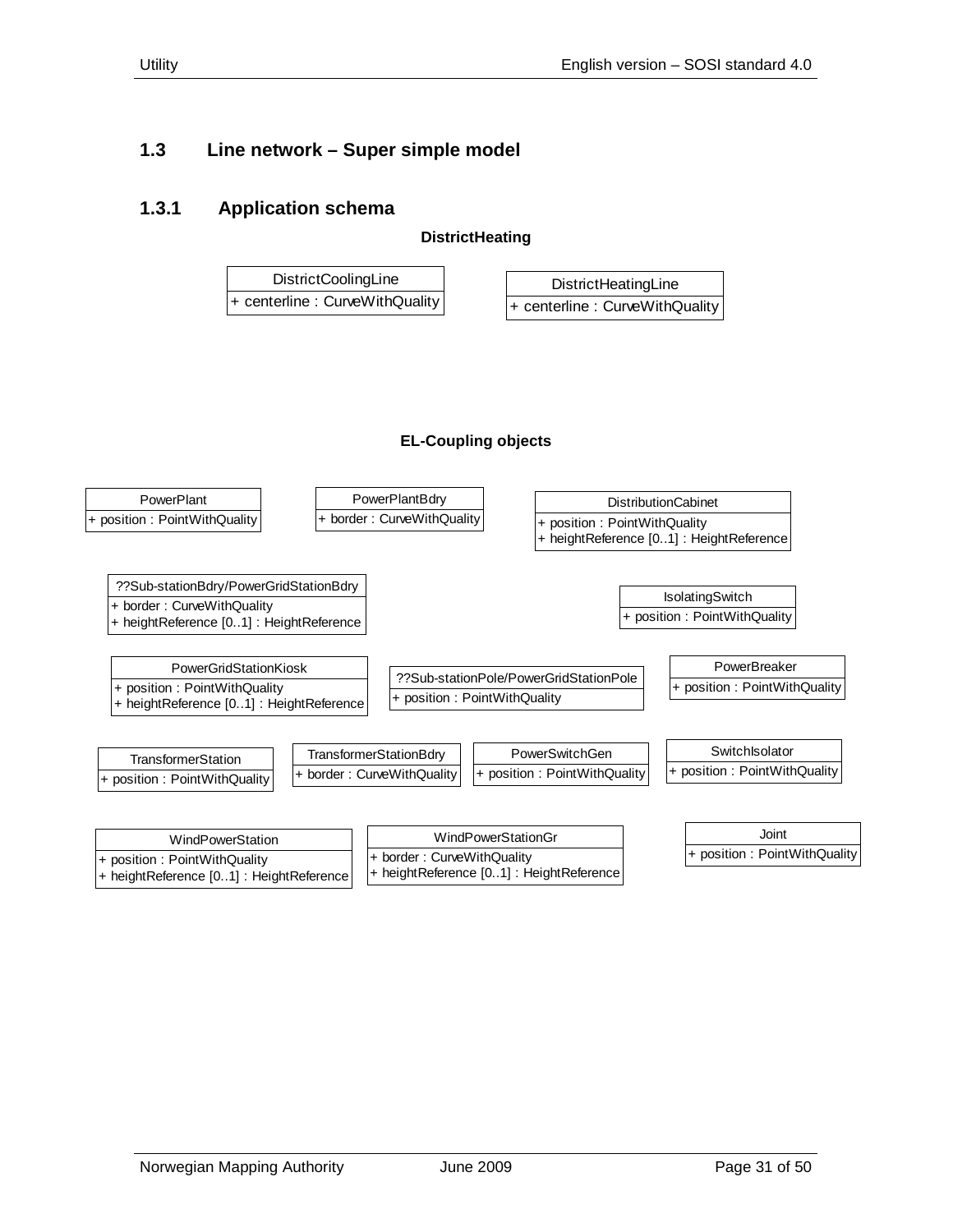#### **EL-Routes**

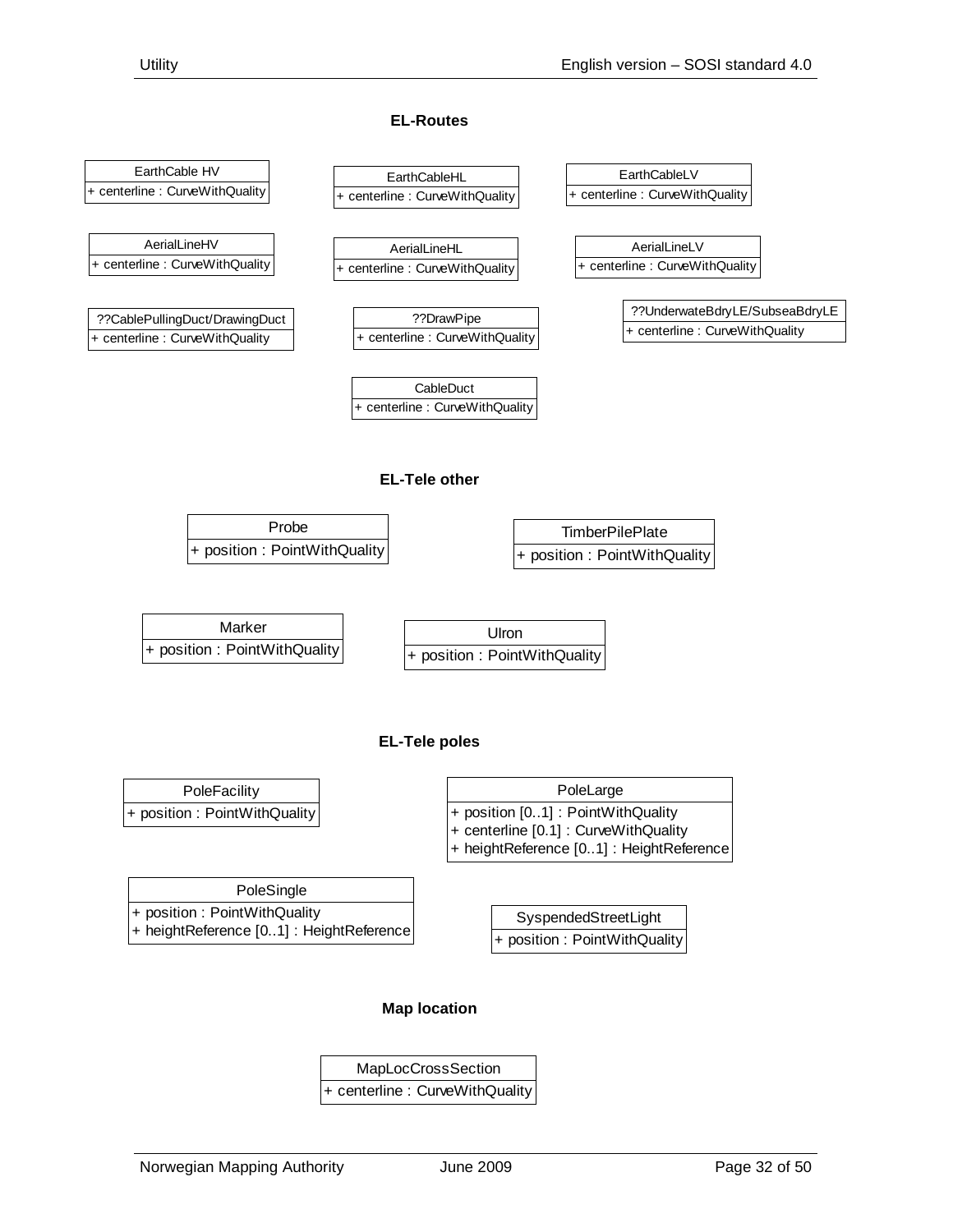#### **Masts**

| PoleStreetLighting |                                                   | MastTeleBdry                             |
|--------------------|---------------------------------------------------|------------------------------------------|
|                    | $ +$ position : Point With Quality                | + border: CurveWithQuality               |
|                    | $ + $ height Reference $[0.1]$ : Height Reference | + heightReference [01] : HeightReference |

| TowerEIBdry                              |
|------------------------------------------|
| + border: CurveWithQuality               |
| + heightReference [01] : HeightReference |

**RowerElTruss** + position : PointWithQuality + heightReference [0..1] : HeightReference

| MastTele                                |
|-----------------------------------------|
| + position: PointWithQuality            |
| + heightReference [01]: HeightReference |

| SignalMast<br>+ position [01] : PointWithQuality<br>+ position : PointWithQuality | ContactLineYoke                                                                         |
|-----------------------------------------------------------------------------------|-----------------------------------------------------------------------------------------|
| + heightReference [01] : HeightReference                                          | $+$ centerline $[0.1]$ : Curve With Quality<br>+ heightReference [01] : HeightReference |

#### **Pipeline route**

| PipeLineRoute                     |  |
|-----------------------------------|--|
| $+$ centerline : CurveWithQuality |  |

#### **Tele-Route**



**TelecommunicationsRegularRoute** + centerline : CurveWithQuality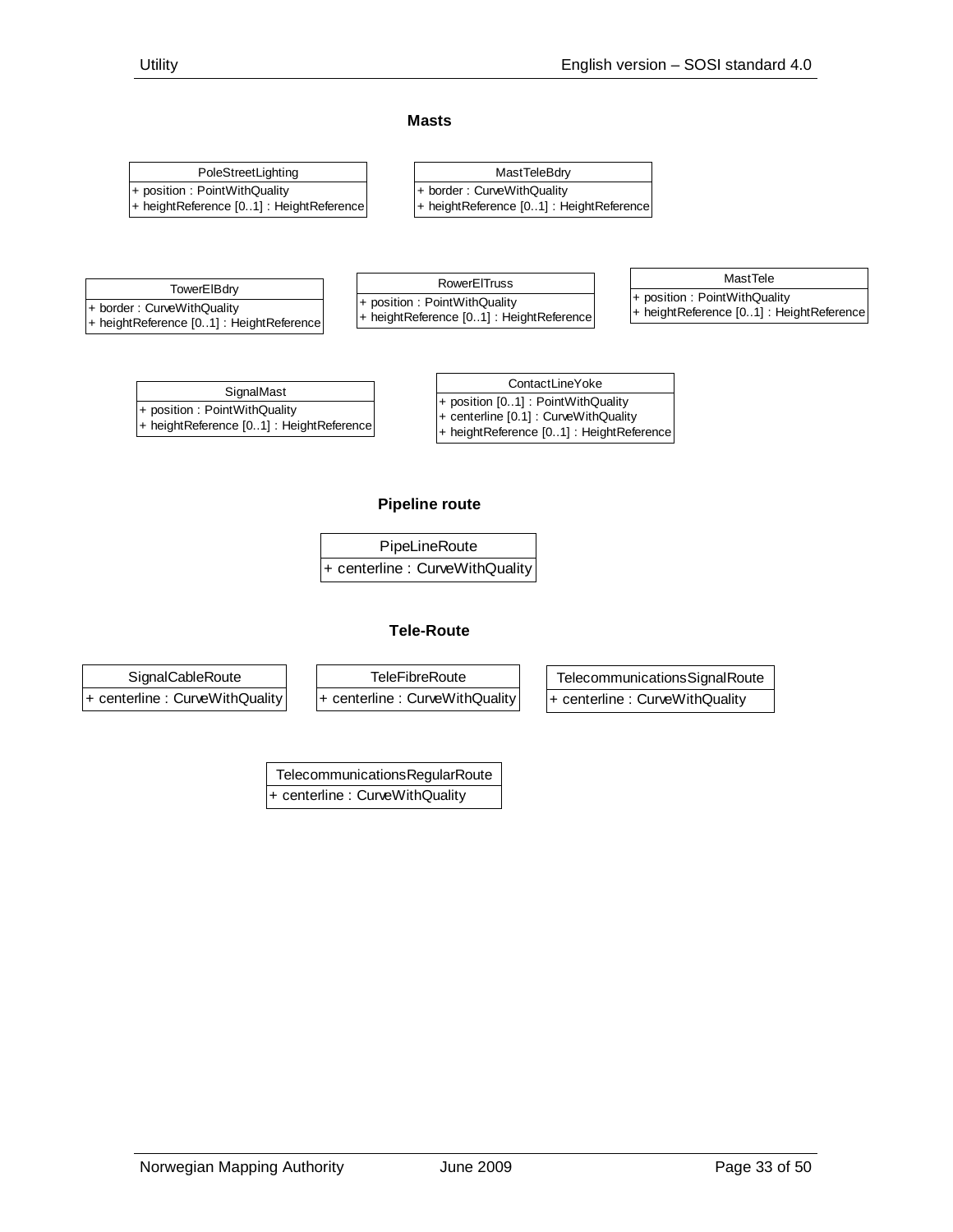#### **VA-Coupling objects**



#### **VA-Routes**

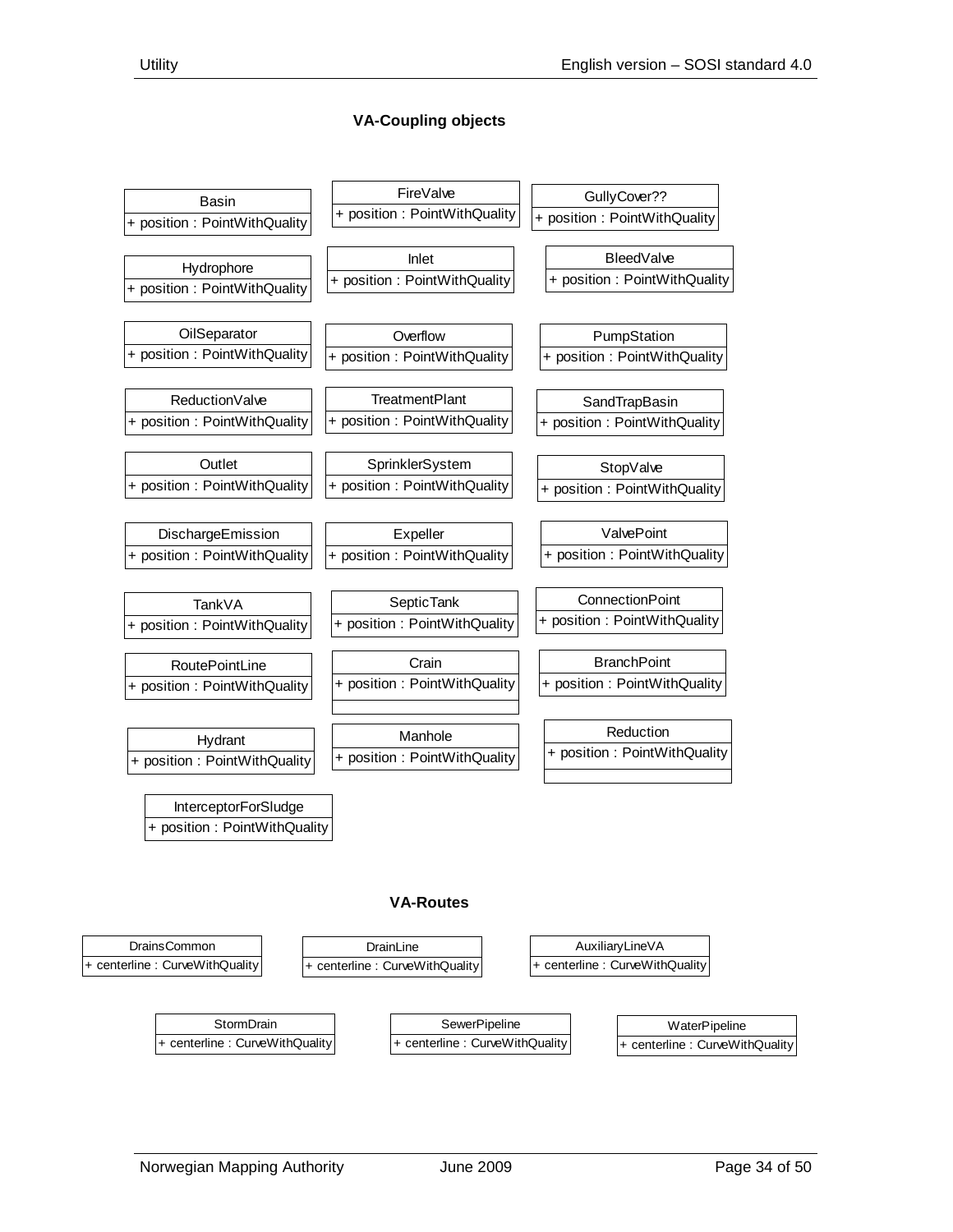#### Description

## <span id="page-34-0"></span>**1.3.1.1 DistrictCoolingLine**

| No  | Name/<br>Role name                             | Description                                          | Obligation/   Maximum<br>Condition | Occurrenc<br>е | Type                 | Constraint |
|-----|------------------------------------------------|------------------------------------------------------|------------------------------------|----------------|----------------------|------------|
|     | <b>Class</b><br><b>DistrictCoolingLin</b><br>e |                                                      |                                    |                |                      |            |
| 1.1 | centerline                                     | course followed by the<br>central part of the object |                                    |                | CurveWithQual<br>itv |            |

# <span id="page-34-1"></span>**1.3.1.2 DistrictHeatingLine**

| No  | Name/<br>Role name               | Description                                          | Obligation/   Maximum<br>Condition | <b>Occurrenc</b><br>e | Type                        | Constraint |
|-----|----------------------------------|------------------------------------------------------|------------------------------------|-----------------------|-----------------------------|------------|
|     | Class<br>DistrictHeatingLi<br>ne |                                                      |                                    |                       |                             |            |
| 2.1 | centerline                       | course followed by the<br>central part of the object |                                    |                       | <b>CurveWithQual</b><br>itv |            |

#### <span id="page-34-2"></span>**1.3.1.3 PowerBreaker**

| <b>No</b> | Name/<br>Role name | Description               | Obligation/   Maximum<br>Condition | Occurrenc | Type           | Constraint |
|-----------|--------------------|---------------------------|------------------------------------|-----------|----------------|------------|
|           |                    |                           |                                    |           |                |            |
|           | Class <sup>1</sup> |                           |                                    |           |                |            |
|           | PowerBreaker       |                           |                                    |           |                |            |
| 1.1       | position           | location where the object |                                    |           | PointWithQuali |            |
|           |                    | exists                    |                                    |           |                |            |

#### <span id="page-34-3"></span>**1.3.1.4 DistributionCabinet**

| No. | Name/<br>Role name                      | Description                                                                                                                             | Obligation/<br>Condition | Maximum<br>Occurrenc<br>е | Type                 | Constraint |
|-----|-----------------------------------------|-----------------------------------------------------------------------------------------------------------------------------------------|--------------------------|---------------------------|----------------------|------------|
| 2   | Class<br><b>DistributionCabin</b><br>et | distribution cabinet for<br>electricity or<br>telecommunications. Note:<br>may be used if KOPLING<br>$*3*SK-F$ (KOPLING :=<br>coupling) |                          |                           |                      |            |
| 2.1 | position                                | location where the object<br>exists                                                                                                     |                          |                           | PointWithQuali       |            |
| 2.2 | heightReference                         | koordinatregistering utført<br>på topp eller bunn av et<br>objekt                                                                       | $\Omega$                 |                           | HeightReferen<br>ce. |            |

# <span id="page-34-4"></span>**1.3.1.5 PowerPlant**

| No | Name/<br>Role name  | Description | Obligation/   Maximum<br><b>Condition</b> | <b>Occurrenc</b><br>e | Type | Constraint |
|----|---------------------|-------------|-------------------------------------------|-----------------------|------|------------|
| J  | Class<br>PowerPlant |             |                                           |                       |      |            |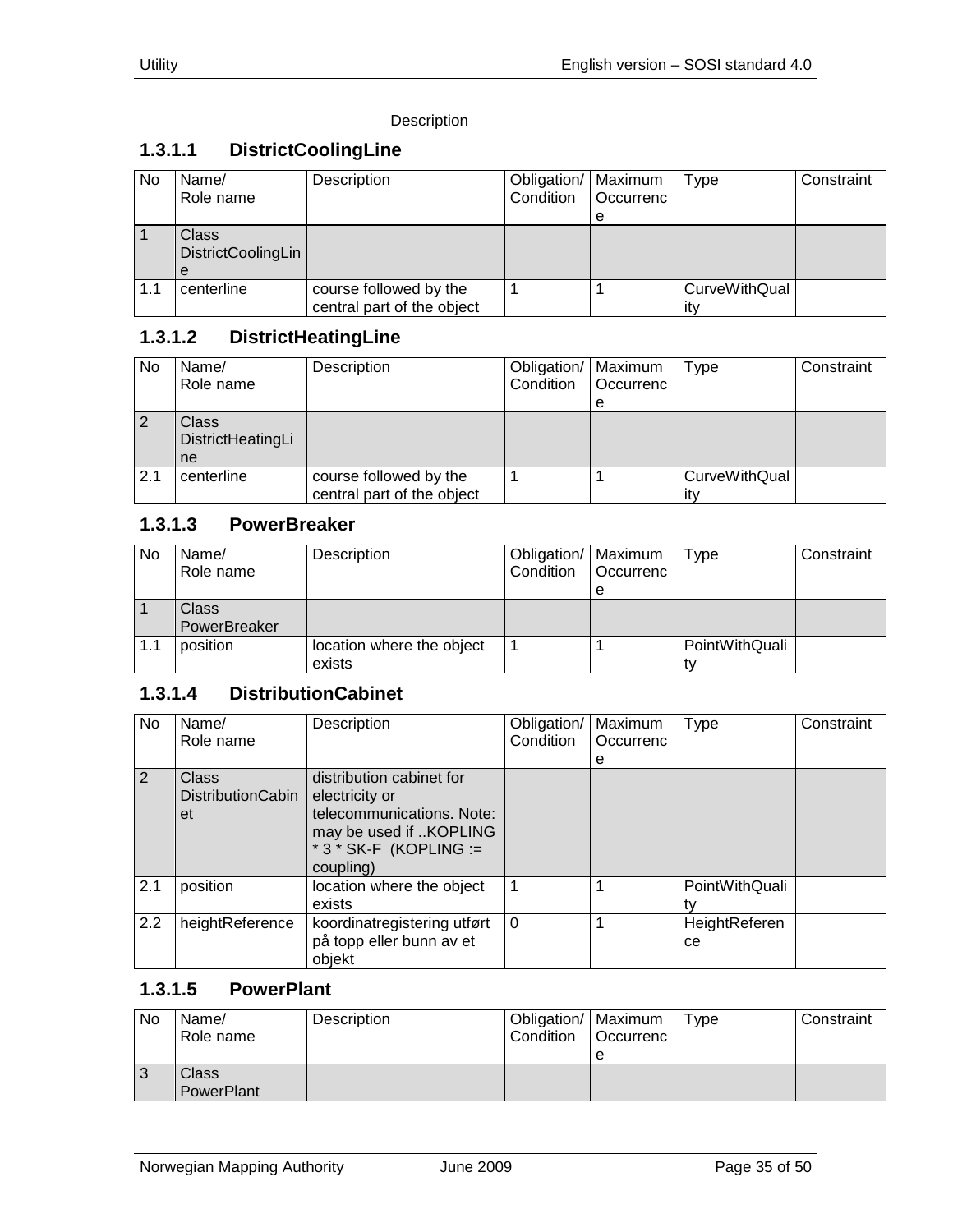| J. | position | location where the<br>obiect |  | ⊇ointWithQuali |  |
|----|----------|------------------------------|--|----------------|--|
|    |          | exists                       |  |                |  |

#### <span id="page-35-0"></span>**1.3.1.6 SwitchIsolator**

| No  | Name/<br>Role name             | Description                         | Obligation/   Maximum<br>Condition | <b>Occurrenc</b><br>е | Type           | Constraint |
|-----|--------------------------------|-------------------------------------|------------------------------------|-----------------------|----------------|------------|
| 4   | <b>Class</b><br>SwitchIsolator |                                     |                                    |                       |                |            |
| 4.1 | position                       | location where the object<br>exists |                                    |                       | PointWithQuali |            |

#### <span id="page-35-1"></span>**1.3.1.7 PowerSwitchGen**

| No  | Name/<br>Role name                    | Description                         | Obligation/   Maximum<br>Condition | <b>Occurrenc</b><br>е | Type           | Constraint |
|-----|---------------------------------------|-------------------------------------|------------------------------------|-----------------------|----------------|------------|
| 5   | <b>Class</b><br><b>PowerSwitchGen</b> |                                     |                                    |                       |                |            |
| 5.1 | position                              | location where the object<br>exists |                                    |                       | PointWithQuali |            |

#### <span id="page-35-2"></span>**1.3.1.8 PowerGridStationKiosk**

| No  | Name/<br>Role name                        | Description                                                                                                                                           | Obligation/<br>Condition | Maximum<br>Occurrenc<br>е | <b>Type</b>          | Constraint |
|-----|-------------------------------------------|-------------------------------------------------------------------------------------------------------------------------------------------------------|--------------------------|---------------------------|----------------------|------------|
| 6   | <b>Class</b><br>PowerGridStatio<br>nKiosk | small building containing<br>transformer for distribution<br>of electricity. Note: May<br>be used if KOPLING * 3 *<br>$NS-K$ (KOPLING :=<br>coupling) |                          |                           |                      |            |
| 6.1 | position                                  | location where the object<br>exists                                                                                                                   |                          |                           | PointWithQuali       |            |
| 6.2 | heightReference                           | coordinate registration<br>carried out at the top or<br>bottom of an object                                                                           | $\Omega$                 |                           | HeightReferen<br>ce. |            |

#### <span id="page-35-3"></span>**1.3.1.9 ??Sub-stationPole/PowerGridStationPole**

| No  | Name/<br>Role name                                               | Description                                                                                                                                      | Obligation/<br>Condition | Maximum<br>Occurrenc<br>e | <b>Type</b>    | Constraint |
|-----|------------------------------------------------------------------|--------------------------------------------------------------------------------------------------------------------------------------------------|--------------------------|---------------------------|----------------|------------|
|     | <b>Class</b><br>$??Sub-$<br>stationPole/Powe<br>rGridStationPole | transformer for distribution<br>of electricity, suspended<br>from pole. Note: may be<br>used if KOPLING * 3 *<br>$NS-M$ (KOPLING :=<br>coupling) |                          |                           |                |            |
| 7.1 | position                                                         | location where the object<br>exists                                                                                                              |                          |                           | PointWithQuali |            |

#### <span id="page-35-4"></span>**1.3.1.10 IsolatingSwitch**

| No. | Name/<br>Role name | <b>Description</b> | Obligation/<br>Condition | Maximum<br>Occurrenc | Type | Constraint |
|-----|--------------------|--------------------|--------------------------|----------------------|------|------------|
|     |                    |                    |                          | е                    |      |            |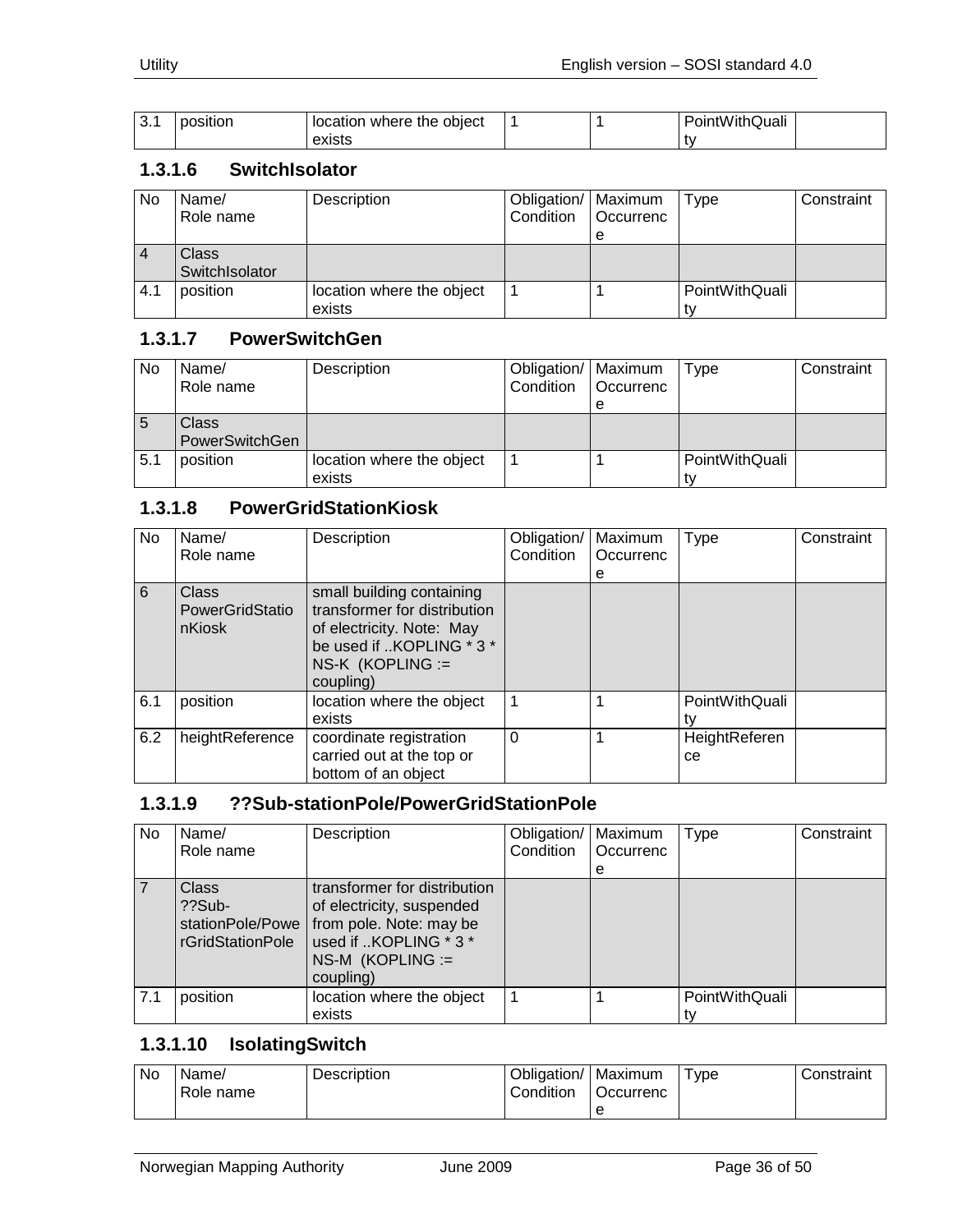|     | Class<br><b>IsolatingSwitch</b> |                                     |  |                |  |
|-----|---------------------------------|-------------------------------------|--|----------------|--|
| 8.1 | position                        | location where the object<br>exists |  | PointWithQuali |  |

#### <span id="page-36-0"></span>**1.3.1.11 Joint**

| No  | Name/<br>Role name | Description               | Obligation/   Maximum<br>Condition | l Occurrenc | Type           | Constraint |
|-----|--------------------|---------------------------|------------------------------------|-------------|----------------|------------|
|     |                    |                           |                                    | е           |                |            |
|     | <b>Class</b>       |                           |                                    |             |                |            |
|     | Joint              |                           |                                    |             |                |            |
| 9.1 | position           | location where the object |                                    |             | PointWithQuali |            |
|     |                    | exists                    |                                    |             |                |            |

#### <span id="page-36-1"></span>**1.3.1.12 TransformerStation**

| No  | Name/<br>Role name                            | Description                         | Obligation/   Maximum<br>Condition | Occurrenc<br>е | Type                 | Constraint |
|-----|-----------------------------------------------|-------------------------------------|------------------------------------|----------------|----------------------|------------|
| 10  | <b>Class</b><br>TransformerStati<br><b>on</b> |                                     |                                    |                |                      |            |
| 10. | position                                      | location where the object<br>exists |                                    |                | PointWithQuali<br>t٧ |            |

#### <span id="page-36-2"></span>**1.3.1.13 WindPowerStation**

| No.      | Name/<br>Role name                   | Description                                                                                                                                              | Obligation/<br>Condition | Maximum<br>Occurrenc<br>е | <b>Type</b>          | Constraint |
|----------|--------------------------------------|----------------------------------------------------------------------------------------------------------------------------------------------------------|--------------------------|---------------------------|----------------------|------------|
| 11       | <b>Class</b><br>WindPowerStatio<br>n | power plant which utilises<br>the windXzXs energy to<br>produce electric power.<br>Note: may be used if<br>KOPLING * 3 * VKST<br>$(KOPLING := coupling)$ |                          |                           |                      |            |
| 11.      | position                             | location where the object<br>exists                                                                                                                      |                          |                           | PointWithQuali       |            |
| 11.<br>2 | heightReference                      | koordinatregistering utført<br>på topp eller bunn av et<br>objekt                                                                                        | $\Omega$                 |                           | HeightReferen<br>ce. |            |

#### <span id="page-36-3"></span>**1.3.1.14 PowerPlantBdry**

| No  | Name/<br>Role name             | Description                                                                     | Obligation/   Maximum<br>Condition | Occurrenc<br>е | <b>Type</b>          | Constraint |
|-----|--------------------------------|---------------------------------------------------------------------------------|------------------------------------|----------------|----------------------|------------|
| 12  | <b>Class</b><br>PowerPlantBdry |                                                                                 |                                    |                |                      |            |
| 12. | border                         | course following the<br>transition between<br>different real world<br>phenomena |                                    |                | CurveWithQual<br>ity |            |

#### <span id="page-36-4"></span>**1.3.1.15 ??Sub-stationBdry/PowerGridStationBdry**

| Νc | ame,<br>N. | acorintior.<br>escription<br>אמו | .<br>tion/<br>11117 | Maximum | vpe | .<br>.ns |
|----|------------|----------------------------------|---------------------|---------|-----|----------|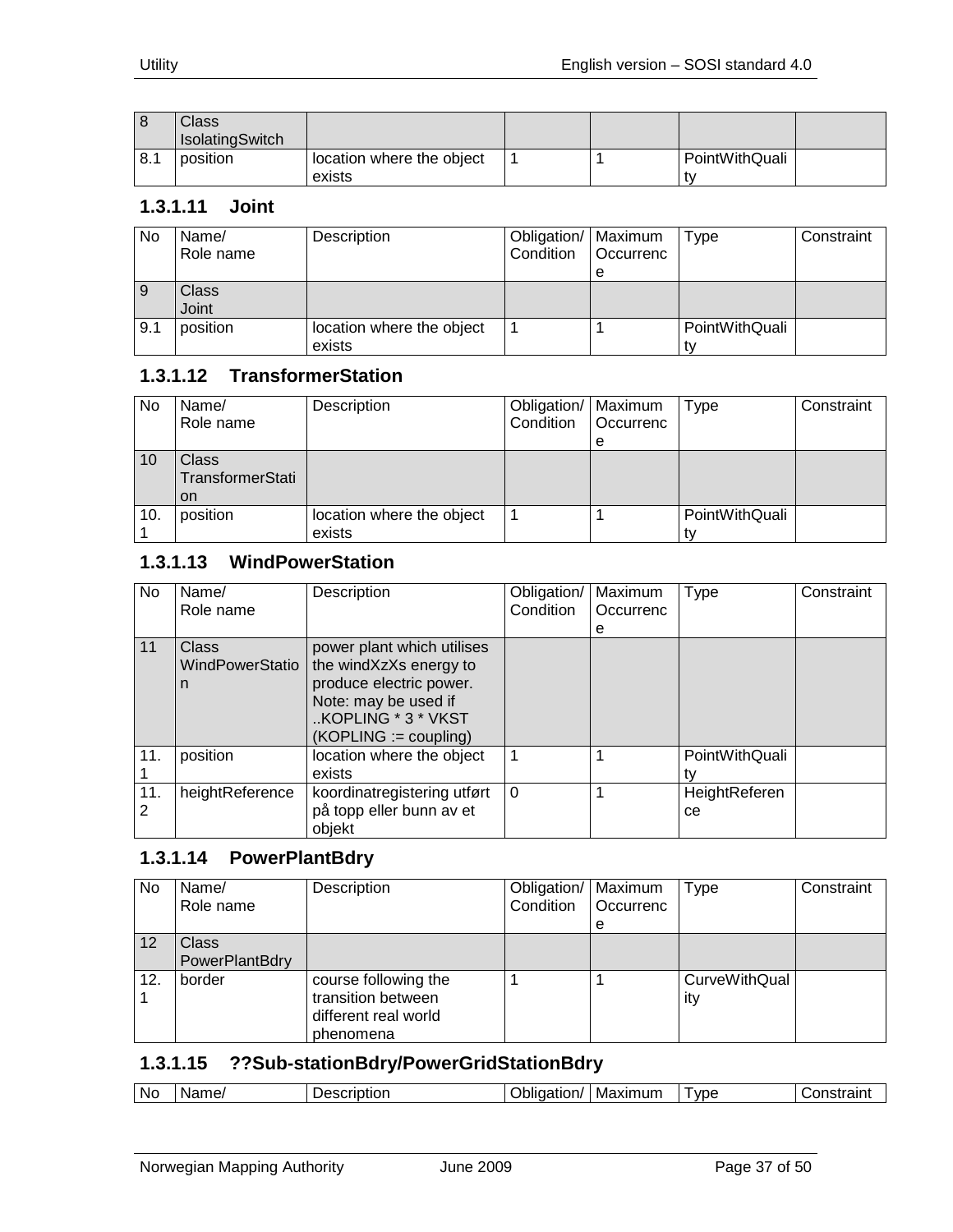|          | Role name                            |                                                                                 | Condition | Occurrenc |                             |  |
|----------|--------------------------------------|---------------------------------------------------------------------------------|-----------|-----------|-----------------------------|--|
|          |                                      |                                                                                 |           | е         |                             |  |
| 13       | Class<br>$?$ ?Sub-                   | small building containing<br>transformer for distribution                       |           |           |                             |  |
|          | stationBdry/Powe<br>rGridStationBdry | of electricity                                                                  |           |           |                             |  |
| 13.      | border                               | course following the<br>transition between<br>different real world<br>phenomena |           |           | <b>CurveWithQual</b><br>ity |  |
| 13.<br>2 | heightReference                      | coordinate registration<br>carried out at the top or<br>bottom of an object     | 0         |           | HeightReferen<br>ce.        |  |

#### <span id="page-37-0"></span>**1.3.1.16 TransformerStationBdry**

| No  | Name/<br>Role name                         | Description                                                                     | Obligation/   Maximum<br>Condition | Occurrenc<br>е | Type                 | Constraint |
|-----|--------------------------------------------|---------------------------------------------------------------------------------|------------------------------------|----------------|----------------------|------------|
| 14  | <b>Class</b><br>TransformerStati<br>onBdry |                                                                                 |                                    |                |                      |            |
| 14. | border                                     | course following the<br>transition between<br>different real world<br>phenomena |                                    |                | CurveWithQual<br>ity |            |

# <span id="page-37-1"></span>**1.3.1.17 WindPowerStationGr**

| No.      | Name/                                  | Description                                                                     | Obligation/ | Maximum   | <b>Type</b>                 | Constraint |
|----------|----------------------------------------|---------------------------------------------------------------------------------|-------------|-----------|-----------------------------|------------|
|          | Role name                              |                                                                                 | Condition   | Occurrenc |                             |            |
|          |                                        |                                                                                 |             | е         |                             |            |
| 15       | <b>Class</b><br>WindPowerStatio<br>nGr | power plant which utilizes<br>the windXzXs energy to<br>produce electric power  |             |           |                             |            |
| 15.      | border                                 | course following the<br>transition between<br>different real world<br>phenomena |             |           | <b>CurveWithQual</b><br>ity |            |
| 15.<br>2 | heightReference                        | koordinatregistering utført<br>på topp eller bunn av et<br>objekt               | $\Omega$    |           | HeightReferen<br>ce         |            |

#### <span id="page-37-2"></span>**1.3.1.18 EarthCable HV**

| No  | Name/<br>Role name     | Description                                          | Obligation/   Maximum<br>Condition | <b>Occurrenc</b><br>e | Type                 | Constraint |
|-----|------------------------|------------------------------------------------------|------------------------------------|-----------------------|----------------------|------------|
|     | Class<br>EarthCable HV |                                                      |                                    |                       |                      |            |
| 1.1 | centerline             | course followed by the<br>central part of the object |                                    |                       | CurveWithQual<br>itv |            |

## <span id="page-37-3"></span>**1.3.1.19 EarthCableHL**

| No. | Name/<br>Role name | <b>Description</b> | Obligation/<br>Condition | Maximum<br>Occurrenc | vpe <sup>-</sup> | Constraint |
|-----|--------------------|--------------------|--------------------------|----------------------|------------------|------------|
|     |                    |                    |                          |                      |                  |            |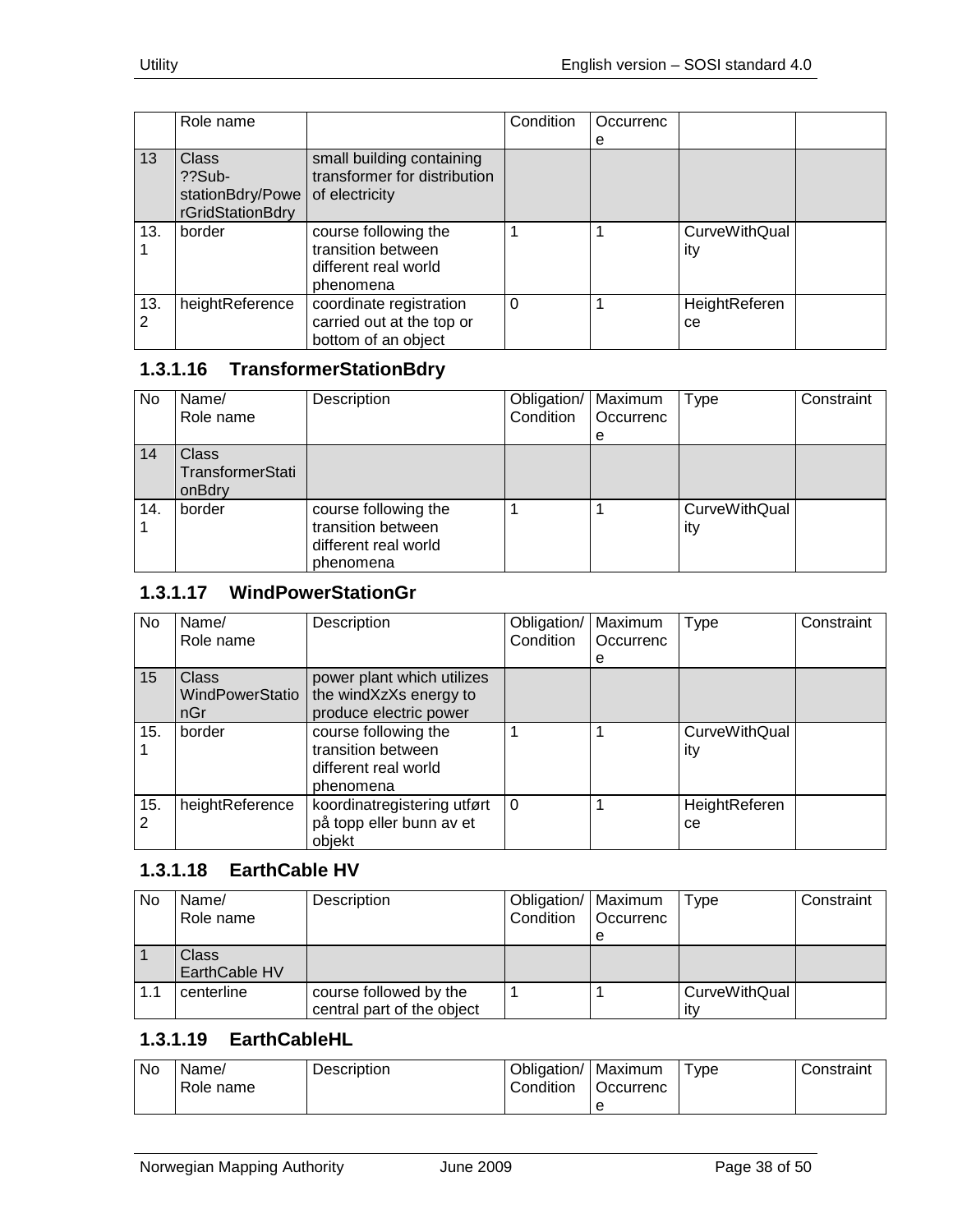|      | $\mathcal{L}$ lass<br>EarthCableHL |                                                      |  |                              |  |
|------|------------------------------------|------------------------------------------------------|--|------------------------------|--|
| 12.1 | centerline                         | course followed by the<br>central part of the object |  | <b>CurveWithQual</b><br>-ity |  |

## <span id="page-38-0"></span>**1.3.1.20 EarthCableLV**

| No  | Name/<br>Role name | Description                | Obligation/   Maximum<br>Condition | l Occurrenc | Tvpe          | Constraint |
|-----|--------------------|----------------------------|------------------------------------|-------------|---------------|------------|
|     |                    |                            |                                    | е           |               |            |
| 3   | Class              |                            |                                    |             |               |            |
|     | EarthCableLV       |                            |                                    |             |               |            |
| 3.1 | centerline         | course followed by the     |                                    |             | CurveWithQual |            |
|     |                    | central part of the object |                                    |             | itv           |            |

#### <span id="page-38-1"></span>**1.3.1.21 AerialLineHV**

| No             | Name/<br>Role name    | Description                                          | Obligation/   Maximum<br>Condition | <b>Occurrenc</b><br>е | Type                        | Constraint |
|----------------|-----------------------|------------------------------------------------------|------------------------------------|-----------------------|-----------------------------|------------|
| $\overline{4}$ | Class<br>AerialLineHV |                                                      |                                    |                       |                             |            |
| 4.1            | centerline            | course followed by the<br>central part of the object |                                    |                       | <b>CurveWithQual</b><br>itv |            |

## <span id="page-38-2"></span>**1.3.1.22 AerialLineLV**

| No  | Name/<br>Role name | Description                | Obligation/   Maximum<br>Condition | <b>Occurrenc</b> | <b>Type</b>   | Constraint |
|-----|--------------------|----------------------------|------------------------------------|------------------|---------------|------------|
|     |                    |                            |                                    | е                |               |            |
| 5   | Class              |                            |                                    |                  |               |            |
|     | AerialLineLV       |                            |                                    |                  |               |            |
| 5.1 | centerline         | course followed by the     |                                    |                  | CurveWithQual |            |
|     |                    | central part of the object |                                    |                  | itv           |            |

#### <span id="page-38-3"></span>**1.3.1.23 AerialLineHL**

| <b>No</b>      | Name/<br>Role name    | Description                                          | Obligation/   Maximum<br>Condition | l Occurrenc<br>е | Type                 | Constraint |
|----------------|-----------------------|------------------------------------------------------|------------------------------------|------------------|----------------------|------------|
| $\overline{6}$ | Class<br>AerialLineHL |                                                      |                                    |                  |                      |            |
| 6.1            | centerline            | course followed by the<br>central part of the object |                                    |                  | CurveWithQual<br>itv |            |

# <span id="page-38-4"></span>**1.3.1.24 ??CablePullingDuct/DrawingDuct**

| <b>No</b> | Name/<br>Role name                                 | Description                                          | Obligation/   Maximum<br>Condition | Occurrenc | Type                        | Constraint |
|-----------|----------------------------------------------------|------------------------------------------------------|------------------------------------|-----------|-----------------------------|------------|
|           |                                                    |                                                      |                                    | е         |                             |            |
|           | <b>Class</b><br>??CablePullingD<br>uct/DrawingDuct |                                                      |                                    |           |                             |            |
| 7.1       | centerline                                         | course followed by the<br>central part of the object |                                    |           | <b>CurveWithQual</b><br>ıtv |            |

#### <span id="page-38-5"></span>**1.3.1.25 ??DrawPipe**

|  | No. | Name | ാലെ<br>scriptior | Polic.<br>Maximum<br>.<br>aation<br> | ' vpe | -----------<br>…or⊆<br>пэнанн |
|--|-----|------|------------------|--------------------------------------|-------|-------------------------------|
|--|-----|------|------------------|--------------------------------------|-------|-------------------------------|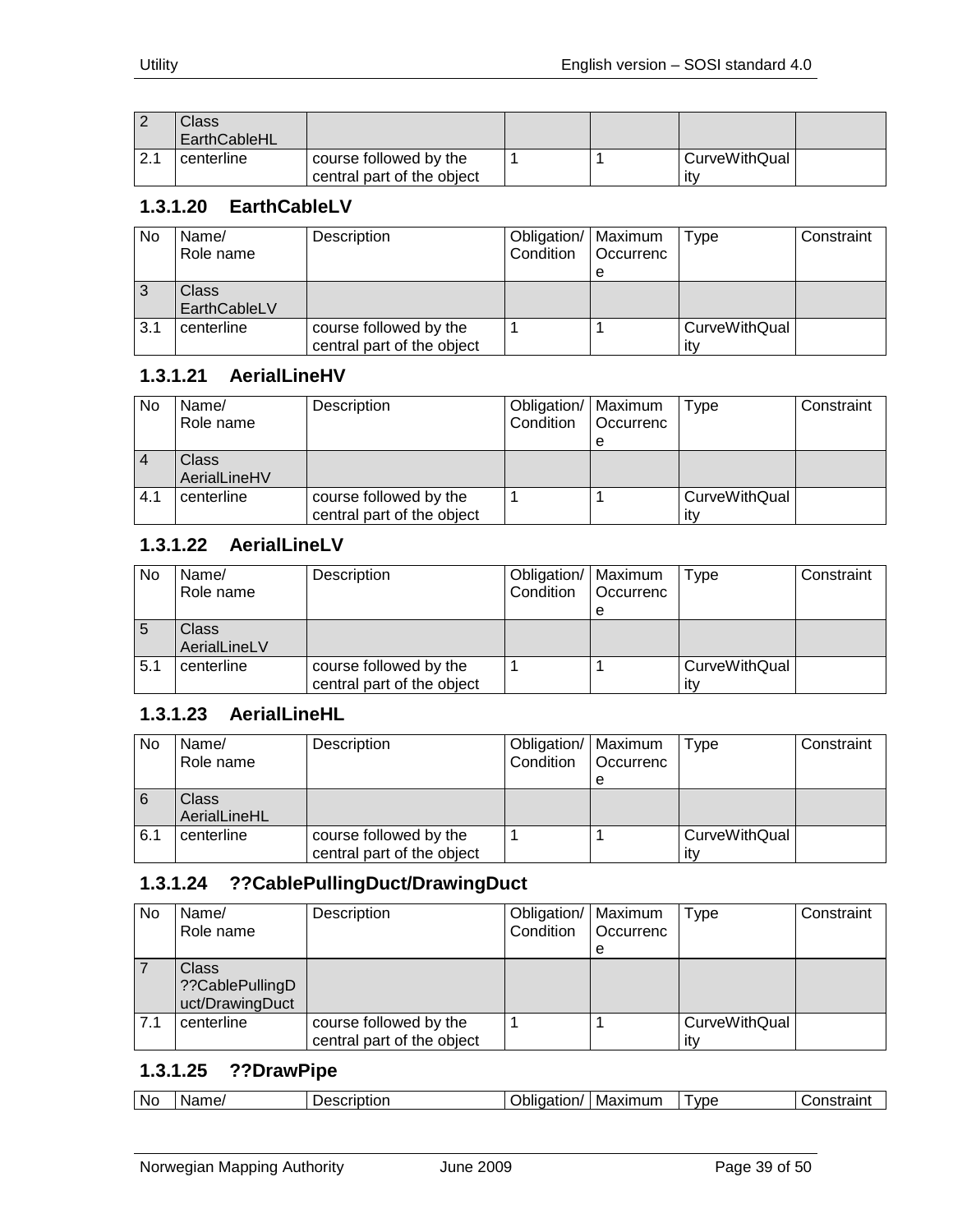|     | Role name            |                                                      | Condition | Occurrenc |                      |  |
|-----|----------------------|------------------------------------------------------|-----------|-----------|----------------------|--|
|     |                      |                                                      |           | е         |                      |  |
| 8   | Class<br>??DrawPipe? |                                                      |           |           |                      |  |
| 8.1 | centerline           | course followed by the<br>central part of the object |           |           | CurveWithQual<br>it۷ |  |

# <span id="page-39-0"></span>**1.3.1.26 ??UnderwateBdryLE/SubseaBdryLE**

| <b>No</b> | Name/<br>Role name                               | Description                                          | Obligation/<br>Condition | Maximum<br>Occurrenc<br>е | Type                        | Constraint |
|-----------|--------------------------------------------------|------------------------------------------------------|--------------------------|---------------------------|-----------------------------|------------|
| 9         | <b>Class</b><br>??UnderwateBdr<br>yLE/SubseaBdry |                                                      |                          |                           |                             |            |
| 9.1       | centerline                                       | course followed by the<br>central part of the object |                          |                           | <b>CurveWithQual</b><br>ıt٧ |            |

#### <span id="page-39-1"></span>**1.3.1.27 CableDuct**

| No  | Name/<br>Role name | Description                                          | Obligation/   Maximum<br>Condition | <b>Occurrenc</b><br>е | Type                 | Constraint |
|-----|--------------------|------------------------------------------------------|------------------------------------|-----------------------|----------------------|------------|
| 10  | Class<br>CableDuct |                                                      |                                    |                       |                      |            |
| 10. | centerline         | course followed by the<br>central part of the object |                                    |                       | CurveWithQual<br>itv |            |

## <span id="page-39-2"></span>**1.3.1.28 Marker**

| No  | Name/<br>Role name | Description               | Obligation/   Maximum<br>Condition | <b>Occurrenc</b> | Type           | Constraint |
|-----|--------------------|---------------------------|------------------------------------|------------------|----------------|------------|
|     |                    |                           |                                    | е                |                |            |
|     | <b>Class</b>       |                           |                                    |                  |                |            |
|     | Marker             |                           |                                    |                  |                |            |
| 1.1 | position           | location where the object |                                    |                  | PointWithQuali |            |
|     |                    | exists                    |                                    |                  |                |            |

#### <span id="page-39-3"></span>**1.3.1.29 Probe**

| <b>No</b>      | Name/<br>Role name | Description                         | Obligation/   Maximum<br>Condition | l Occurrenc<br>е | Type           | Constraint |
|----------------|--------------------|-------------------------------------|------------------------------------|------------------|----------------|------------|
| $\overline{2}$ | Class<br>Probe     |                                     |                                    |                  |                |            |
| 2.1            | position           | location where the object<br>exists |                                    |                  | PointWithQuali |            |

## <span id="page-39-4"></span>**1.3.1.30 TimberPilePlate**

| No  | Name/                  | Description               | Obligation/   Maximum |           | Type           | Constraint |
|-----|------------------------|---------------------------|-----------------------|-----------|----------------|------------|
|     | Role name              |                           | Condition             | Occurrenc |                |            |
|     |                        |                           |                       | е         |                |            |
| 3   | <b>Class</b>           | timber pile with emblem   |                       |           |                |            |
|     | <b>TimberPilePlate</b> | plate                     |                       |           |                |            |
| 3.1 | position               | location where the object |                       |           | PointWithQuali |            |
|     |                        | exists                    |                       |           |                |            |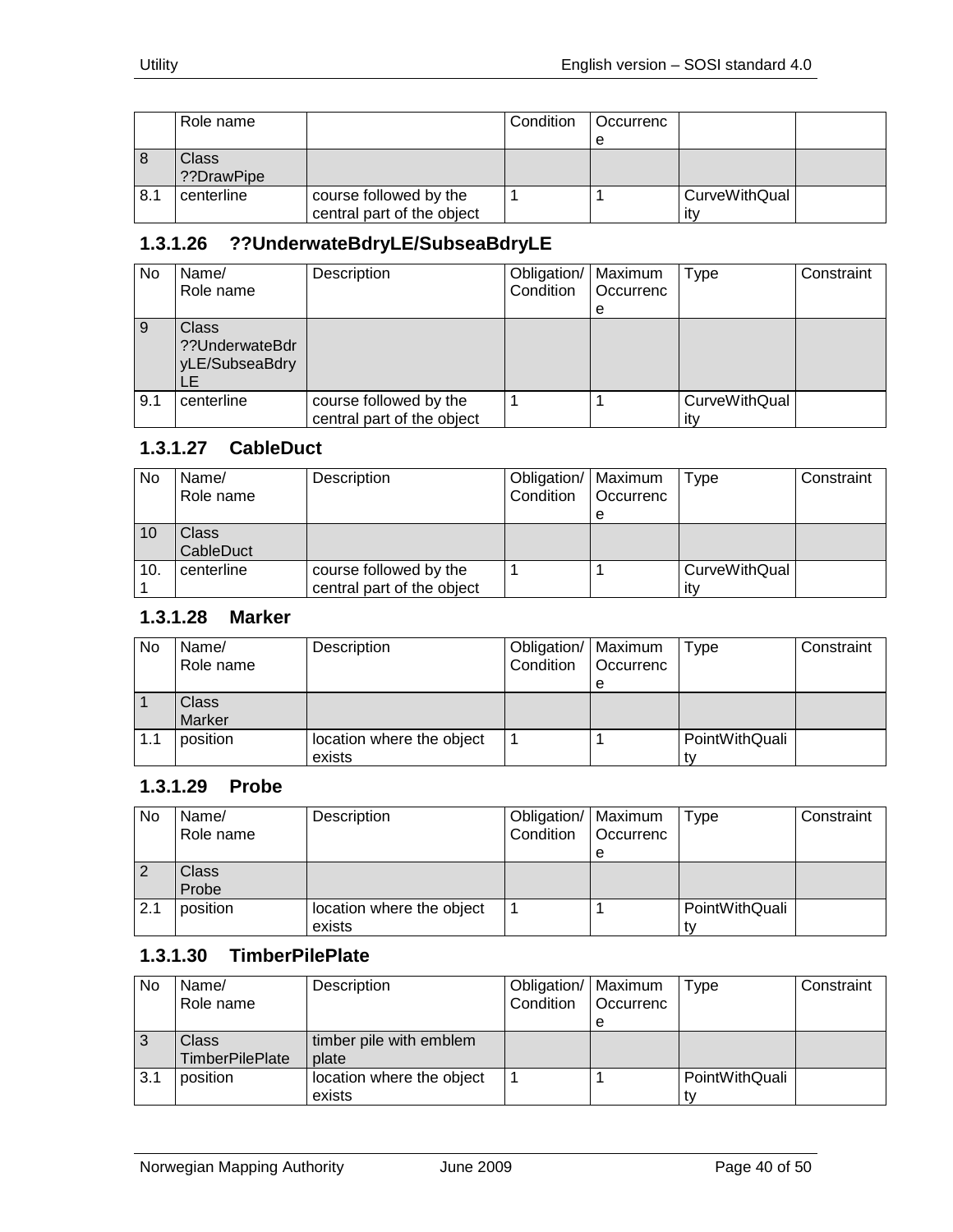## <span id="page-40-0"></span>**1.3.1.31 UIron**

| No  | Name/<br>Role name    | Description                         | Obligation/   Maximum<br>Condition | <b>Occurrenc</b><br>e | Type           | Constraint |
|-----|-----------------------|-------------------------------------|------------------------------------|-----------------------|----------------|------------|
|     | <b>Class</b><br>Ulron |                                     |                                    |                       |                |            |
| 4.1 | position              | location where the object<br>exists |                                    |                       | PointWithQuali |            |

#### <span id="page-40-1"></span>**1.3.1.32 PoleFacility**

| No  | Name/<br>Role name | Description               | Obligation/   Maximum<br>Condition | Occurrenc | Type           | Constraint |
|-----|--------------------|---------------------------|------------------------------------|-----------|----------------|------------|
|     |                    |                           |                                    | e         |                |            |
|     | Class              |                           |                                    |           |                |            |
|     | PoleFacility       |                           |                                    |           |                |            |
| 1.1 | position           | location where the object |                                    |           | PointWithQuali |            |
|     |                    | exists                    |                                    |           |                |            |

#### <span id="page-40-2"></span>**1.3.1.33 PoleSingle**

| No  | Name/<br>Role name         | Description                                                                 | Obligation/<br>Condition | Maximum<br>Occurrenc<br>e | Type                | Constraint |
|-----|----------------------------|-----------------------------------------------------------------------------|--------------------------|---------------------------|---------------------|------------|
| 2   | <b>Class</b><br>PoleSingle |                                                                             |                          |                           |                     |            |
| 2.1 | position                   | location where the object<br>exists                                         |                          |                           | PointWithQuali      |            |
| 2.2 | heightReference            | coordinate registration<br>carried out at the top or<br>bottom of an object |                          |                           | HeightReferen<br>ce |            |

## <span id="page-40-3"></span>**1.3.1.34 PoleLarge**

| No. | Name/<br>Role name        | Description                                                                 | Obligation/   Maximum<br>Condition | Occurrenc<br>е | Type                        | Constraint |
|-----|---------------------------|-----------------------------------------------------------------------------|------------------------------------|----------------|-----------------------------|------------|
| 3   | <b>Class</b><br>PoleLarge |                                                                             |                                    |                |                             |            |
| 3.1 | position                  | location where the object<br>exists                                         | $\Omega$                           |                | PointWithQuali              |            |
| 3.2 | centerline                | course followed by the<br>central part of the Object                        | 0                                  |                | <b>CurveWithQual</b><br>itv |            |
| 3.3 | heightReference           | coordinate registration<br>carried out at the top or<br>bottom of an object | 0                                  |                | HeightReferen<br>ce.        |            |

# <span id="page-40-4"></span>**1.3.1.35 SyspendedStreetLight**

| No  | Name/<br>Role name                | Description                         | Obligation/   Maximum<br>Condition | <b>Occurrenc</b><br>e | Type           | Constraint |
|-----|-----------------------------------|-------------------------------------|------------------------------------|-----------------------|----------------|------------|
|     | Class<br>SyspendedStreet<br>Light |                                     |                                    |                       |                |            |
| 4.1 | position                          | location where the object<br>exists |                                    |                       | PointWithQuali |            |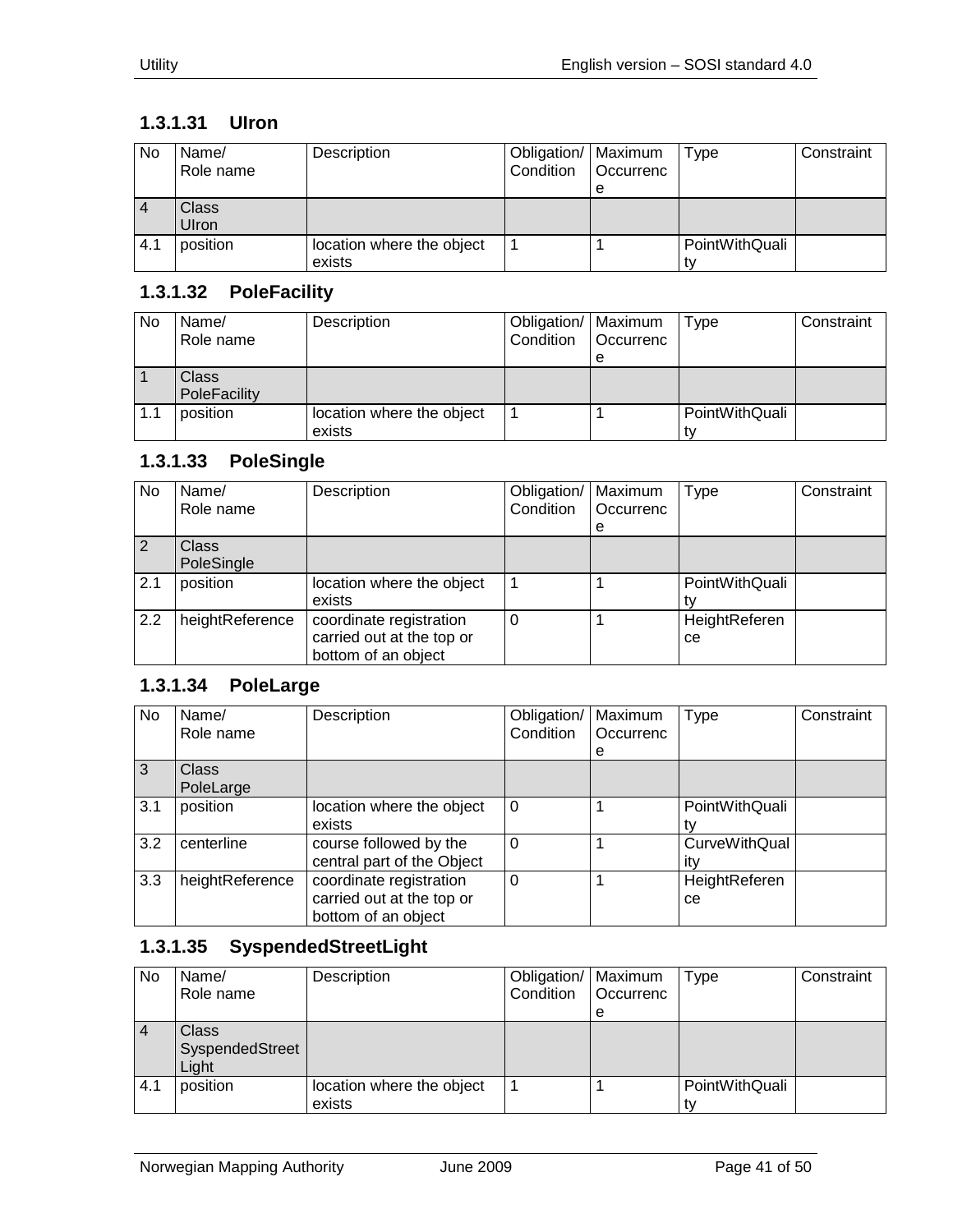# <span id="page-41-0"></span>**1.3.1.36 MapLocCrossSection**

| No | Name/<br>Role name                     | Description                                          | Obligation/   Maximum<br>Condition | <b>Occurrenc</b><br>e | Type                 | Constraint |
|----|----------------------------------------|------------------------------------------------------|------------------------------------|-----------------------|----------------------|------------|
|    | <b>Class</b><br>MapLocCrossSe<br>ction | Merknad:<br>Frittstående linje                       |                                    |                       |                      |            |
|    | centerline                             | course followed by the<br>central part of the object |                                    |                       | CurveWithQual<br>itv |            |

#### <span id="page-41-1"></span>**1.3.1.37 RowerElTruss**

| No  | Name/<br>Role name                  | Description                         | Obligation/   Maximum<br>Condition | Occurrenc<br>e | Type                | Constraint |
|-----|-------------------------------------|-------------------------------------|------------------------------------|----------------|---------------------|------------|
|     | <b>Class</b><br><b>RowerEITruss</b> |                                     |                                    |                |                     |            |
| 1.1 | position                            | location where the object<br>exists |                                    |                | PointWithQuali      |            |
| 1.2 | heightReference                     |                                     |                                    |                | HeightReferen<br>ce |            |

# <span id="page-41-2"></span>**1.3.1.38 TowerElBdry**

| No  | Name/<br>Role name          | Description                                                                     | Obligation/<br>Condition | Maximum<br>Occurrenc<br>e | <b>Type</b>                 | Constraint |
|-----|-----------------------------|---------------------------------------------------------------------------------|--------------------------|---------------------------|-----------------------------|------------|
| 2   | <b>Class</b><br>TowerElBdry |                                                                                 |                          |                           |                             |            |
| 2.1 | border                      | course following the<br>transition between<br>different real world<br>phenomena |                          |                           | <b>CurveWithQual</b><br>ity |            |
| 2.2 | heightReference             |                                                                                 | O                        |                           | HeightReferen<br>ce         |            |

# <span id="page-41-3"></span>**1.3.1.39 MastTele**

| No  | Name/<br>Role name       | Description                         | Obligation/<br>Condition | Maximum<br>Occurrenc<br>e | Type                | Constraint |
|-----|--------------------------|-------------------------------------|--------------------------|---------------------------|---------------------|------------|
| 3   | <b>Class</b><br>MastTele |                                     |                          |                           |                     |            |
| 3.1 | position                 | location where the object<br>exists |                          |                           | PointWithQuali      |            |
| 3.2 | heightReference          |                                     |                          |                           | HeightReferen<br>ce |            |

#### <span id="page-41-4"></span>**1.3.1.40 MastTeleBdry**

| No             | Name/        | Description          | Obligation/   Maximum |                  | Type                 | Constraint |
|----------------|--------------|----------------------|-----------------------|------------------|----------------------|------------|
|                | Role name    |                      | Condition             | <b>Occurrenc</b> |                      |            |
|                |              |                      |                       | е                |                      |            |
| $\overline{4}$ | Class        |                      |                       |                  |                      |            |
|                | MastTeleBdry |                      |                       |                  |                      |            |
| 4.1            | border       | course following the |                       |                  | <b>CurveWithQual</b> |            |
|                |              | transition between   |                       |                  | itv                  |            |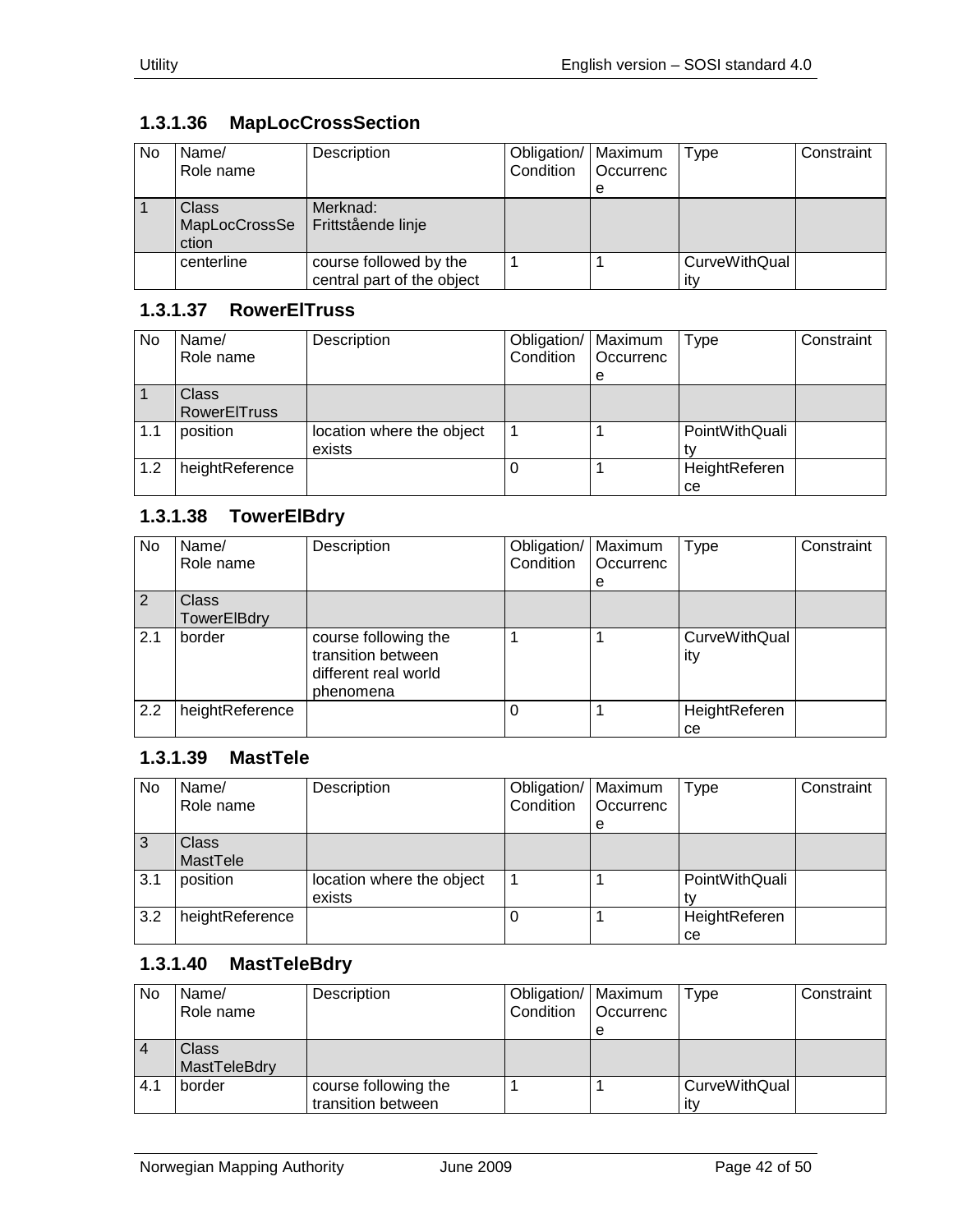|     |                 | different real world<br>phenomena |  |                     |  |
|-----|-----------------|-----------------------------------|--|---------------------|--|
| 4.2 | heightReference |                                   |  | HeightReferen<br>ce |  |

#### <span id="page-42-0"></span>**1.3.1.41 PoleStreetLighting**

| No. | Name/<br>Role name                | Description                         | Obligation/   Maximum<br>Condition | Occurrenc<br>e | Type                | Constraint |
|-----|-----------------------------------|-------------------------------------|------------------------------------|----------------|---------------------|------------|
| 5   | <b>Class</b><br>PoleStreetLightin |                                     |                                    |                |                     |            |
| 5.1 | position                          | location where the object<br>exists |                                    |                | PointWithQuali      |            |
| 5.2 | heightReference                   |                                     | 0                                  |                | HeightReferen<br>ce |            |

#### <span id="page-42-1"></span>**1.3.1.42 SignalMast**

| No  | Name/<br>Role name         | Description                                                                 | Obligation/<br>Condition | Maximum<br>Occurrenc<br>e | Type                 | Constraint |
|-----|----------------------------|-----------------------------------------------------------------------------|--------------------------|---------------------------|----------------------|------------|
| 6   | <b>Class</b><br>SignalMast |                                                                             |                          |                           |                      |            |
| 6.1 | position                   | location where the object<br>exists                                         |                          |                           | PointWithQuali       |            |
| 6.2 | heightReference            | coordinate registration<br>carried out at the top or<br>bottom of an object | 0                        |                           | HeightReferen<br>ce. |            |

#### <span id="page-42-2"></span>**1.3.1.43 ContactLineYoke**

| No  | Name/<br>Role name              | Description                                          | Obligation/<br>Condition | Maximum<br>Occurrenc<br>e | <b>Type</b>                 | Constraint |
|-----|---------------------------------|------------------------------------------------------|--------------------------|---------------------------|-----------------------------|------------|
|     | <b>Class</b><br>ContactLineYoke |                                                      |                          |                           |                             |            |
| 7.1 | position                        | location where the object<br>exists                  | $\Omega$                 |                           | PointWithQuali              |            |
| 7.2 | centerline                      | course followed by the<br>central part of the Object | 0                        |                           | <b>CurveWithQual</b><br>itv |            |
| 7.3 | heightReference                 |                                                      |                          |                           | HeightReferen<br>ce         |            |

#### <span id="page-42-3"></span>**1.3.1.44 PipeLineRoute**

| No | Name/<br>Role name     | Description                                          | Obligation/   Maximum<br>Condition | <b>Occurrenc</b><br>e | Type                        | Constraint |
|----|------------------------|------------------------------------------------------|------------------------------------|-----------------------|-----------------------------|------------|
|    | Class<br>PipeLineRoute |                                                      |                                    |                       |                             |            |
|    | centerline             | course followed by the<br>central part of the object |                                    |                       | <b>CurveWithQual</b><br>ıtv |            |

#### <span id="page-42-4"></span>**1.3.1.45 TeleFibreRoute**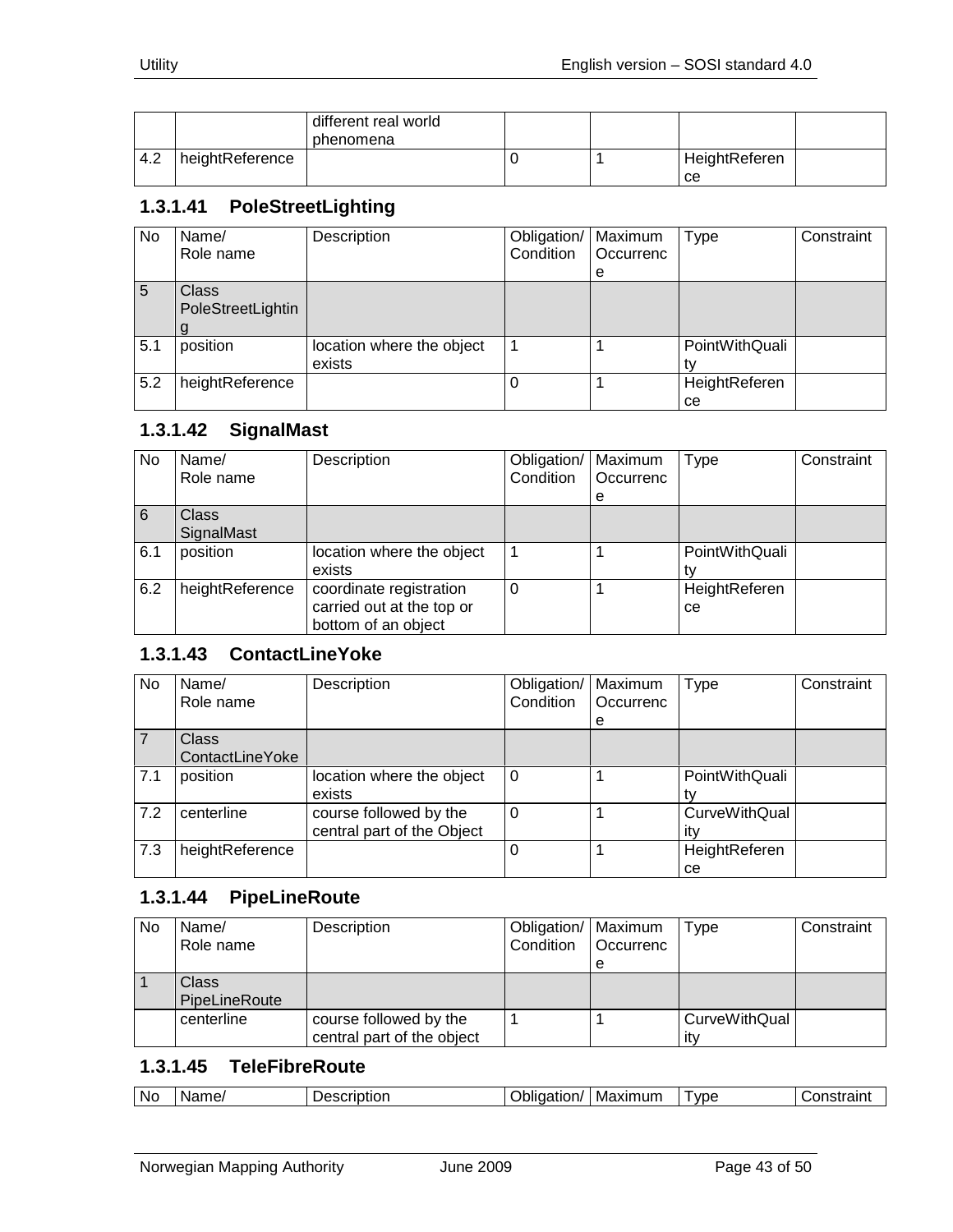|     | Role name                      |                                                      | Condition | Occurrenc |                      |  |
|-----|--------------------------------|------------------------------------------------------|-----------|-----------|----------------------|--|
|     |                                |                                                      |           | е         |                      |  |
|     | Class<br><b>TeleFibreRoute</b> |                                                      |           |           |                      |  |
| 1.1 | centerline                     | course followed by the<br>central part of the object |           |           | CurveWithQual<br>it۷ |  |

#### <span id="page-43-0"></span>**1.3.1.46 TelecommunicationsSignalRoute**

| <b>No</b> | Name/                                             | Description                                          | Obligation/   Maximum |                  | Type                 | Constraint |
|-----------|---------------------------------------------------|------------------------------------------------------|-----------------------|------------------|----------------------|------------|
|           | Role name                                         |                                                      | Condition             | <b>Occurrenc</b> |                      |            |
|           |                                                   |                                                      |                       | е                |                      |            |
|           | <b>Class</b><br>Telecommunicati<br>onsSignalRoute |                                                      |                       |                  |                      |            |
| 2.1       | centerline                                        | course followed by the<br>central part of the object |                       |                  | CurveWithQual<br>itv |            |

#### <span id="page-43-1"></span>**1.3.1.47 TelecommunicationsRegularRoute**

| <b>No</b> | Name/           | Description                | Obligation/   Maximum |           | Type                 | Constraint |
|-----------|-----------------|----------------------------|-----------------------|-----------|----------------------|------------|
|           | Role name       |                            | Condition             | Occurrenc |                      |            |
|           |                 |                            |                       | е         |                      |            |
|           | <b>Class</b>    |                            |                       |           |                      |            |
|           | Telecommunicati |                            |                       |           |                      |            |
|           | onsRegularRoute |                            |                       |           |                      |            |
| 3.1       | centerline      | course followed by the     |                       |           | <b>CurveWithQual</b> |            |
|           |                 | central part of the object |                       |           | ıt۷                  |            |

#### <span id="page-43-2"></span>**1.3.1.48 SignalCableRoute**

| <b>No</b> | Name/<br>Role name                   | Description                                          | Obligation/   Maximum<br>Condition | <b>Occurrenc</b><br>е | <b>Type</b>          | Constraint |
|-----------|--------------------------------------|------------------------------------------------------|------------------------------------|-----------------------|----------------------|------------|
|           | <b>Class</b><br>SignalCableRout<br>e |                                                      |                                    |                       |                      |            |
| 4.1       | centerline                           | course followed by the<br>central part of the object |                                    |                       | CurveWithQual<br>ıtv |            |

#### <span id="page-43-3"></span>**1.3.1.49 Hydrant**

| No  | Name/<br>Role name | Description                         | Obligation/   Maximum<br>Condition | <b>Occurrenc</b><br>е | Type           | Constraint |
|-----|--------------------|-------------------------------------|------------------------------------|-----------------------|----------------|------------|
|     | Class<br>Hydrant   |                                     |                                    |                       |                |            |
| 1.1 | position           | location where the object<br>exists |                                    |                       | PointWithQuali |            |

#### <span id="page-43-4"></span>**1.3.1.50 Manhole**

| No  | Name/<br>Role name | Description               | Obligation/   Maximum<br>Condition | <b>Occurrenc</b> | Type           | Constraint |
|-----|--------------------|---------------------------|------------------------------------|------------------|----------------|------------|
|     |                    |                           |                                    |                  |                |            |
|     | Class              |                           |                                    |                  |                |            |
|     | Manhole            |                           |                                    |                  |                |            |
| 2.1 | position           | location where the object |                                    |                  | PointWithQuali |            |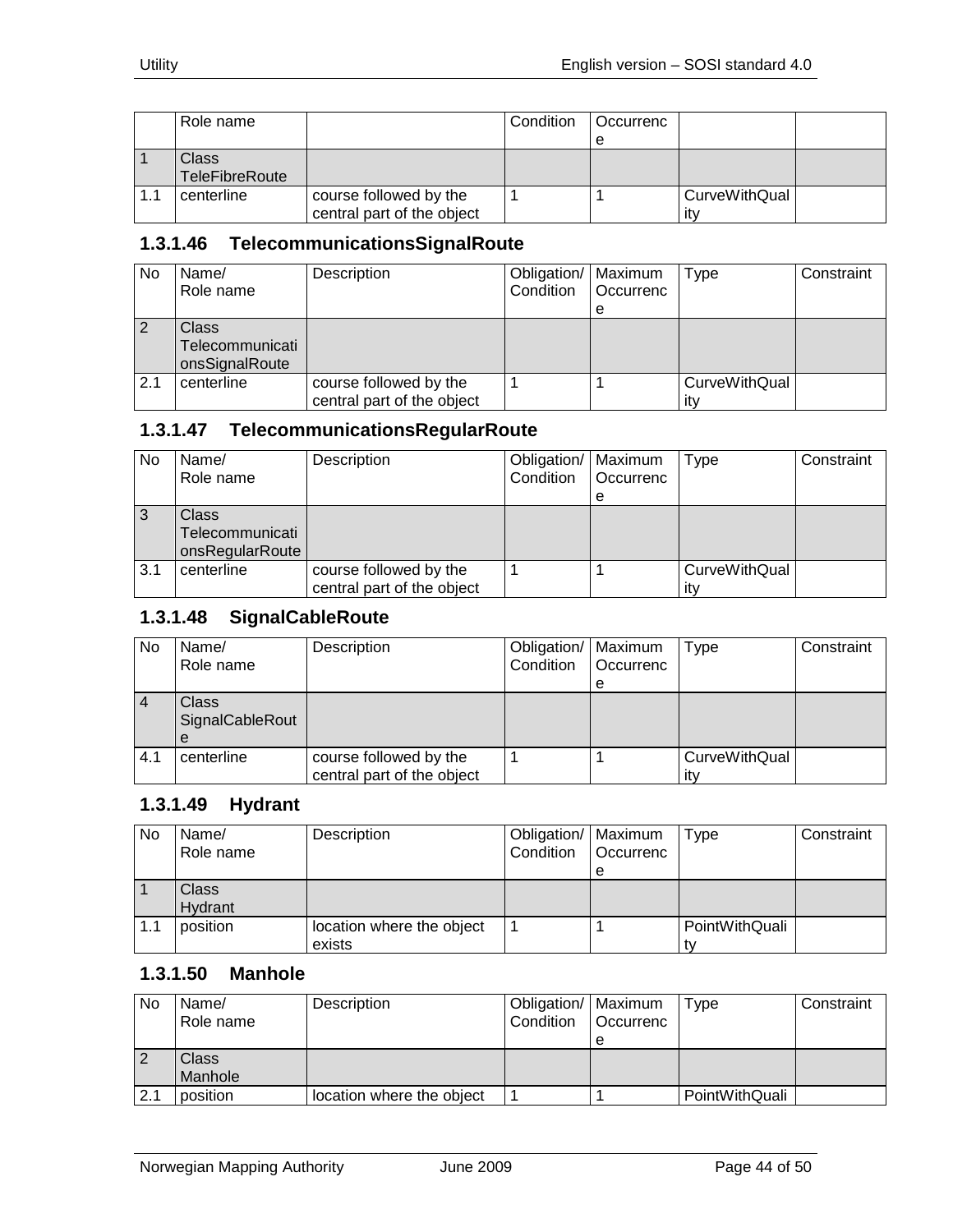#### <span id="page-44-0"></span>**1.3.1.51 Outlet**

| No  | Name/<br>Role name | Description                         | Obligation/   Maximum<br>Condition | <b>Occurrenc</b><br>е | Type           | Constraint |
|-----|--------------------|-------------------------------------|------------------------------------|-----------------------|----------------|------------|
| 3   | Class<br>Outlet    |                                     |                                    |                       |                |            |
| 3.1 | position           | location where the object<br>exists |                                    |                       | PointWithQuali |            |

#### <span id="page-44-1"></span>**1.3.1.52 Basin**

| No  | Name/<br>Role name | Description               | Obligation/   Maximum<br>Condition | <b>Occurrenc</b> | Type           | Constraint |
|-----|--------------------|---------------------------|------------------------------------|------------------|----------------|------------|
|     |                    |                           |                                    | е                |                |            |
|     | Class              |                           |                                    |                  |                |            |
|     | <b>Basin</b>       |                           |                                    |                  |                |            |
| 4.1 | position           | location where the object |                                    |                  | PointWithQuali |            |
|     |                    | exists                    |                                    |                  |                |            |

#### <span id="page-44-2"></span>**1.3.1.53 FireValve**

| No          | Name/<br>Role name | Description                         | Obligation/   Maximum<br>Condition | Occurrenc<br>е | Type           | Constraint |
|-------------|--------------------|-------------------------------------|------------------------------------|----------------|----------------|------------|
| $\mathbf b$ | Class<br>FireValve |                                     |                                    |                |                |            |
| 5.1         | position           | location where the object<br>exists |                                    |                | PointWithQuali |            |

#### <span id="page-44-3"></span>**1.3.1.54 GullyCover??**

| No  | Name/        | Description               | Obligation/   Maximum |                  | Type           | Constraint |
|-----|--------------|---------------------------|-----------------------|------------------|----------------|------------|
|     | Role name    |                           | Condition             | <b>Occurrenc</b> |                |            |
|     |              |                           |                       | е                |                |            |
| 6   | <b>Class</b> |                           |                       |                  |                |            |
|     | GullyCover?? |                           |                       |                  |                |            |
| 6.1 | position     | location where the object |                       |                  | PointWithQuali |            |
|     |              | exists                    |                       |                  |                |            |

#### <span id="page-44-4"></span>**1.3.1.55 BranchPoint**

| No  | Name/<br>Role name | Description               | Obligation/   Maximum<br>Condition | <b>Occurrenc</b> | Type           | Constraint |
|-----|--------------------|---------------------------|------------------------------------|------------------|----------------|------------|
|     |                    |                           |                                    | e                |                |            |
|     | Class              |                           |                                    |                  |                |            |
|     | <b>BranchPoint</b> |                           |                                    |                  |                |            |
| 7.1 | position           | location where the object |                                    |                  | PointWithQuali |            |
|     |                    | exists                    |                                    |                  |                |            |

#### <span id="page-44-5"></span>**1.3.1.56 Hydrophore**

| No | Name/<br>Role name  | Description | 'Obligation/   Maximum<br>Condition | l Occurrenc<br>е | Type | Constraint |
|----|---------------------|-------------|-------------------------------------|------------------|------|------------|
|    | Class<br>Hydrophore |             |                                     |                  |      |            |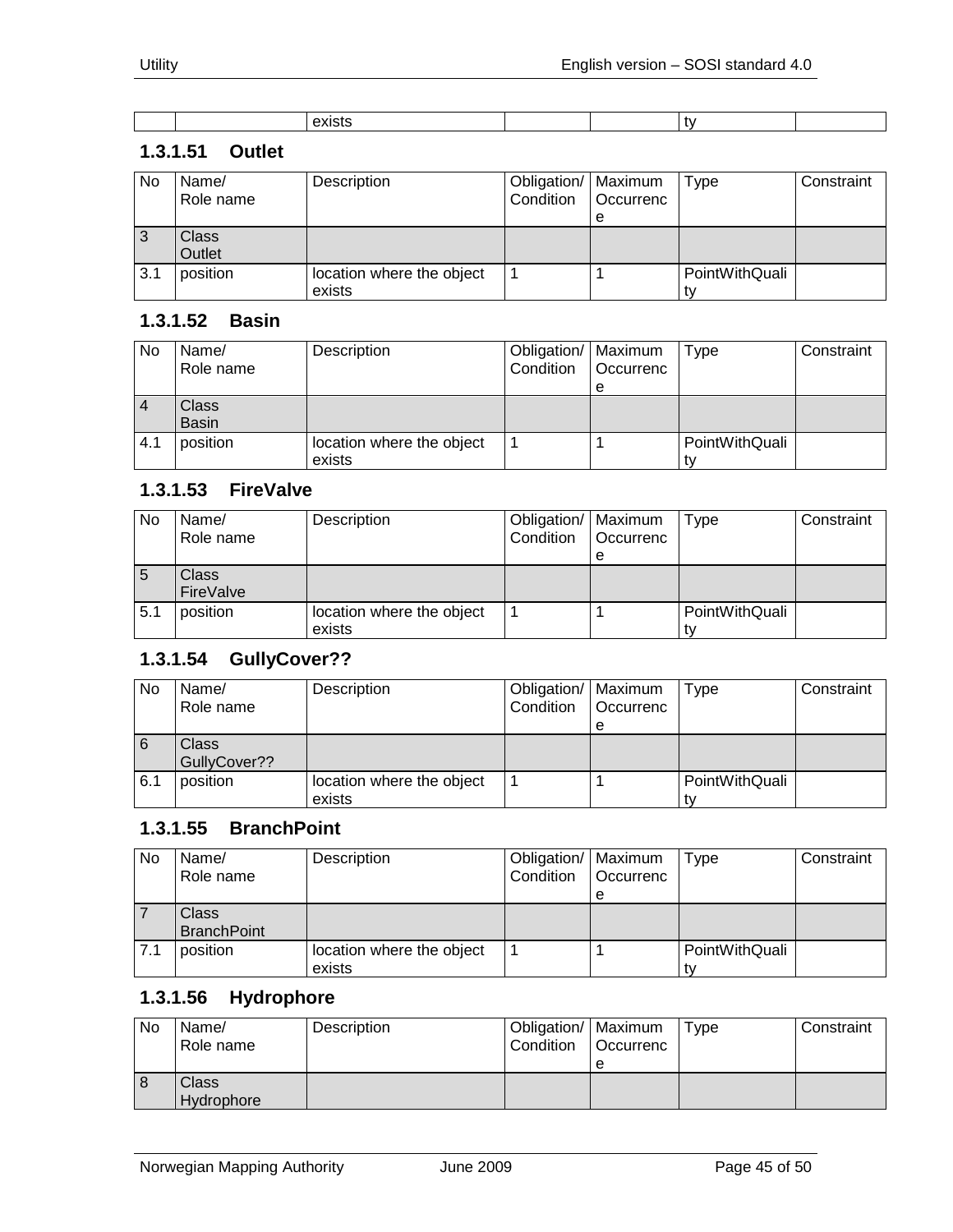| <sup>o</sup><br>o. | position | location where the object |  | $\cdots$ $\sim$<br>PointWithQuali |  |
|--------------------|----------|---------------------------|--|-----------------------------------|--|
|                    |          | exists                    |  |                                   |  |

#### <span id="page-45-0"></span>**1.3.1.57 Inlet**

| No  | Name/<br>Role name | Description                         | Obligation/   Maximum<br>Condition   Occurrenc | е | Type           | Constraint |
|-----|--------------------|-------------------------------------|------------------------------------------------|---|----------------|------------|
| 9   | Class<br>Inlet     |                                     |                                                |   |                |            |
| 9.1 | position           | location where the object<br>exists |                                                |   | PointWithQuali |            |

#### <span id="page-45-1"></span>**1.3.1.58 OilSeparator**

| No  | Name/<br>Role name    | Description                         | Obligation/   Maximum<br>Condition | <b>Occurrenc</b><br>е | Type           | Constraint |
|-----|-----------------------|-------------------------------------|------------------------------------|-----------------------|----------------|------------|
| 10  | Class<br>OilSeparator |                                     |                                    |                       |                |            |
| 10. | position              | location where the object<br>exists |                                    |                       | PointWithQuali |            |

#### <span id="page-45-2"></span>**1.3.1.59 Overflow**

| No | Name/     | Description               | Obligation/   Maximum |           | Type           | Constraint |
|----|-----------|---------------------------|-----------------------|-----------|----------------|------------|
|    | Role name |                           | Condition             | Occurrenc |                |            |
|    |           |                           |                       | e         |                |            |
|    | Class     |                           |                       |           |                |            |
|    | Overflow  |                           |                       |           |                |            |
| 11 | position  | location where the object |                       |           | PointWithQuali |            |
|    |           | exists                    |                       |           | t٧             |            |

#### <span id="page-45-3"></span>**1.3.1.60 PumpStation**

| No  | Name/<br>Role name | Description               | Obligation/   Maximum<br>Condition | Occurrenc | Type           | Constraint |
|-----|--------------------|---------------------------|------------------------------------|-----------|----------------|------------|
|     |                    |                           |                                    | е         |                |            |
| 12  | Class              |                           |                                    |           |                |            |
|     | PumpStation        |                           |                                    |           |                |            |
| 12. | position           | location where the object |                                    |           | PointWithQuali |            |
|     |                    | exists                    |                                    |           |                |            |

### <span id="page-45-4"></span>**1.3.1.61 ConnectionPoint**

| No  | Name/                  | Description               | Obligation/   Maximum |                  | Type           | Constraint |
|-----|------------------------|---------------------------|-----------------------|------------------|----------------|------------|
|     | Role name              |                           | Condition             | <b>Occurrenc</b> |                |            |
|     |                        |                           |                       | е                |                |            |
| 13  | Class                  |                           |                       |                  |                |            |
|     | <b>ConnectionPoint</b> |                           |                       |                  |                |            |
| 13. | position               | location where the object |                       |                  | PointWithQuali |            |
|     |                        | exists                    |                       |                  |                |            |

#### <span id="page-45-5"></span>**1.3.1.62 TreatmentPlant**

| No | Name/<br>Role name | Description | Obligation/   Maximum<br>Condition | <b>Occurrenc</b> | $T$ ype | Constraint |
|----|--------------------|-------------|------------------------------------|------------------|---------|------------|
|    |                    |             |                                    | е                |         |            |
| 14 | Class              |             |                                    |                  |         |            |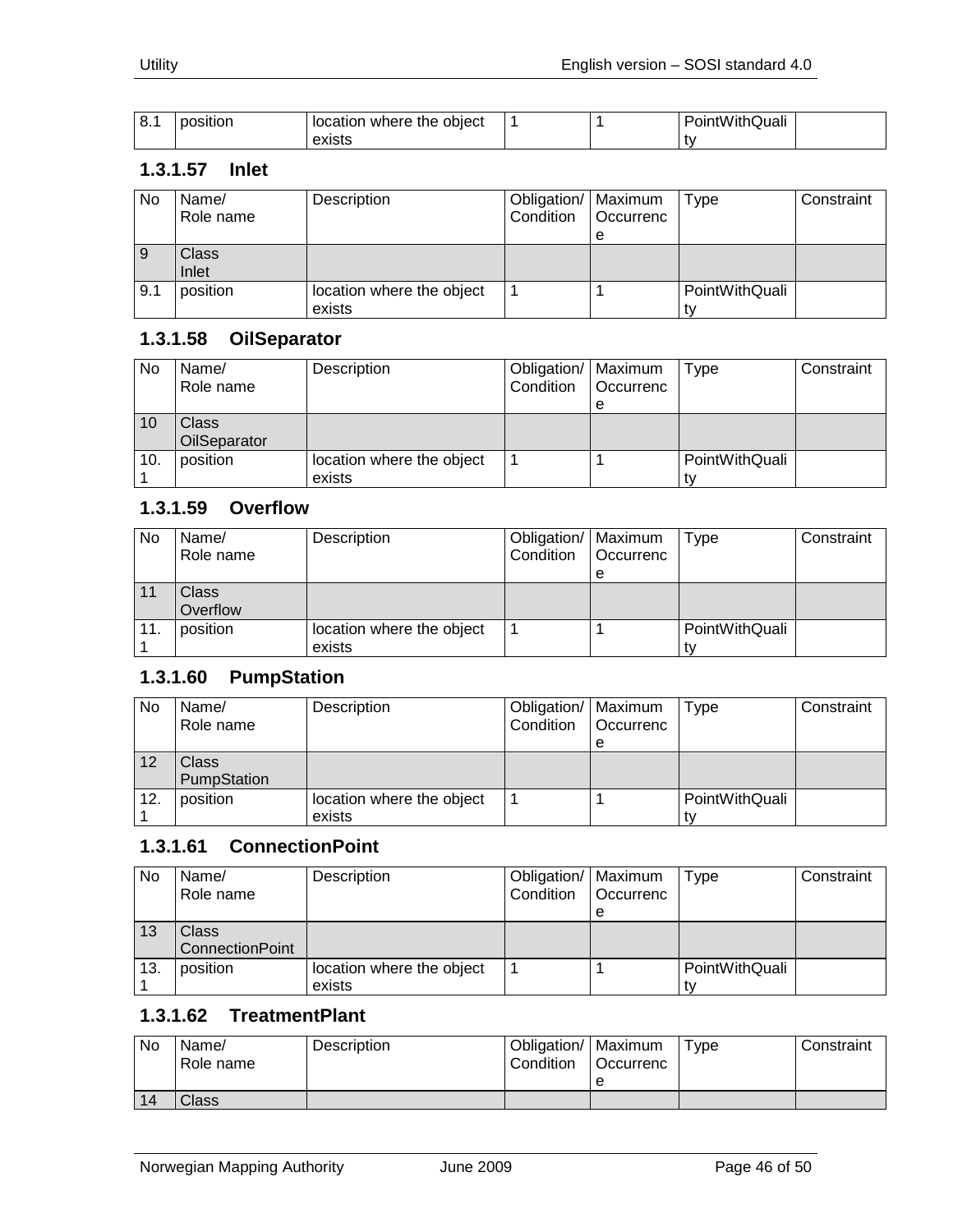|     | TreatmentPlant |                           |  |                |  |
|-----|----------------|---------------------------|--|----------------|--|
| 14. | position       | location where the object |  | PointWithQuali |  |
|     |                | exists                    |  | ' tv           |  |

#### <span id="page-46-0"></span>**1.3.1.63 SepticTank**

| No  | Name/<br>Role name | Description               | Obligation/   Maximum<br>Condition | <b>Occurrenc</b> | Type           | Constraint |
|-----|--------------------|---------------------------|------------------------------------|------------------|----------------|------------|
|     |                    |                           |                                    | е                |                |            |
| 15  | Class <sup>®</sup> |                           |                                    |                  |                |            |
|     | SepticTank         |                           |                                    |                  |                |            |
| 15. | position           | location where the object |                                    |                  | PointWithQuali |            |
|     |                    | exists                    |                                    |                  |                |            |

#### <span id="page-46-1"></span>**1.3.1.64 SandTrapBasin**

| No  | Name/<br>Role name     | Description                         | Obligation/   Maximum<br>Condition | <b>Occurrenc</b><br>е | Type           | Constraint |
|-----|------------------------|-------------------------------------|------------------------------------|-----------------------|----------------|------------|
| 16  | Class<br>SandTrapBasin |                                     |                                    |                       |                |            |
| 16. | position               | location where the object<br>exists |                                    |                       | PointWithQuali |            |

## <span id="page-46-2"></span>**1.3.1.65 InterceptorForSludge**

| No  | Name/<br>Role name                       | Description               | Obligation/   Maximum<br>Condition | Occurrenc | Type           | Constraint |
|-----|------------------------------------------|---------------------------|------------------------------------|-----------|----------------|------------|
|     |                                          |                           |                                    | e         |                |            |
| 17  | <b>Class</b><br>InterceptorForSlu<br>dge |                           |                                    |           |                |            |
| 17. | position                                 | location where the object |                                    |           | PointWithQuali |            |
|     |                                          | exists                    |                                    |           |                |            |

#### <span id="page-46-3"></span>**1.3.1.66 TankVA**

| <b>No</b> | Name/<br>Role name | Description               | Obligation/   Maximum<br>Condition | l Occurrenc | Type           | Constraint |
|-----------|--------------------|---------------------------|------------------------------------|-------------|----------------|------------|
|           |                    |                           |                                    | e           |                |            |
| 18        | Class              |                           |                                    |             |                |            |
|           | TankVA             |                           |                                    |             |                |            |
| 18.       | position           | location where the object |                                    |             | PointWithQuali |            |
|           |                    | exists                    |                                    |             |                |            |

#### <span id="page-46-4"></span>**1.3.1.67 RoutePointLine**

| No  | Name/<br>Role name    | Description               | Obligation/   Maximum<br>Condition | <b>Occurrenc</b> | Type           | Constraint |
|-----|-----------------------|---------------------------|------------------------------------|------------------|----------------|------------|
|     |                       |                           |                                    | e                |                |            |
| 19  | Class                 |                           |                                    |                  |                |            |
|     | <b>RoutePointLine</b> |                           |                                    |                  |                |            |
| 19. | position              | location where the object |                                    |                  | PointWithQuali |            |
|     |                       | exists                    |                                    |                  |                |            |

## <span id="page-46-5"></span>**1.3.1.68 ReductionValve**

| <b>No</b> | lame,<br>∩ame<br>Role | .<br>∍≙ו<br><b>HDUOL</b><br>ולו<br>. | . .<br>/bligation/<br>.<br>⊃ondition | Maximum<br>Jccurrenc | vpe | $         -$ |
|-----------|-----------------------|--------------------------------------|--------------------------------------|----------------------|-----|--------------|
|-----------|-----------------------|--------------------------------------|--------------------------------------|----------------------|-----|--------------|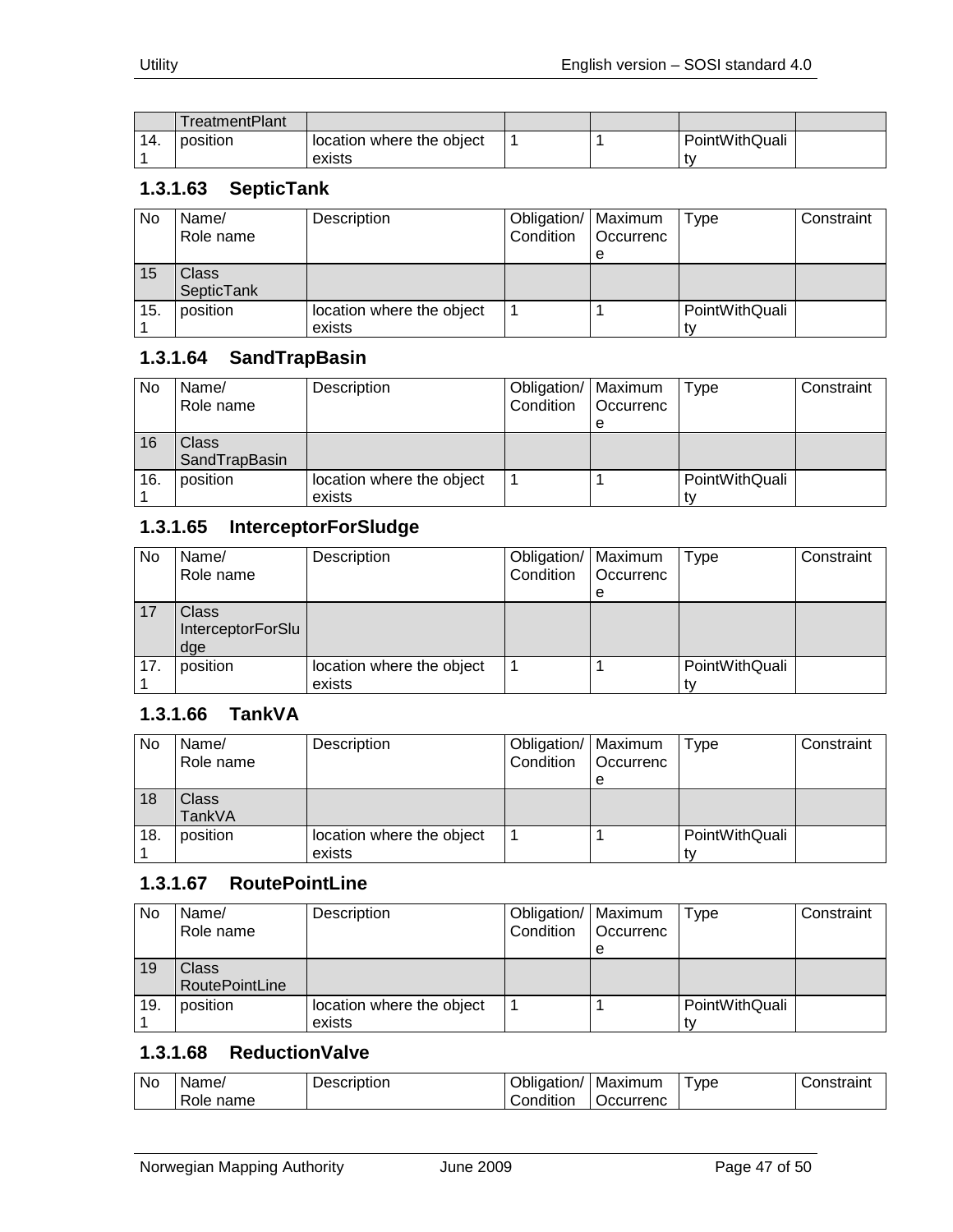|     |                |                           | е |                |  |
|-----|----------------|---------------------------|---|----------------|--|
| 20  | <b>Class</b>   |                           |   |                |  |
|     | ReductionValve |                           |   |                |  |
| 20. | position       | location where the object |   | PointWithQuali |  |
|     |                | exists                    |   | t٧             |  |

# <span id="page-47-0"></span>**1.3.1.69 SprinklerSystem**

| No  | Name/<br>Role name | Description               | Obligation/   Maximum<br>Condition | <b>Occurrenc</b> | Type           | Constraint |
|-----|--------------------|---------------------------|------------------------------------|------------------|----------------|------------|
|     |                    |                           |                                    | е                |                |            |
| 21  | Class              |                           |                                    |                  |                |            |
|     | SprinklerSystem    |                           |                                    |                  |                |            |
| 21. | position           | location where the object |                                    |                  | PointWithQuali |            |
|     |                    | exists                    |                                    |                  |                |            |

## <span id="page-47-1"></span>**1.3.1.70 StopValve**

| No  | Name/<br>Role name | Description                         | Obligation/   Maximum<br>Condition | <b>Occurrenc</b><br>e | Type           | Constraint |
|-----|--------------------|-------------------------------------|------------------------------------|-----------------------|----------------|------------|
| 22  | Class<br>StopValve |                                     |                                    |                       |                |            |
| 22. | position           | location where the object<br>exists |                                    |                       | PointWithQuali |            |

#### <span id="page-47-2"></span>**1.3.1.71 DischargeEmission**

| No  | Name/<br>Role name             | Description                                                           | Obligation/   Maximum<br>Condition | Occurrenc | Type           | Constraint |
|-----|--------------------------------|-----------------------------------------------------------------------|------------------------------------|-----------|----------------|------------|
|     |                                |                                                                       |                                    | e         |                |            |
| 23  | Class<br>DischargeEmissi<br>on | indicates quantity and type<br>of discharge/emission from<br>a source |                                    |           |                |            |
| 23. | position                       | location where the object                                             |                                    |           | PointWithQuali |            |
|     |                                | exists                                                                |                                    |           |                |            |

# <span id="page-47-3"></span>**1.3.1.72 Expeller**

| No  | Name/     | Description               | Obligation/   Maximum |             | Type           | Constraint |
|-----|-----------|---------------------------|-----------------------|-------------|----------------|------------|
|     | Role name |                           | Condition             | l Occurrenc |                |            |
|     |           |                           |                       | е           |                |            |
| 24  | Class     |                           |                       |             |                |            |
|     | Expeller  |                           |                       |             |                |            |
| 24. | position  | location where the object |                       |             | PointWithQuali |            |
|     |           | exists                    |                       |             |                |            |

#### <span id="page-47-4"></span>**1.3.1.73 ValvePoint**

| No  | Name/<br>Role name | Description               | Obligation/   Maximum<br>Condition | <b>Occurrenc</b> | Type           | Constraint |
|-----|--------------------|---------------------------|------------------------------------|------------------|----------------|------------|
|     |                    |                           |                                    | e                |                |            |
| 25  | <b>Class</b>       |                           |                                    |                  |                |            |
|     | <b>ValvePoint</b>  |                           |                                    |                  |                |            |
| 25. | position           | location where the object |                                    |                  | PointWithQuali |            |
|     |                    | exists                    |                                    |                  |                |            |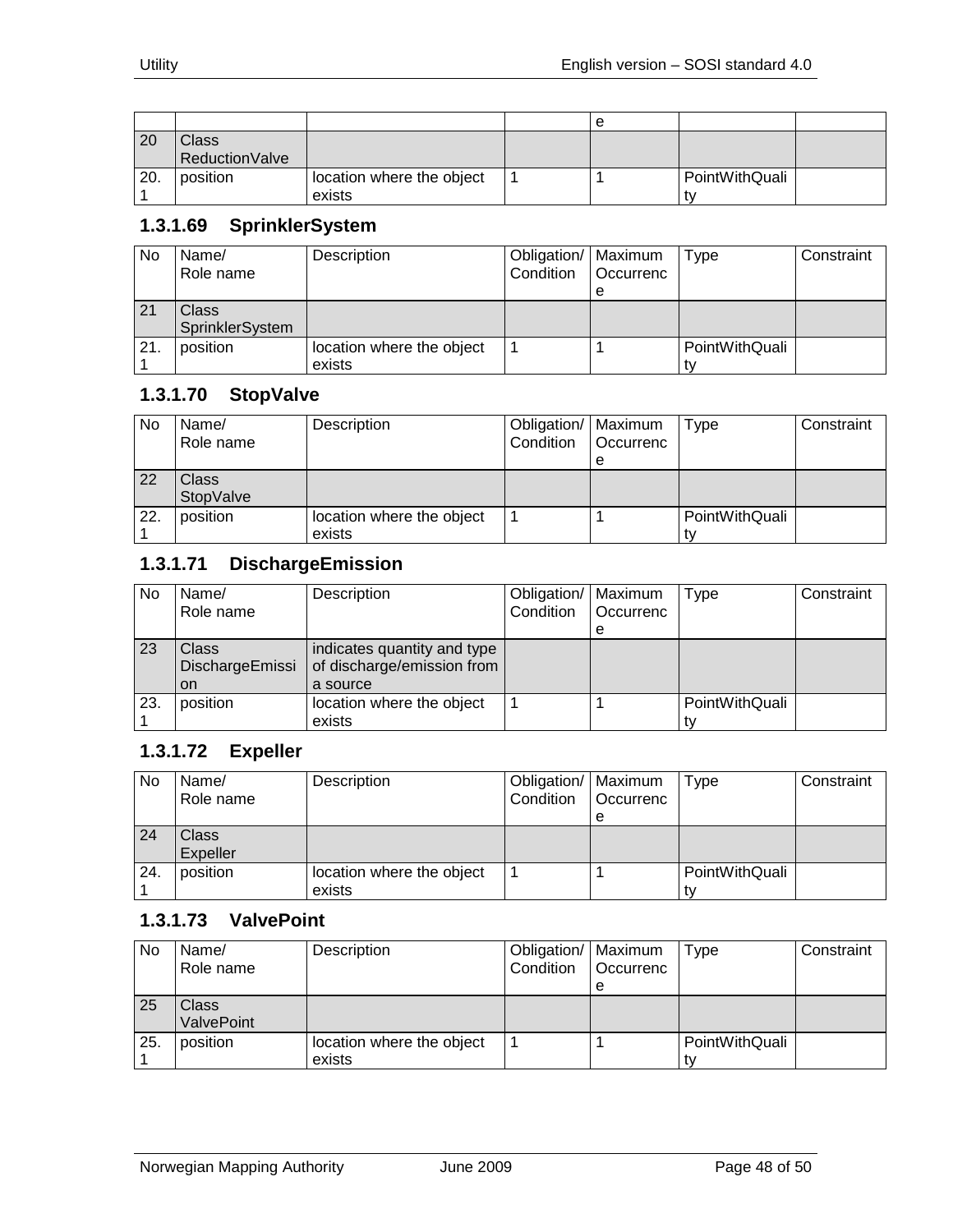## <span id="page-48-0"></span>**1.3.1.74 BleedValve**

| No  | Name/<br>Role name | Description               | Obligation/   Maximum<br>Condition | <b>Occurrenc</b> | Type           | Constraint |
|-----|--------------------|---------------------------|------------------------------------|------------------|----------------|------------|
|     |                    |                           |                                    | e                |                |            |
| 26  | Class              |                           |                                    |                  |                |            |
|     | <b>BleedValve</b>  |                           |                                    |                  |                |            |
| 26. | position           | location where the object |                                    |                  | PointWithQuali |            |
|     |                    | exists                    |                                    |                  |                |            |

#### <span id="page-48-1"></span>**1.3.1.75 Crain**

| No  | Name/<br>Role name | Description | Obligation/   Maximum<br>Condition | Occurrenc<br>e | Type           | Constraint |
|-----|--------------------|-------------|------------------------------------|----------------|----------------|------------|
| 27  | Class<br>Crain     |             |                                    |                |                |            |
| 27. | position           |             |                                    |                | PointWithQuali |            |

# <span id="page-48-2"></span>**1.3.1.76 Reduction**

| No  | Name/<br>Role name        | Description | Obligation/   Maximum<br>Condition | <b>Occurrenc</b><br>е | <b>Type</b>          | Constraint |
|-----|---------------------------|-------------|------------------------------------|-----------------------|----------------------|------------|
| 28  | <b>Class</b><br>Reduction |             |                                    |                       |                      |            |
| 28. | position                  |             |                                    |                       | PointWithQuali<br>t۷ |            |

#### <span id="page-48-3"></span>**1.3.1.77 DrainsCommon**

| No  | Name/               | Description                | Obligation/   Maximum |             | Type          | Constraint |
|-----|---------------------|----------------------------|-----------------------|-------------|---------------|------------|
|     | Role name           |                            | Condition             | l Occurrenc |               |            |
|     |                     |                            |                       | е           |               |            |
|     | Class               |                            |                       |             |               |            |
|     | <b>DrainsCommon</b> |                            |                       |             |               |            |
| 1.1 | centerline          | course followed by the     |                       |             | CurveWithQual |            |
|     |                     | central part of the object |                       |             | itv           |            |

#### <span id="page-48-4"></span>**1.3.1.78 DrainLine**

| No  | Name/<br>Role name        | Description                                          | Obligation/   Maximum<br>Condition | <b>Occurrenc</b><br>е | <b>Type</b>                 | Constraint |
|-----|---------------------------|------------------------------------------------------|------------------------------------|-----------------------|-----------------------------|------------|
|     | <b>Class</b><br>DrainLine |                                                      |                                    |                       |                             |            |
| 2.1 | centerline                | course followed by the<br>central part of the object |                                    |                       | <b>CurveWithQual</b><br>itv |            |

#### <span id="page-48-5"></span>**1.3.1.79 AuxiliaryLineVA**

| No  | Name/           | Description                | Obligation/   Maximum |                  | Type                 | Constraint |
|-----|-----------------|----------------------------|-----------------------|------------------|----------------------|------------|
|     | Role name       |                            | Condition             | <b>Occurrenc</b> |                      |            |
|     |                 |                            |                       | е                |                      |            |
| 3   | <b>Class</b>    |                            |                       |                  |                      |            |
|     | AuxiliaryLineVA |                            |                       |                  |                      |            |
| 3.1 | centerline      | course followed by the     |                       |                  | <b>CurveWithQual</b> |            |
|     |                 | central part of the object |                       |                  | itv                  |            |